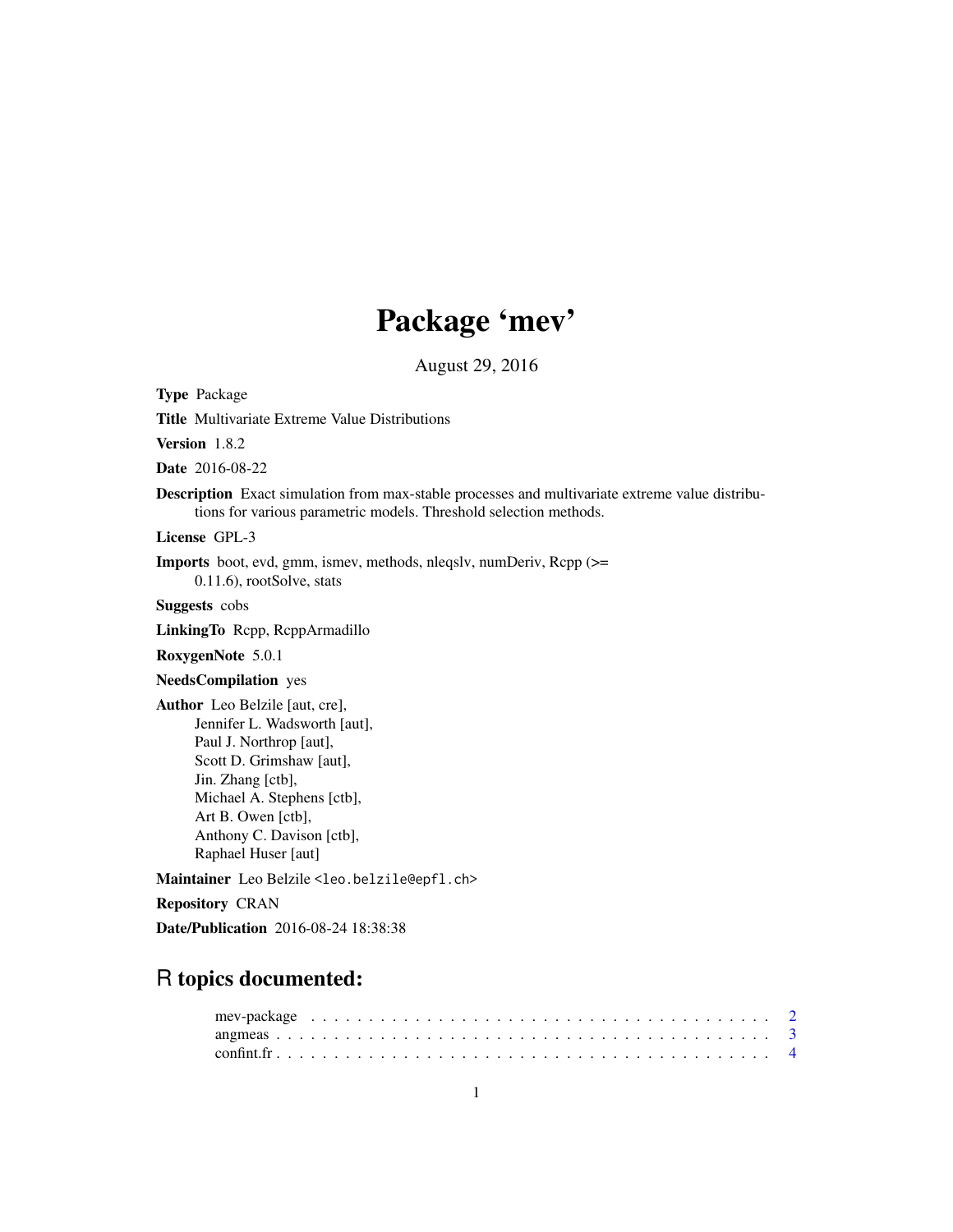<span id="page-1-0"></span>

|       |                                                                                                        | 5               |
|-------|--------------------------------------------------------------------------------------------------------|-----------------|
|       |                                                                                                        | 6               |
|       |                                                                                                        | $\overline{7}$  |
|       |                                                                                                        | 8               |
|       |                                                                                                        | 10              |
|       |                                                                                                        | $\overline{11}$ |
|       |                                                                                                        | -12             |
|       |                                                                                                        | -13             |
|       |                                                                                                        |                 |
|       |                                                                                                        |                 |
|       |                                                                                                        | 17              |
|       |                                                                                                        |                 |
|       | $\text{gpd.bcor}\dots\dots\dots\dots\dots\dots\dots\dots\dots\dots\dots\dots\dots\dots\dots\dots\dots$ |                 |
|       |                                                                                                        |                 |
|       |                                                                                                        | 22              |
|       |                                                                                                        | 24              |
|       |                                                                                                        | 25              |
|       |                                                                                                        |                 |
|       |                                                                                                        | 27              |
|       |                                                                                                        | 28              |
|       |                                                                                                        | 29              |
|       |                                                                                                        | -30             |
|       |                                                                                                        | 31              |
|       |                                                                                                        | 33              |
|       |                                                                                                        | 35              |
|       |                                                                                                        | 36              |
|       |                                                                                                        |                 |
|       |                                                                                                        | 39              |
| Index |                                                                                                        | 42              |

mev-package *Multivariate Extreme Value Distributions*

# Description

Exact simulation from max-stable processes and multivariate extreme value distributions for various parametric models.

# Details

The package allows exact generation of multivariate extreme value vectors or max-stable processes. For the latter, the user can provide a variogram function along with a set of locations that serve as input. Models implemented include the 1-parameter logistic and negative logistic as described in the article, the bilogistic and Coles and Tawn extremal Dirichlet model using the algorithm of Boldi (2009) and the Dirichlet mixture. The extremal Student and Husler-Reiss (Brown-Resnick) models are also implemented.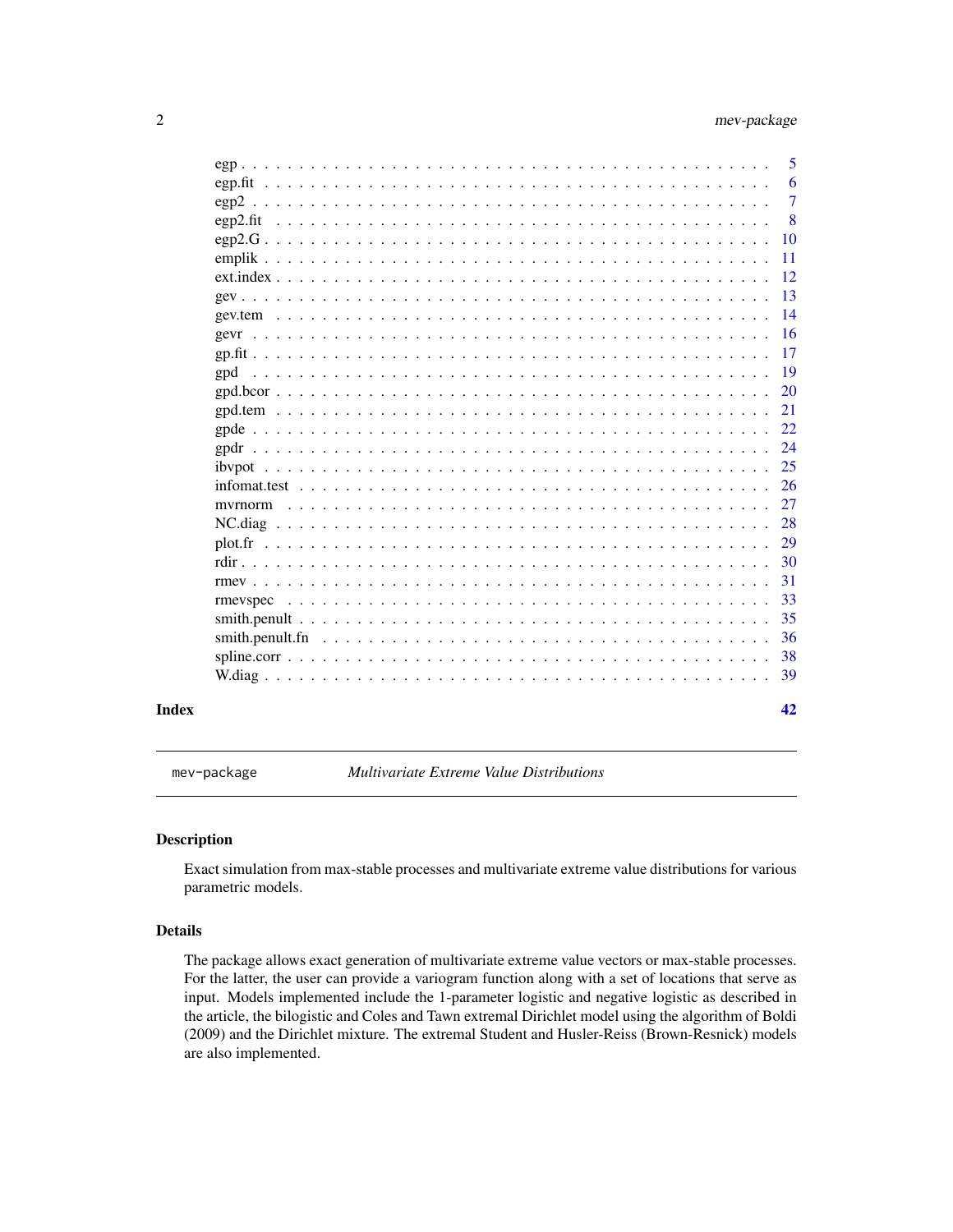#### <span id="page-2-0"></span>angmeas 3

Other features of the package include threshold diagnostic tests and other tools not found otherwise in packages evd and [ismev.](#page-0-0)

# Author(s)

Leo Belzile

Maintainer: <leo.belzile@epfl.ch>

# References

Dombry, Engelke and Oesting (2016). Exact simulation of max-stable processes, *Biometrika*, 103(2), 303–317.

Boldi (2009). A note on the representation of parametric models for multivariate extremes. *Extremes* 12, 211–218.

angmeas *Rank-based transformation to angular measure*

#### **Description**

The method uses the pseudo-polar transformation for suitable norms, transforming the data to pseudo-observations, than marginally to unit Frechet or unit Pareto. Empirical or Euclidean weights are computed and return alongside of the angular and radial sample

#### Usage

```
angmeas(x, Rnorm = c("11", "12", "linf"), Anorm = c("11", "12", "linf","arctan"), marg = c("Frechet", "Pareto"), wgt = c("Euclidean",
  "Empirical"))
```
#### Arguments

| $\mathsf{x}$ | an n by d sample matrix                                                     |
|--------------|-----------------------------------------------------------------------------|
| Rnorm        | the norm for the radial component                                           |
| Anorm        | the norm for the angular component. arctan is only implemented for $d=2$    |
| marg         | choice of marginal transformation, either to Frechet or Pareto scale        |
| wgt          | weighting function for the equation. Can be based on Euclidean or empirical |
|              | likelihood for the mean                                                     |

#### Value

a list with arguments ang for the  $d-1$  pseudo-angular sample, rad with the radial component and wts if Rnorm is set to "l1" (default).

a list with components

- ang matrix of pseudo-angular observations
- rad vector of radial contributions
- wts empirical or Euclidean likelihood weights for observations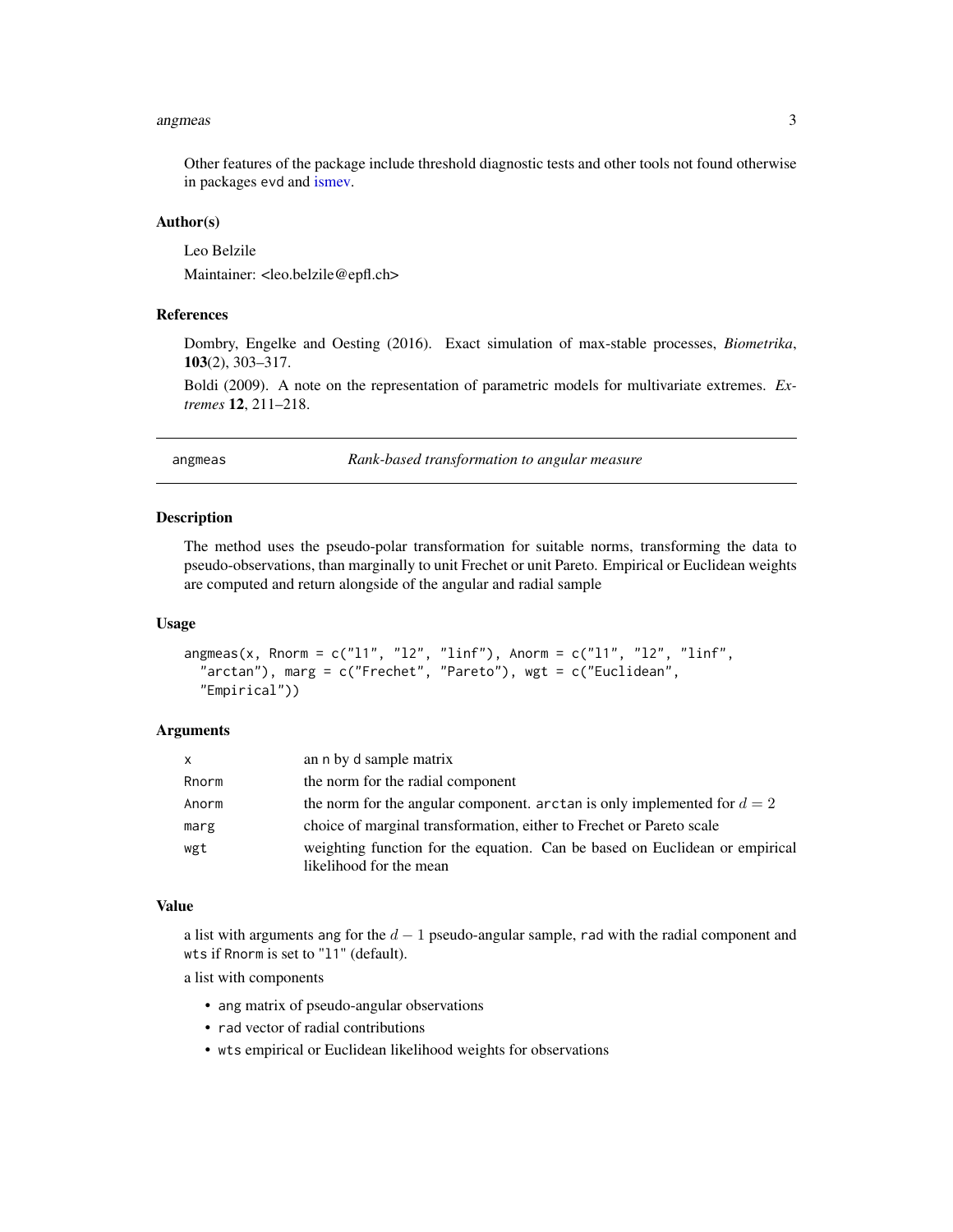#### <span id="page-3-0"></span>Author(s)

Leo Belzile

#### References

Einmahl, J.H.J. and J. Segers (2009). Maximum empirical likelihood estimation of the spectral measure of an extreme-value distribution, *Annals of Statistics*, 37(5B), 2953–2989.

de Carvalho, M. and B. Oumow and J. Segers and M. Warchol (2013). A Euclidean likelihood estimator for bivariate tail dependence, *Comm. Statist. Theory Methods*, 42(7), 1176–1192.

Owen, A.B. (2001). *Empirical Likelihood*, CRC Press, 304p.

# Examples

```
x \le - rmev(n=25, d=3, param=0.5, model="log")
wts <- angmeas(x=x, Rnorm="l1", Anorm="l1", marg="Frechet", wgt="Empirical")
wts2 <- angmeas(x=x, Rnorm="12", Anorm="12", marg="Pareto", wgt="Euclidean")
```
confint.fr *Confidence intervals for profile likelihood derived from TEM*

# Description

This function uses spline interpolation to derive level confidence intervals using the output of either [gev.tem](#page-13-1) or [gpd.tem.](#page-20-1)

#### Usage

## S3 method for class 'fr'  $confint(object, parm, level = 0.95, ...)$ 

#### Arguments

| object   | an object of class fr, normally the output of gpd.tem or gev.tem.                                                                                                                                                |
|----------|------------------------------------------------------------------------------------------------------------------------------------------------------------------------------------------------------------------|
| parm     | a specification of which parameters are to be given confidence intervals, either<br>a vector of numbers or a vector of names. If missing, all parameters are consid-<br>ered.                                    |
| level    | confidence level, with default 0.95                                                                                                                                                                              |
| $\ddots$ | additional arguments passed to functions. Providing a logical warn=FALSE turns<br>off warning messages when the lower or upper confidence interval for psi are<br>extrapolated beyond the provided calculations. |

# Value

a 2 by 3 matrix containing point estimates, lower and upper confidence intervals based on r and rstar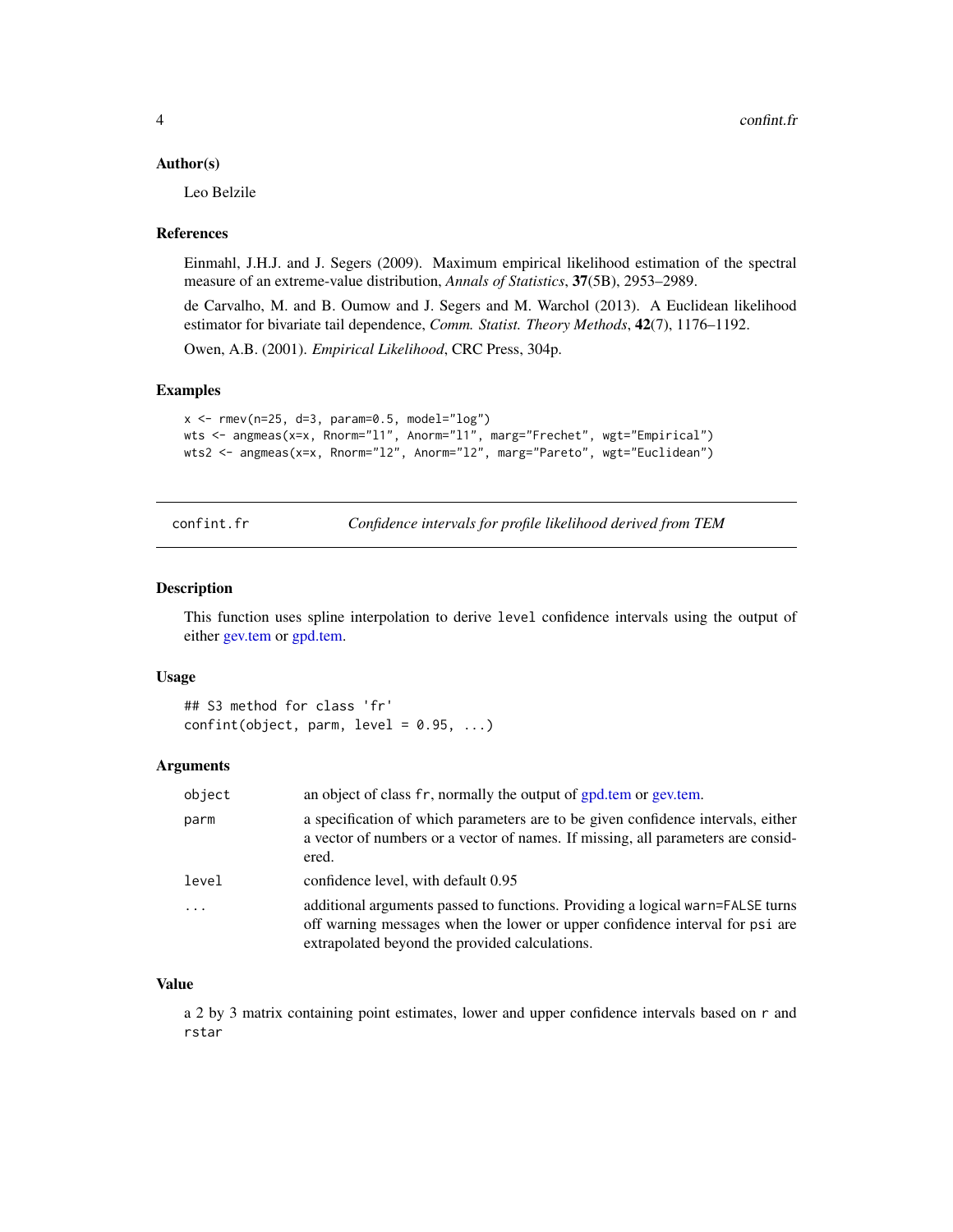# <span id="page-4-1"></span><span id="page-4-0"></span>Description

This function provides the log-likelihood and quantiles for the three different families presented in Papastathopoulos and Tawn (2013). The latter include an additional parameter,  $\kappa$ . All three families share the same tail index than the GP model, while allowing for lower thresholds. In the case  $\kappa = 1$ , the models reduce to the generalised Pareto.

egp.retlev gives the return levels for the extended generalised Pareto distributions

# Arguments

| xdat   | vector of observations, greater than the threshold                                                                                  |
|--------|-------------------------------------------------------------------------------------------------------------------------------------|
| thresh | threshold value                                                                                                                     |
| par    | parameter vector $(\kappa, \sigma, \xi)$ .                                                                                          |
| model  | a string indicating which extended family to fit.                                                                                   |
| р      | extreme event probability; p must be greater than the rate of exceedance for the<br>calculation to make sense. See <b>Details</b> . |
| plot   | boolean indicating whether or not to plot the return levels                                                                         |

# Details

For return levels, the p argument can be related to T year exceedances as follows: if there are  $n_y$ observations per year, than take p to equal  $1/(T n_y)$  to obtain the T-years return level.

# Value

egp.ll returns the log-likelihood value.

egp.retlev returns a plot of the return levels if plot=TRUE and a matrix of return levels.

# Usage

```
egp.ll(xdat, thresh, par, model=c("egp1","egp2","egp3"))
egp.retlev(xdat, thresh, par, model=c("egp1","egp2","egp3"), p, plot=TRUE)
```
# Author(s)

Leo Belzile

# References

Papastathopoulos, I. and J. Tawn (2013). Extended generalised Pareto models for tail estimation, *Journal of Statistical Planning and Inference* 143(3), 131–143.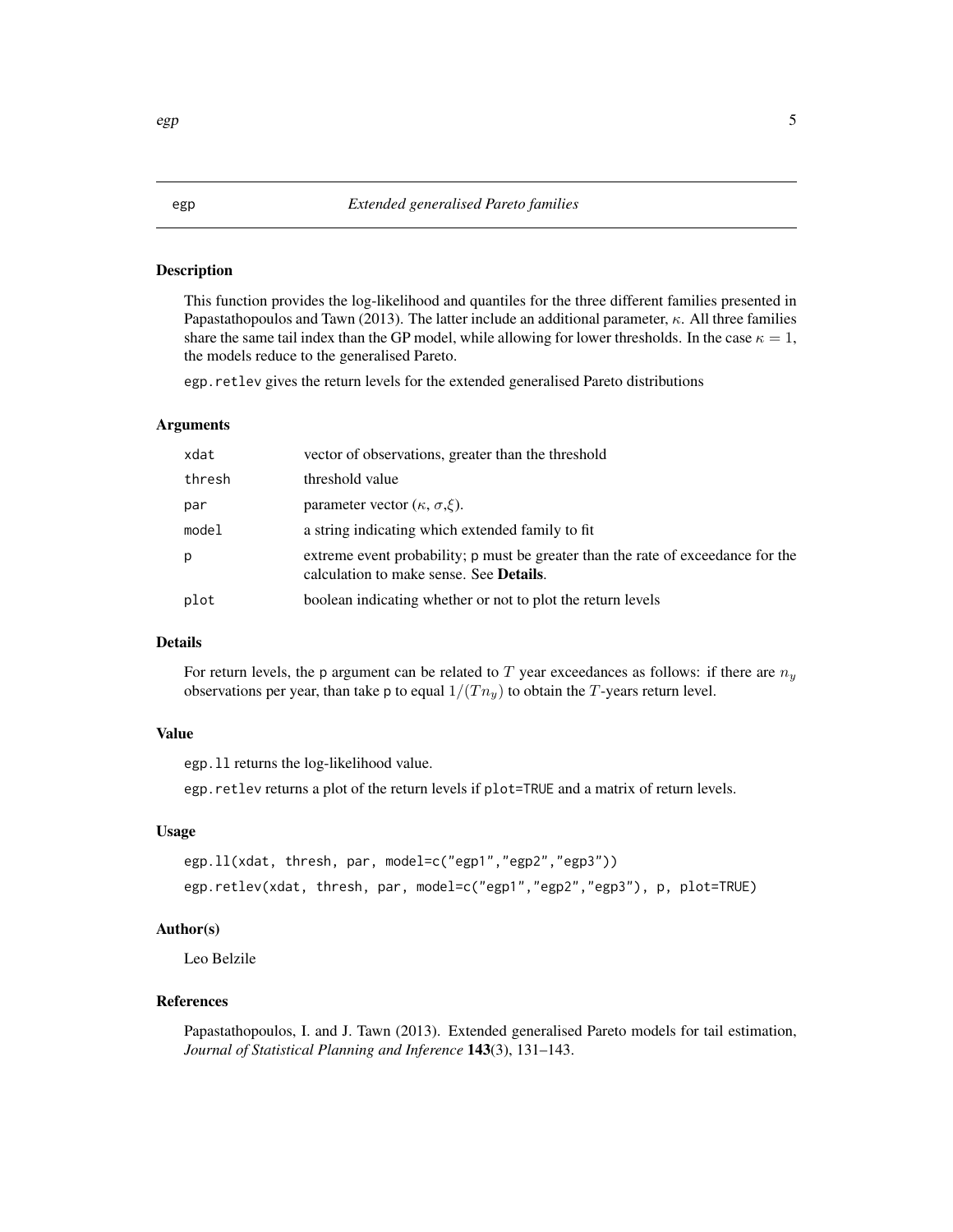# Examples

```
set.seed(123)
xdat <- evd::rgpd(1000, loc=0, scale=1, shape=0.5)
par <- egp.fit(xdat, thresh=0, model="egp3")$par
p <- c(1/1000,1/1500,1/2000)
egp.retlev(xdat, 0, par, "egp3",p)
#With multiple thresholds
th \leq c(0, 0.1, 0.2, 1)opt <- egp.fitrange(xdat, th, model="egp1",plots=NA)
egp.retlev(xdat, opt$thresh, opt$par, "egp1",p=p)
opt <- egp.fitrange(xdat, th, model="egp2",plots=NA)
egp.retlev(xdat, opt$thresh, opt$par, "egp2",p=p)
opt <- egp.fitrange(xdat, th, model="egp3",plots=NA)
egp.retlev(xdat, opt$thresh, opt$par, "egp3",p=p)
```
<span id="page-5-1"></span>egp.fit *Fit of extended GP models and parameter stability plots*

# Description

The function egp. fit range provides classical parameter stability plot for  $(\kappa, \sigma, \xi)$ . The fitted parameter values are displayed with pointwise normal 95% confidence intervals. The plot is for the modified scale (as in the generalised Pareto model) and as such it is possible that the modified scale be negative. egp.fitrange can also be used to fit the model to multiple thresholds.

# Usage

```
egp.fit(xdat, thresh, model = c("egp1", "egp2", "egp3"), init)
```

```
egp.fitrange(xdat, thresh, model = c("egp1", "egp2", "egp3"), plots = 1:3,
 umin, umax, nint)
```
# Arguments

| xdat   | vector of observations, greater than the threshold                                                          |
|--------|-------------------------------------------------------------------------------------------------------------|
| thresh | threshold value                                                                                             |
| model  | a string indicating which extended family to fit.                                                           |
| init   | vector of initial values, with $log(\kappa)$ and $log(\sigma)$ ; can be omitted.                            |
| plots  | vector of integers specifying which parameter stability to plot (if any); passing<br>NA results in no plots |
| umin   | optional minimum value considered for threshold (if thresh is not provided)                                 |
| umax   | optional maximum value considered for threshold (if thresh is not provided)                                 |
| nint   | optional integer number specifying the number of thresholds to test.                                        |

<span id="page-5-0"></span>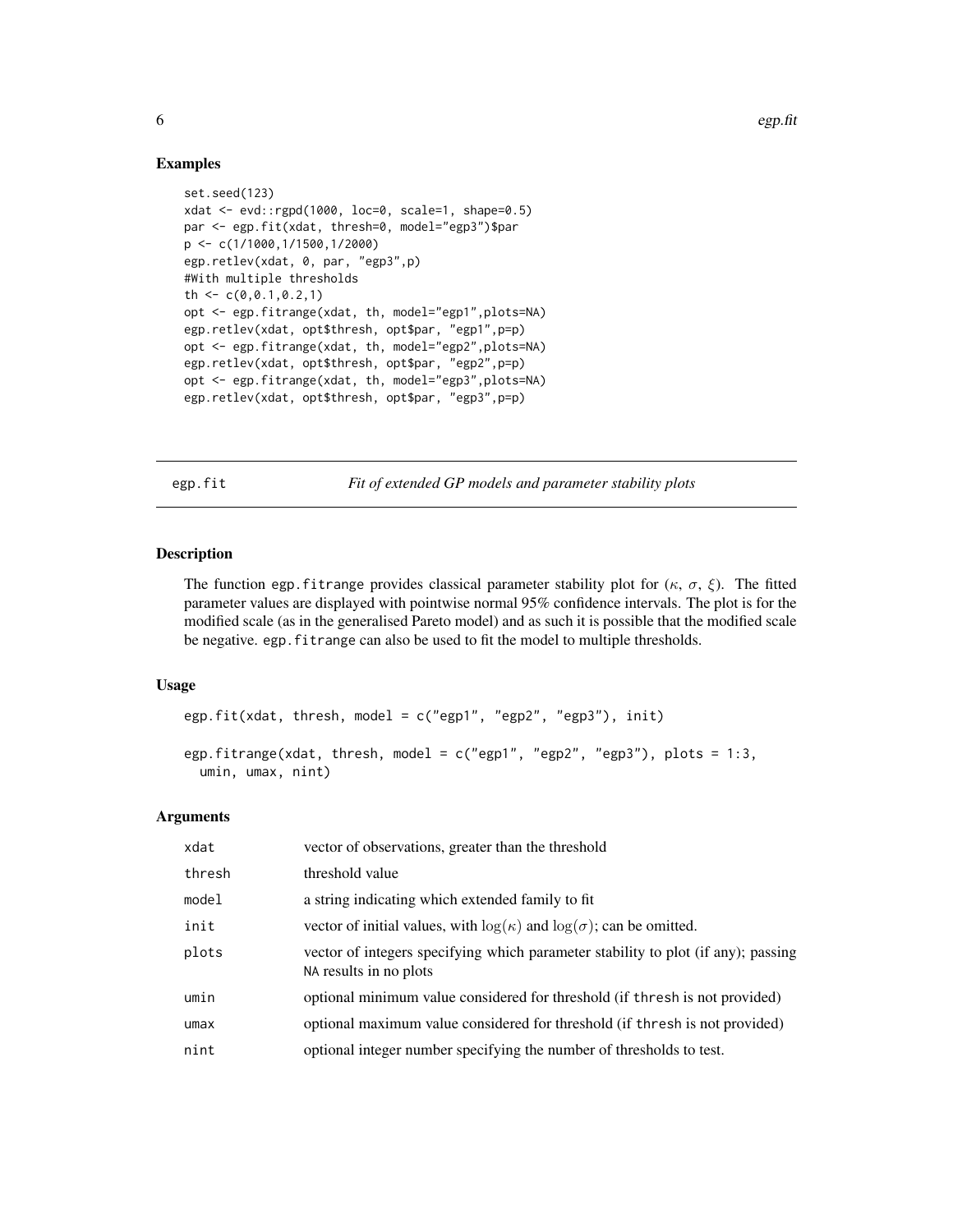#### <span id="page-6-0"></span> $e$ gp2 7

# Details

egp.fit is a numerical optimization routine to fit the extended generalised Pareto models of Papastathopoulos and Tawn (2013), using maximum likelihood estimation.

# Value

egp.fit outputs the list returned by [optim,](#page-0-0) which contains the parameter values, the hessian and in addition the standard errors

egp.fitrange returns a plot(s) of the parameters fit over the range of provided thresholds, with pointwise normal confidence intervals; the function also returns an invisible list containing notably the matrix of point estimates (par) and standard errors (se).

#### Author(s)

Leo Belzile

# References

Papastathopoulos, I. and J. Tawn (2013). Extended generalised Pareto models for tail estimation, *Journal of Statistical Planning and Inference* 143(3), 131–143.

<span id="page-6-1"></span>

egp2 *Extended generalised Pareto families of Naveau et al. (2016)*

# Description

Density function, distribution function, quantile function and random generation for the extended generalized Pareto distribution (GPD) with scale and shape parameters.

# Arguments

| q         | vector of quantiles                                                                              |
|-----------|--------------------------------------------------------------------------------------------------|
| X         | vector of observations                                                                           |
| p         | vector of probabilities                                                                          |
| n         | sample size                                                                                      |
| prob      | mixture probability for model type 4                                                             |
| kappa     | shape parameter for type 1, 3 and 4                                                              |
| delta     | additional parameter for type 2, 3 and 4                                                         |
| sigma     | scale parameter                                                                                  |
| хi        | shape parameter                                                                                  |
| type      | integer between 0 to 5 giving the model choice                                                   |
| log       | logical; should the log-density be returned (default to FALSE)?                                  |
| unifsamp  | sample of uniform; if provided, the data will be used in place of new uniform<br>random variates |
| censoring | numeric vector of length 2 containing the lower and upper bound for censoring                    |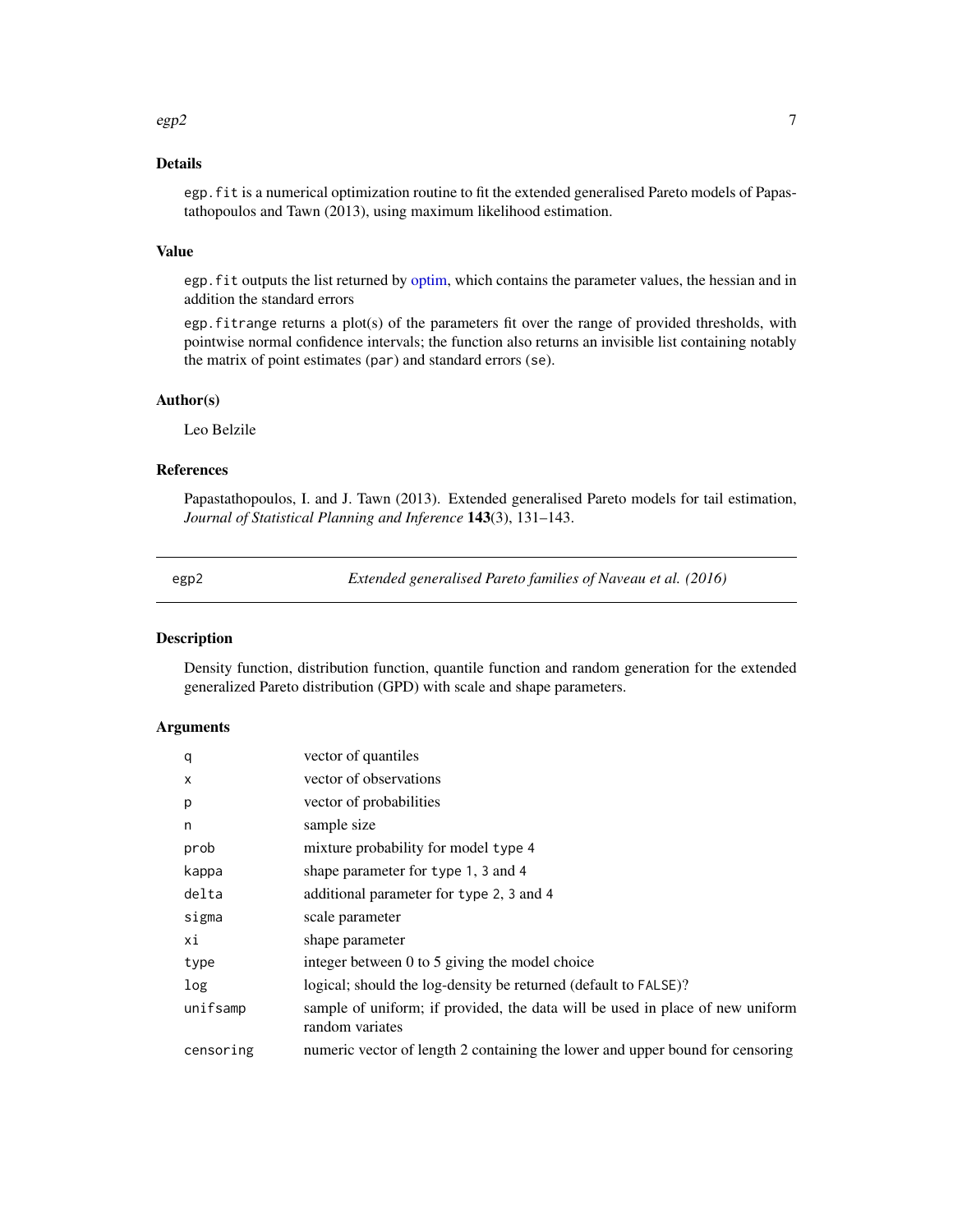#### <span id="page-7-0"></span>Details

The extended generalized Pareto families proposed in Naveau *et al.* (2016) retain the tail index of the distribution while being compliant with the theoretical behavior of extreme low rainfall. There are five proposals, the first one being equivalent to the GP distribution.

- type 0 corresponds to uniform carrier,  $G(u) = u$ .
- type 1 corresponds to a three parameters family, with carrier  $G(u) = u^{\kappa}$ .
- type 2 corresponds to a three parameters family, with carrier  $G(u) = 1 V_\delta((1 u)^\delta)$ .
- type 3 corresponds to a four parameters family, with carrier

$$
G(u) = 1 - V_{\delta}((1-u)^{\delta}))^{\kappa/2}
$$

• type 4 corresponds to a five parameter model (a mixture of type 2, with  $G(u) = pu^{\kappa} + (1$  $p) * u^{\delta}$ 

#### Usage

.

```
pegp2(q, prob=NA, kappa=NA, delta=NA, sigma=NA, xi=NA, type=1)
degp2(x, prob=NA, kappa=NA, delta=NA, sigma=NA, xi=NA, type=1, log=FALSE)
qegp2(p, prob=NA, kappa=NA, delta=NA, sigma=NA, xi=NA, type=1)
regp2(n, prob=NA, kappa=NA, delta=NA, sigma=NA, xi=NA, type=1, unifsamp=NULL, censoring=c(0,Inf))
```
#### Author(s)

Raphael Huser and Philippe Naveau

# References

Naveau, P., R. Huser, P. Ribereau, and A. Hannart (2016), Modeling jointly low, moderate, and heavy rainfall intensities without a threshold selection, *Water Resour. Res.*, 52, 2753-2769, doi:10.1002/2015WR018552.

egp2.fit *Fit an extended generalized Pareto distribution of Naveau et al.*

#### Description

This is a wrapper function to obtain PWM or MLE estimates for the extended GP models of Naveau et al. (2016) for rainfall intensities. The function calculates confidence intervals by means of nonparametric percentile bootstrap and returns histograms and QQ plots of the fitted distributions. The function handles both censoring and rounding.

# Usage

```
egp2.fit(data, model = 1, method = c("mle", "pwm"), init, censoring = c(0,Inf), rounded = 0, CI = FALSE, R = 1000, ncpus = 1, plots = TRUE)
```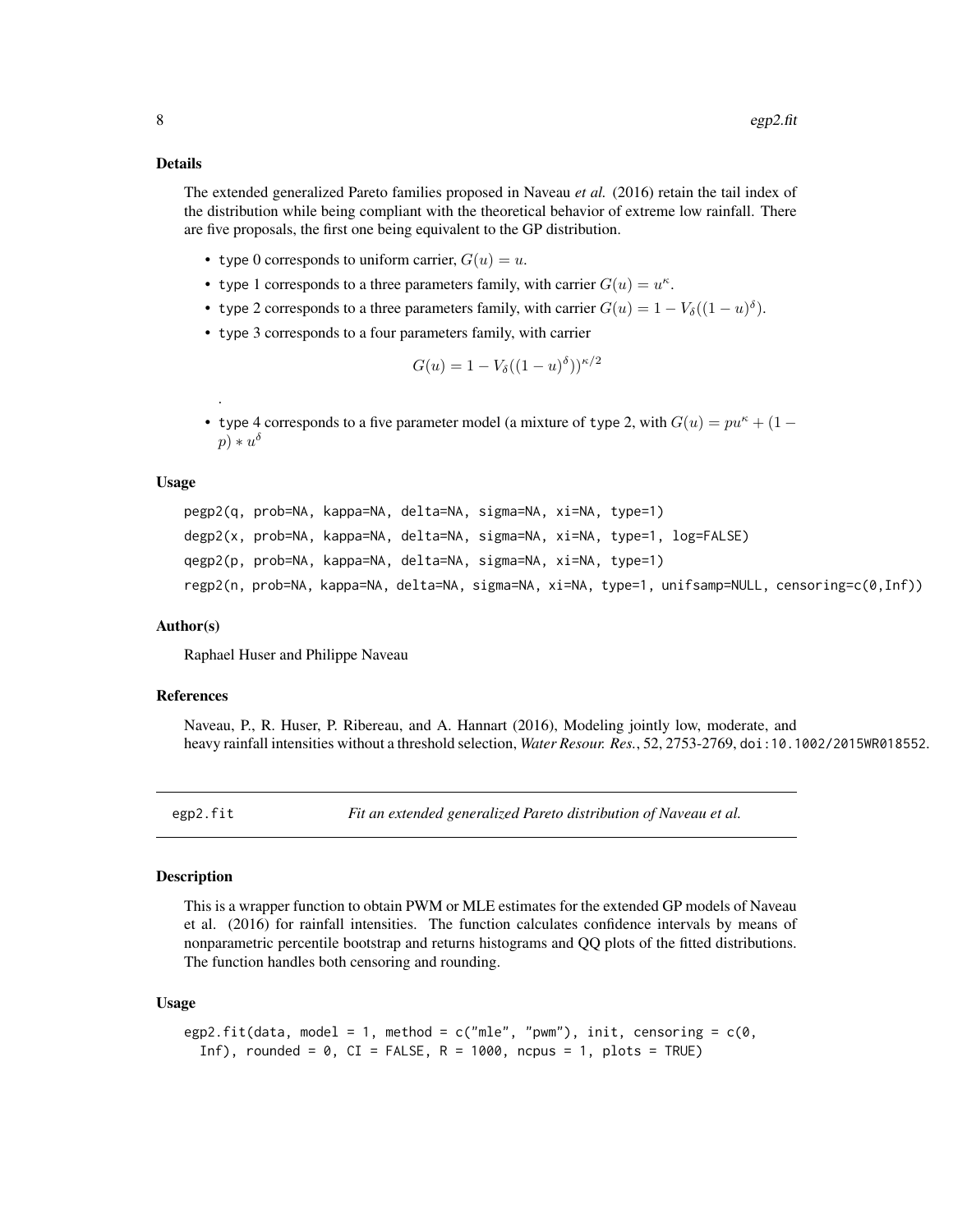#### <span id="page-8-0"></span> $e$ gp2.fit 99

# Arguments

| data      | data vector.                                                                                                                                                                   |
|-----------|--------------------------------------------------------------------------------------------------------------------------------------------------------------------------------|
| model     | integer ranging from 0 to 4 indicating the model to select (see egp2).                                                                                                         |
| method    | string; either "mle" for maximum likelihood, or "pwm" for probability weighted<br>moments, or both.                                                                            |
| init      | vector of initial values, comprising of p, $\kappa$ , $\delta$ , $\sigma$ , $\xi$ (in that order) for the optimiza-<br>tion. All parameters may not appear depending on model. |
| censoring | numeric vector of length 2 containing the lower and upper bound for censoring;<br>censoring= $c(0, \text{Inf})$ is equivalent to no censoring.                                 |
| rounded   | numeric giving the instrumental precision (and rounding of the data), with de-<br>fault of 0.                                                                                  |
| СI        | logical; should confidence interval be returned (percentile bootstrap).                                                                                                        |
| R         | integer; number of bootstrap replications.                                                                                                                                     |
| ncpus     | integer; number of CPUs for parallel calculations (default: 1).                                                                                                                |
| plots     | logical; whether to produce histogram and density plots.                                                                                                                       |

# Details

The different models include the following transformations:

- model 0 corresponds to uniform carrier,  $G(u) = u$ .
- model 1 corresponds to a three parameters family, with carrier  $G(u) = u^k$ .
- model 2 corresponds to a three parameters family, with carrier  $G(u) = 1 V_{\delta}((1-u)^{\delta}).$
- model 3 corresponds to a four parameters family, with carrier

$$
G(u) = 1 - V_{\delta}((1-u)^{\delta}))^{\kappa/2}
$$

• model 4 corresponds to a five parameter model (a mixture of type 2, with  $G(u) = pu^{\kappa} + (1$  $p) * u^{\delta}$ 

# Author(s)

.

Raphael Huser and Philippe Naveau

# References

Naveau, P., R. Huser, P. Ribereau, and A. Hannart (2016), Modeling jointly low, moderate, and heavy rainfall intensities without a threshold selection, *Water Resour. Res.*, 52, 2753-2769, doi:10.1002/2015WR018552.

# See Also

[egp.fit](#page-5-1), [egp](#page-4-1), [egp2](#page-6-1)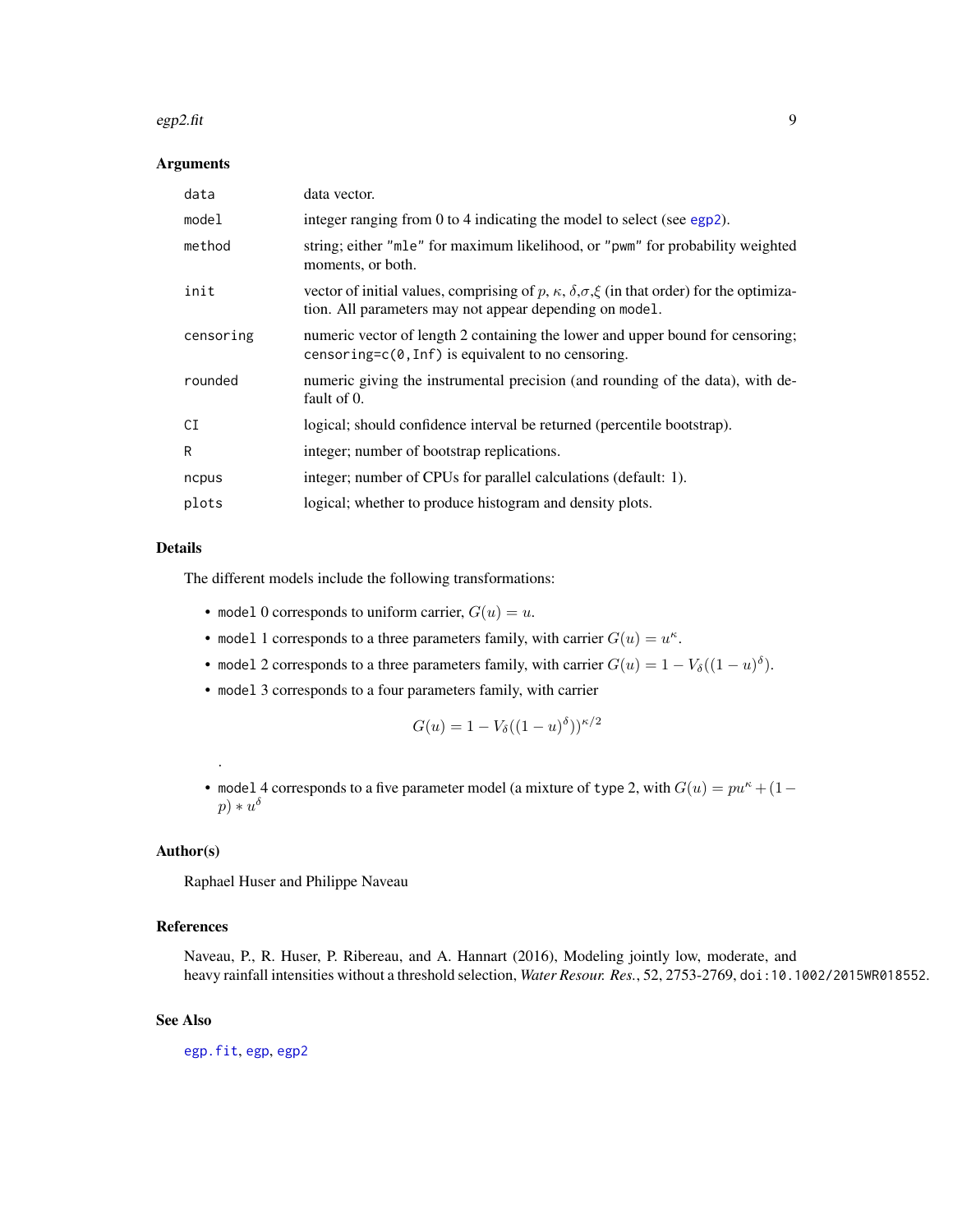# Examples

```
library(ismev)
data(rain)
egp2.fit(rain[rain>0], model=1, method="mle", init=c(0.9, gp.fit(rain,0, show=FALSE)$est),
rounded=0.1,CI=TRUE, R=20)
```
egp2.G *Carrier distribution for the extended GP distributions of Naveau et al.*

# Description

Density, distribution function, quantile function and random number generation for the carrier distributions of the extended Generalized Pareto distributions.

# Arguments

| u         | vector of observations (degp2. G), probabilities (qegp2. G) or quantiles (pegp2. G),<br>in $[0,1]$ |
|-----------|----------------------------------------------------------------------------------------------------|
| prob      | mixture probability for model type 4                                                               |
| kappa     | shape parameter for type 1, 3 and 4                                                                |
| delta     | additional parameter for type 2, 3 and 4                                                           |
| type      | integer between 0 to 5 giving the model choice                                                     |
| log       | logical; should the log-density be returned (default to FALSE)?                                    |
| n         | sample size                                                                                        |
| unifsamp  | sample of uniform; if provided, the data will be used in place of new uniform<br>random variates   |
| censoring | numeric vector of length 2 containing the lower and upper bound for censoring                      |
| direct    | logical; which method to use for sampling in model of type 4?                                      |

# Usage

pegp2.G(u, type=1,prob, kappa, delta) degp2.G(u,type=1, prob=NA, kappa=NA, delta=NA, log=FALSE) qegp2.G(u,type=1, prob=NA,kappa=NA,delta=NA) regp2.G(n,prob=NA,kappa=NA,delta=NA,type=1,unifsamp=NULL,direct=FALSE,censoring=c(0,1))

# Author(s)

Raphael Huser and Philippe Naveau

# See Also

[egp2](#page-6-1)

<span id="page-9-0"></span>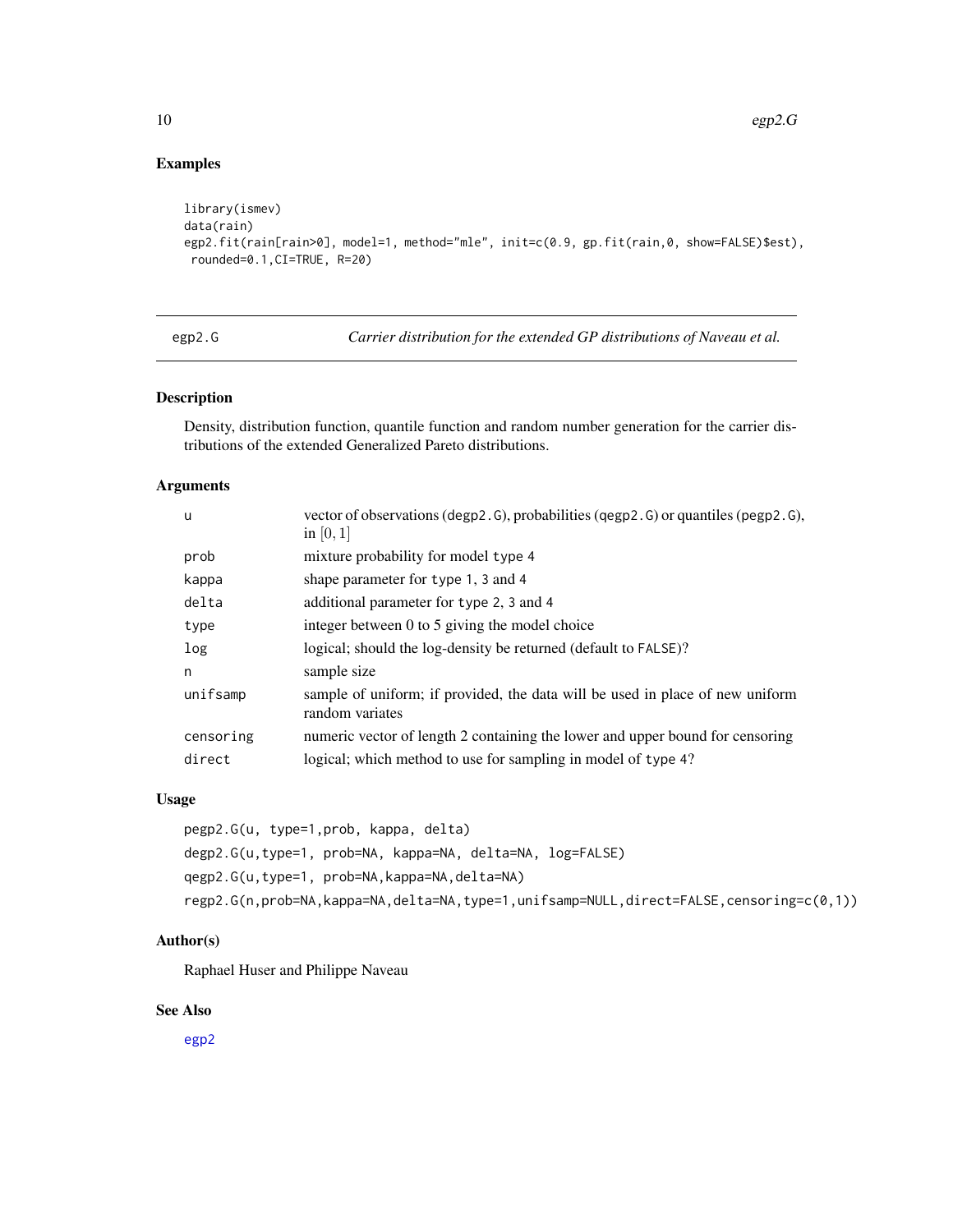<span id="page-10-0"></span>

### Description

Self-concordant empirical likelihood for a vector mean

# Usage

```
emplik(dat, mu = rep(0, ncol(dat)), lam = rep(0, ncol(dat)),
  eps = 1/nrow(dat), M = 1e+30, thresh = 1e-30, itermax = 100)
```
#### Arguments

| dat     | n by d matrix of d-variate observations                                  |
|---------|--------------------------------------------------------------------------|
| mu      | d vector of hypothesized mean of dat                                     |
| lam     | starting values for Lagrange multiplier vector, default to zero vector   |
| eps     | lower cutoff for $-\log$ , with default 1/nrow(dat)                      |
| M       | upper cutoff for $-\log$ .                                               |
| thresh  | convergence threshold for log likelihood (default of 1e-30 is agressive) |
| itermax | upper bound on number of Newton steps.                                   |

#### Value

a list with components #'

- logelr log empirical likelihood ratio.
- lam Lagrange multiplier (vector of length d).
- wts n vector of observation weights (probabilities).
- conv boolean indicating convergence.
- niter number of iteration until convergence.
- ndec Newton decrement.
- gradnorm norm of gradient of log empirical likelihood.

# Author(s)

Art Owen, C++ port by Leo Belzile

# References

Owen, A.B. (2013). Self-concordance for empirical likelihood, *Canadian Journal of Statistics*, 41(3), 387–397.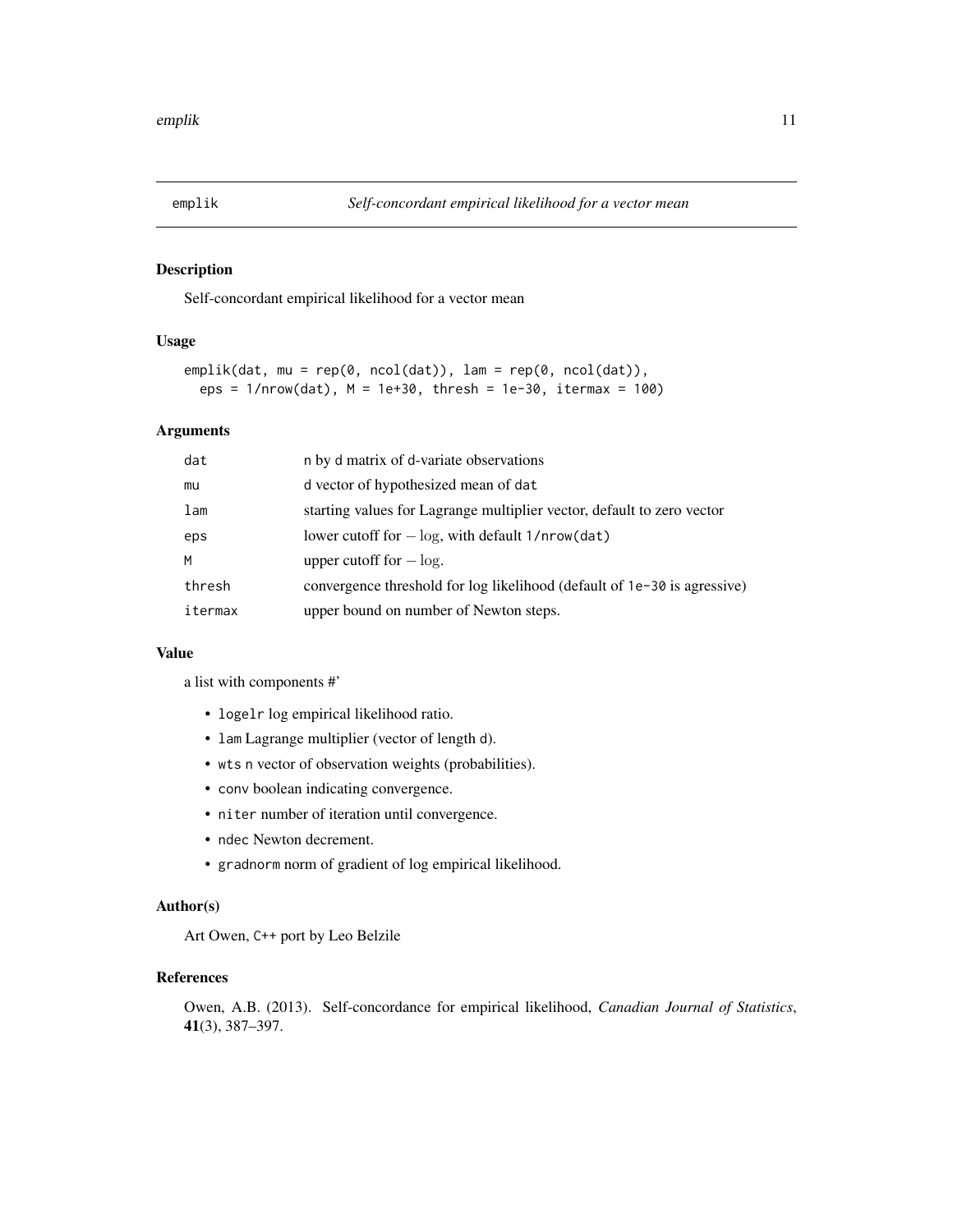<span id="page-11-0"></span>

#### Description

The function implements the maximum likelihood estimator and iteratively reweigthed least square estimators of Suveges (2007) as well as the intervals estimator. The implementation differs from the presentation of the paper in that an iteration limit is enforced to make sure the iterative procedure terminates. sMultiple thresholds can be supplied

#### Usage

```
ext.index(x, q = 0.95, method = c("wls", "mle", "intervals"),plot = FALSE)
```
#### Arguments

| X      | a vector containing of data points                                                                                                                                                                                               |
|--------|----------------------------------------------------------------------------------------------------------------------------------------------------------------------------------------------------------------------------------|
| q      | a vector of quantile levels in $(0,1)$ . Defaults to 0.95                                                                                                                                                                        |
| method | a string specifying the chosen method. Must be either wls for weighted least<br>squares, mle for maximum likelihood estimation or intervals for the intervals<br>estimator of Ferro and Segers (2003). Partial match is allowed. |
| plot   | a boolean specifying whether to plot the extremal index as a function of q                                                                                                                                                       |

# Details

The iteratively reweighted least square is a procedure based on the gaps of exceedances  $S_n = T_n - 1$ The model is first fitted to non-zero gaps, which are rescaled to have unit exponential scale. The slope between the theoretical quantiles and the normalized gap of exceedances is  $b = 1/\theta$ , with intercept  $a = \log(\theta)/\theta$ . As such, the estimate of the extremal index is based on  $\hat{\theta} = \exp(\hat{a}/\hat{b})$ . The weights are chosen in such a way as to reduce the influence of the smallest values. The estimator exploits the dual role of  $\theta$  as the parameter of the mean for the interexceedance time as well as the mixture proportion for the non-zero component.

The maximum likelihood is based on an independence likelihood for the rescaled gap of exceedances, namely  $F(u_n)S(u_n)$ . The score equation is equivalent to a quadratic equation in  $\theta$  and the maximum likelihood estimate is available in closed form. Its validity requires however condition  $D^{(2)}(u_n)$  to apply; this should be checked by the user beforehand.

A warning is emitted if the effective sample size is less than 50 observations.

# Value

a vector or matrix of estimated extremal index of dimension length(method) by length(q).

# Author(s)

Leo Belzile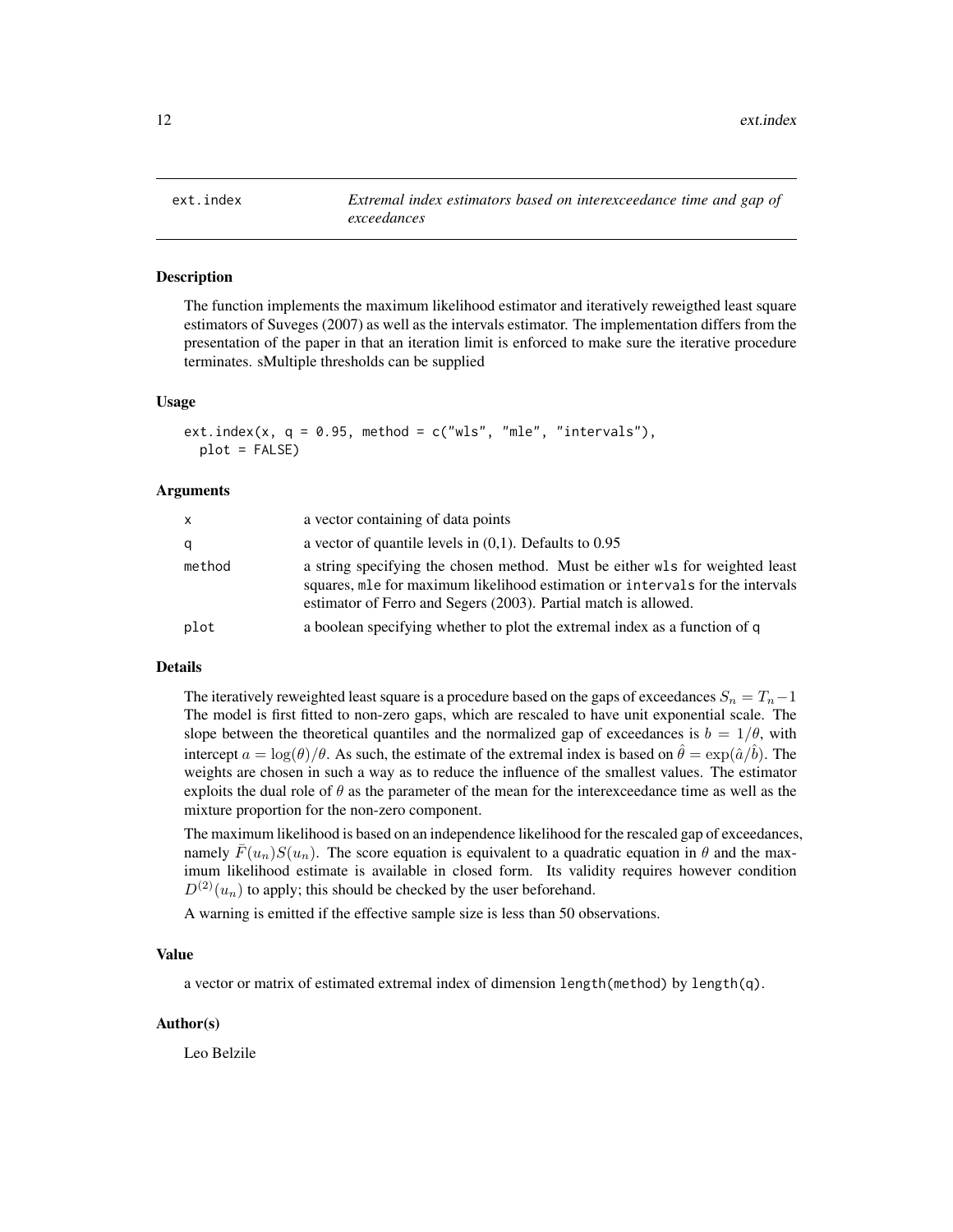References

Ferro and Segers (2003). Inference for clusters of extreme values, JRSS: Series B, 65(2), 545-556.

Suveges (2007) Likelihood estimation of the extremal index. *Extremes*, 10(1), 41-55.

Suveges and Davison (2010), Model misspecification in peaks over threshold analysis. *Annals of Applied Statistics*, 4(1), 203-221.

Fukutome, Liniger and Suveges (2015), Automatic threshold and run parameter selection: a climatology for extreme hourly precipitation in Switzerland. *Theoretical and Applied Climatology*, 120(3), 403-416.

#### Examples

```
set.seed(234)
#Moving maxima model with theta=0.5
a \leftarrow 1; theta <- 1/(1+a)sim <- evd::rgev(10001, loc=1/(1+a),scale=1/(1+a),shape=1)
x <- pmax(sim[-length(sim)]*a,sim[-1])
q <- seq(0.9,0.99,by=0.01)
ext.index(x=x,q=q,method=c("wls","mle"))
```
gev *Generalized extreme value distribution*

# Description

Likelihood, score function and information matrix, bias, approximate ancillary statistics and sample space derivative for the generalized extreme value distribution

# Arguments

| par    | vector of loc, scale and shape                                                                                     |
|--------|--------------------------------------------------------------------------------------------------------------------|
| dat    | sample vector                                                                                                      |
| method | string indicating whether to use the expected ("exp") or the observed ("obs" -<br>the default) information matrix. |
| V      | vector calculated by gev. Vfun                                                                                     |
| n      | sample size                                                                                                        |
| p      | vector of probabilities                                                                                            |

# Usage

```
gev.ll(par, dat)
gev.ll.optim(par, dat)
gev.score(par, dat)
gev.infomat(par, dat, method = c("obs","exp"))
gev.retlev(par, p)
gev.bias(par, n)
```
<span id="page-12-0"></span>gev and  $\frac{13}{2}$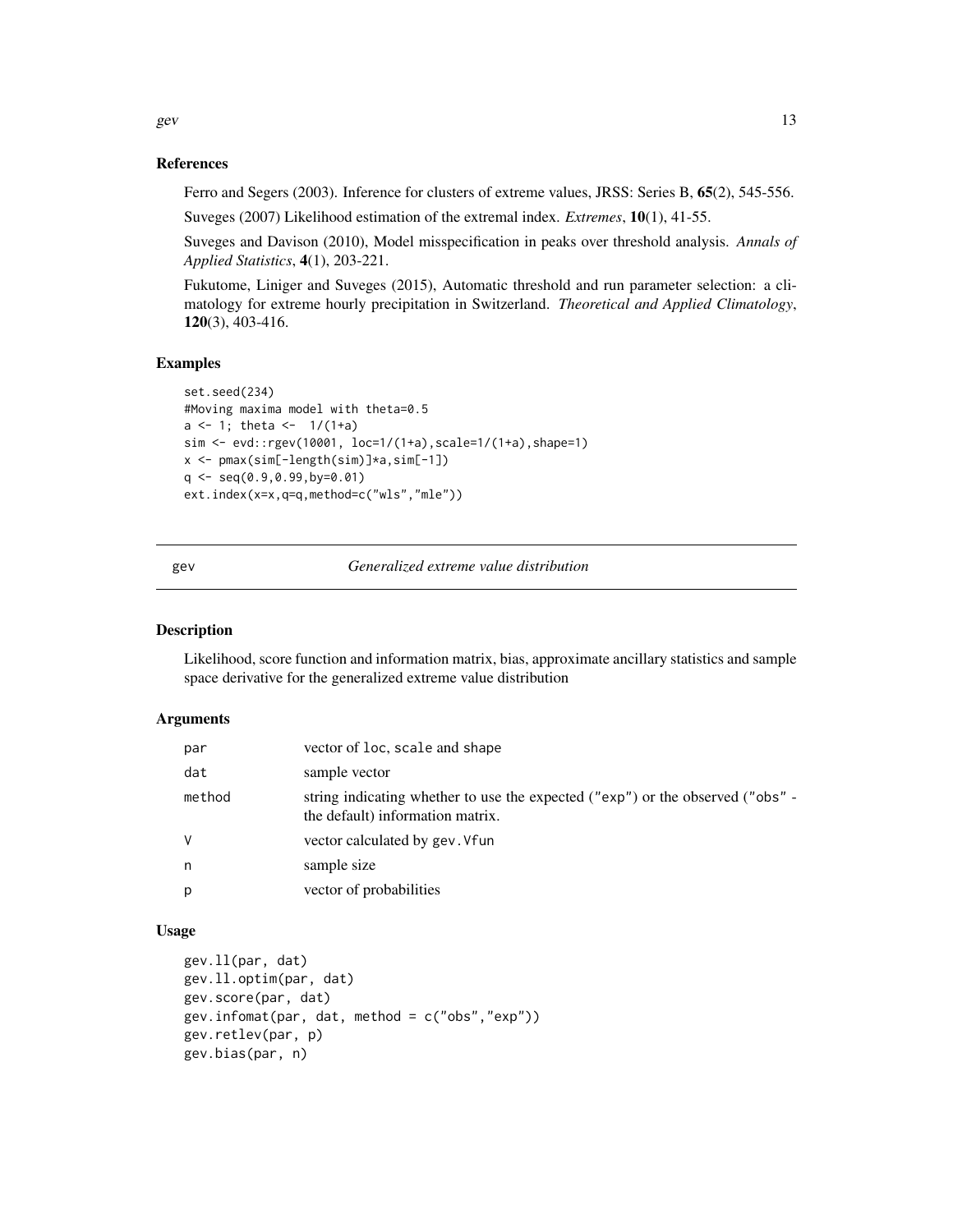```
gev.Fscore(par, dat, method=c("obs","exp"))
gev.Vfun(par, dat)
gev.phi(par, dat, V)
gev.dphi(par, dat, V)
```
# **Note**

The Gumbel case is not currently handled.

#### Functions

- gev.ll: log-likelihood
- gev.ll.optim: negative log-likelihood parametrized in terms of location, log(scale) and shape in order to perform unconstrained optimization
- gev.score: score vector
- gev.infomat: observed or expected information matrix
- gev. retlev: return level, corresponding to the  $(1 p)$ th quantile
- gev.bias: Cox-Snell first order bias
- gev.Fscore: Firth's modified score equation
- gev.Vfun: vector implementing conditioning on approximate ancillary statistics for the TEM
- gev.phi: canonical parameter in the local exponential family approximation
- gev.dphi: derivative matrix of the canonical parameter in the local exponential family approximation

# References

Firth, D. (1993). Bias reduction of maximum likelihood estimates, *Biometrika*, 80(1), 27–38.

Coles, S. (2001). *An Introduction to Statistical Modeling of Extreme Values*, Springer, 209 p.

Cox, D. R. and E. J. Snell (1968). A general definition of residuals, *Journal of the Royal Statistical Society: Series B (Methodological)*, 30, 248–275.

Cordeiro, G. M. and R. Klein (1994). Bias correction in ARMA models, *Statistics and Probability Letters*, 19(3), 169–176.

<span id="page-13-1"></span>gev.tem *Tangent exponential model approximation for the GEV distribution*

#### Description

The function gev.tem provides a tangent exponential model (TEM) approximation for higher order likelihood inference for a scalar parameter for the generalized extreme value distribution. Options include location scale and shape parameters as well as value-at-risk (or return levels). The function attempts to find good values for psi that will cover the range of options, but the fail may fit and return an error.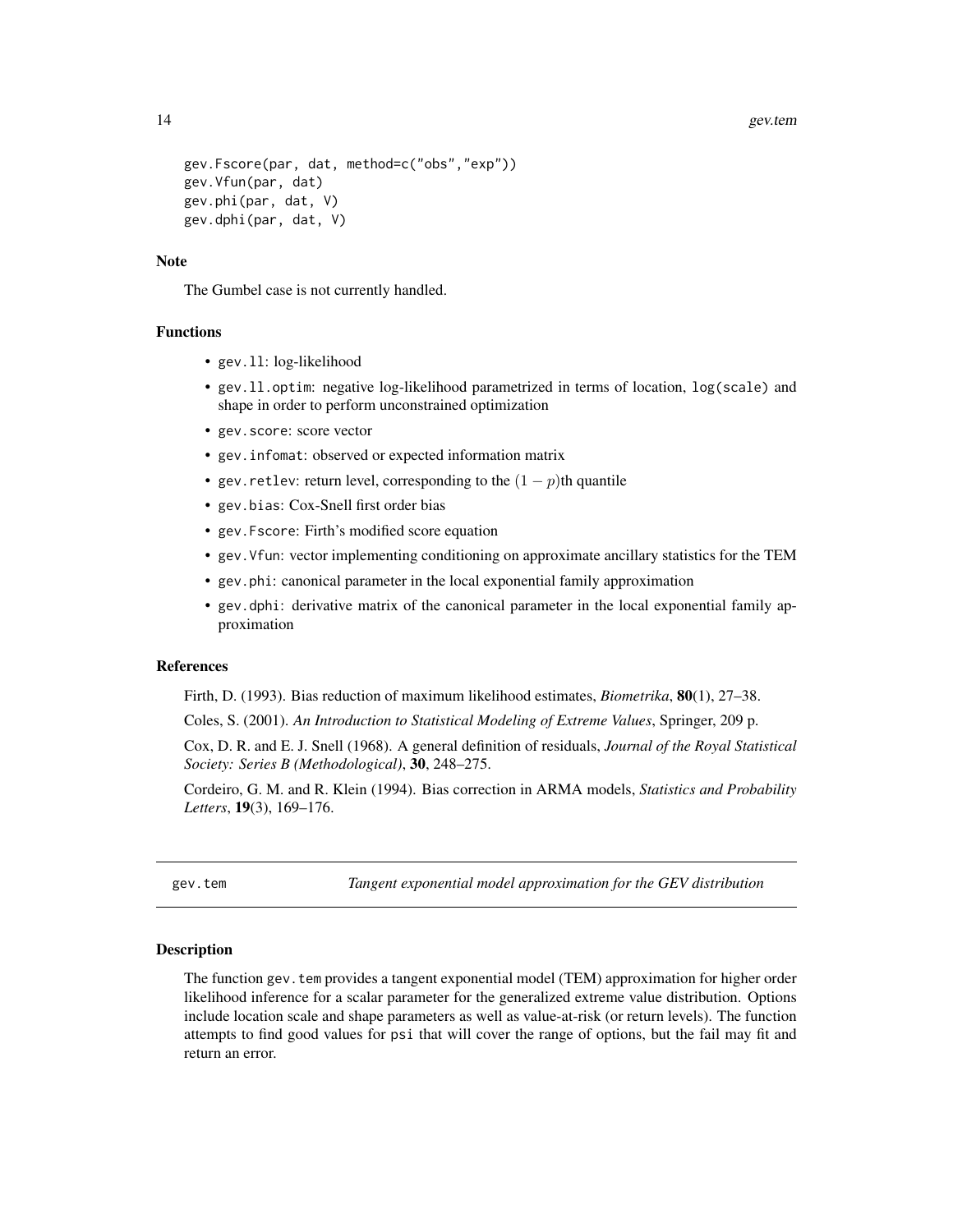#### <span id="page-14-0"></span>gev.tem and the set of the set of the set of the set of the set of the set of the set of the set of the set of the set of the set of the set of the set of the set of the set of the set of the set of the set of the set of t

# Usage

```
gev.tem(param = c("loc", "scale", "shape", "VaR"), dat, psi = NULL,
 p = NULL, n.psi = 50, plot = TRUE
```
# Arguments

| param | parameter over which to profile                                                                                                                                                    |
|-------|------------------------------------------------------------------------------------------------------------------------------------------------------------------------------------|
| dat   | sample vector for the GEV distribution                                                                                                                                             |
| psi   | scalar or ordered vector of values for the interest parameter. If NULL (default), a<br>grid of values centered at the MLE is selected                                              |
| p     | probability associated with the $(1-p)$ th quantile for return levels if param="VaR".                                                                                              |
| n.psi | number of values of psi at which the likelihood is computed, if psi is not sup-<br>plied (NULL). Odd values are more prone to give rise to numerical instabilities<br>near the MLE |
| plot  | logical indiating whether plot. fr should be called upon exit                                                                                                                      |

# Value

an object of class fr (see [tem](#page-0-0)) with elements

- normal: maximum likelihood estimate and standard error of the interest parameter  $psi$
- par.hat: maximum likelihood estimates
- par.hat.se: standard errors of maximum likelihood estimates
- th.rest: estimated maximum profile likelihood at  $(psi,\hat{\lambda})$
- r: values of likelihood root corresponding to  $\psi$
- psi: vector of interest parameter
- q: vector of likelihood modifications
- rstar: modified likelihood root vector
- param: parameter

# Author(s)

Leo Belzile, from code by A. Davison from the hoa package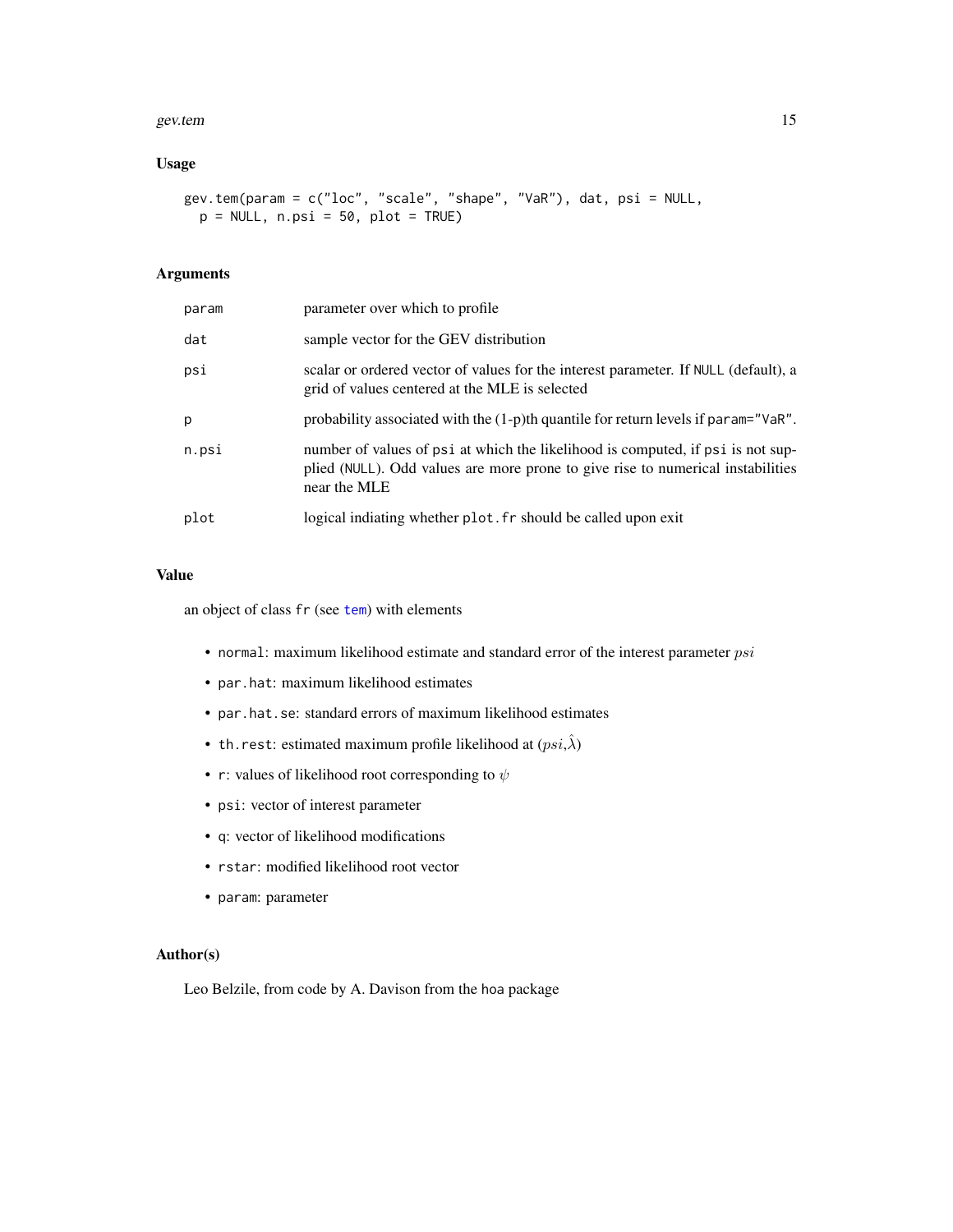# **Description**

Likelihood, score function and information matrix, bias, approximate ancillary statistics and sample space derivative for the generalized extreme value distribution parametrized in terms of the return level z, scale and shape.

# Arguments

| par | vector of retlev, scale and shape                         |
|-----|-----------------------------------------------------------|
| dat | sample vector                                             |
| V   | vector calculated by gevr. Vfun                           |
| р   | probability, corresponding to $(1 - p)$ th quantile for z |

# Usage

```
gevr.ll(par, dat, p)
gevr.ll.optim(par, dat, p)
gevr.score(par, dat, p)
gevr.infomat(par, dat, p)
gevr.Vfun(par, dat, p)
gevr.phi(par, dat, p, V)
gevr.dphi(par, dat, p, V)
```
# Functions

- gevr.ll: log-likelihood
- gevr.ll.optim: negative log-likelihood parametrized in terms of return levels, log(scale) and shape in order to perform unconstrained optimization
- gevr.score: score vector
- gevr.infomat: observed information matrix
- gevr.Vfun: vector implementing conditioning on approximate ancillary statistics for the TEM
- gevr.phi: canonical parameter in the local exponential family approximation
- gevr.dphi: derivative matrix of the canonical parameter in the local exponential family approximation

# Author(s)

Leo Belzile

<span id="page-15-0"></span>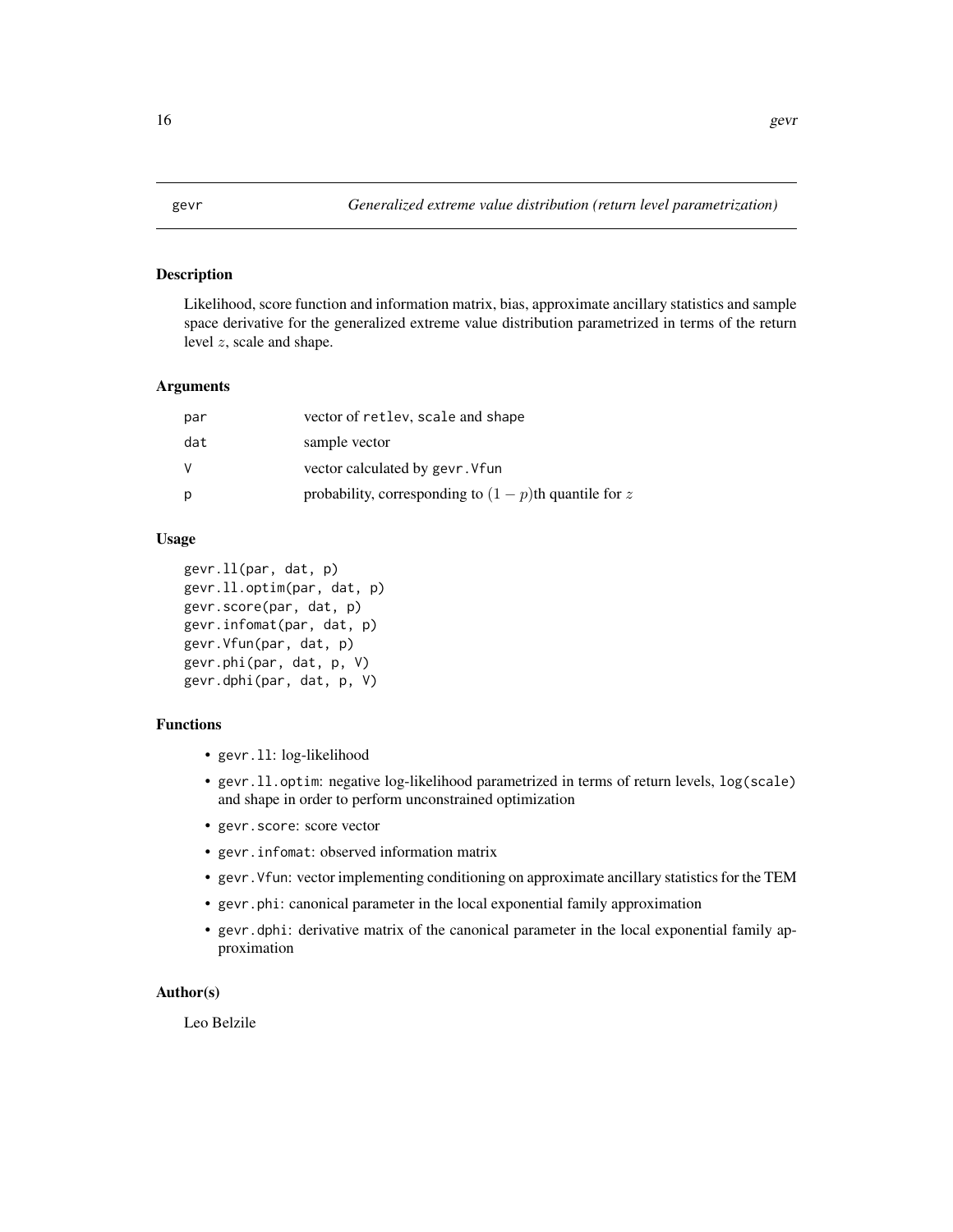<span id="page-16-0"></span>

# Description

Numerical optimization of the Generalized Pareto distribution over a high threshold.

# Usage

```
gp.fit(xdat, threshold, method = c("Grimshaw", "nlm", "optim", "ismev", "zs",
  "zhang"), show = FALSE, MCMC = NULL)
```
# Arguments

| xdat      | a numeric vector of data to be fitted.                                                                                                                                                                                                                       |
|-----------|--------------------------------------------------------------------------------------------------------------------------------------------------------------------------------------------------------------------------------------------------------------|
| threshold | the chosen threshold.                                                                                                                                                                                                                                        |
| method    | the method to be used. See <b>Details</b> . Can be abbreviated.                                                                                                                                                                                              |
| show      | logical; if TRUE (the default), print details of the fit.                                                                                                                                                                                                    |
| MCMC      | NULL for frequentist estimates, otherwise a boolean or a list with parameters<br>passed. If TRUE, runs a Metropolis-Hastings sampler to get posterior mean esti-<br>mates. Can be used to pass arguments niter, burnin and thin to the sampler<br>as a list. |

# Details

The default method is "Grimshaw", consisting in maximization of the profile likelihood for the scale. Other options for maximization of the profile likelihood are nlm and optim, which use respectively [nlm](#page-0-0) and [optim](#page-0-0). Method "ismev" is the two-dimensional optimization routine [gpd.fit](#page-0-0) from the [ismev](#page-0-0) library, with in addition the algebraic gradient. The approximate Bayesian methods ("zs" and "zhang") are extracted respectively from Zhang and Stephens (2009) and Zhang (2010) and consists of a approximate posterior mean calculated via importance sampling assuming a GPD prior is placed on the parameter of the profile likelihood.

#### Value

If method is neither "zs" nor "zhang", a list containing the following components:

- estimate a vector containing all parameters (optimized and fixed).
- std.err a vector containing the standard errors.
- var.cov the variance covariance matrix, obtained as the numerical inverse of the observed information matrix.
- threshold the threshold.
- method the method used to fit the parameter. See details.
- deviance the deviance at the maximum likelihood estimates.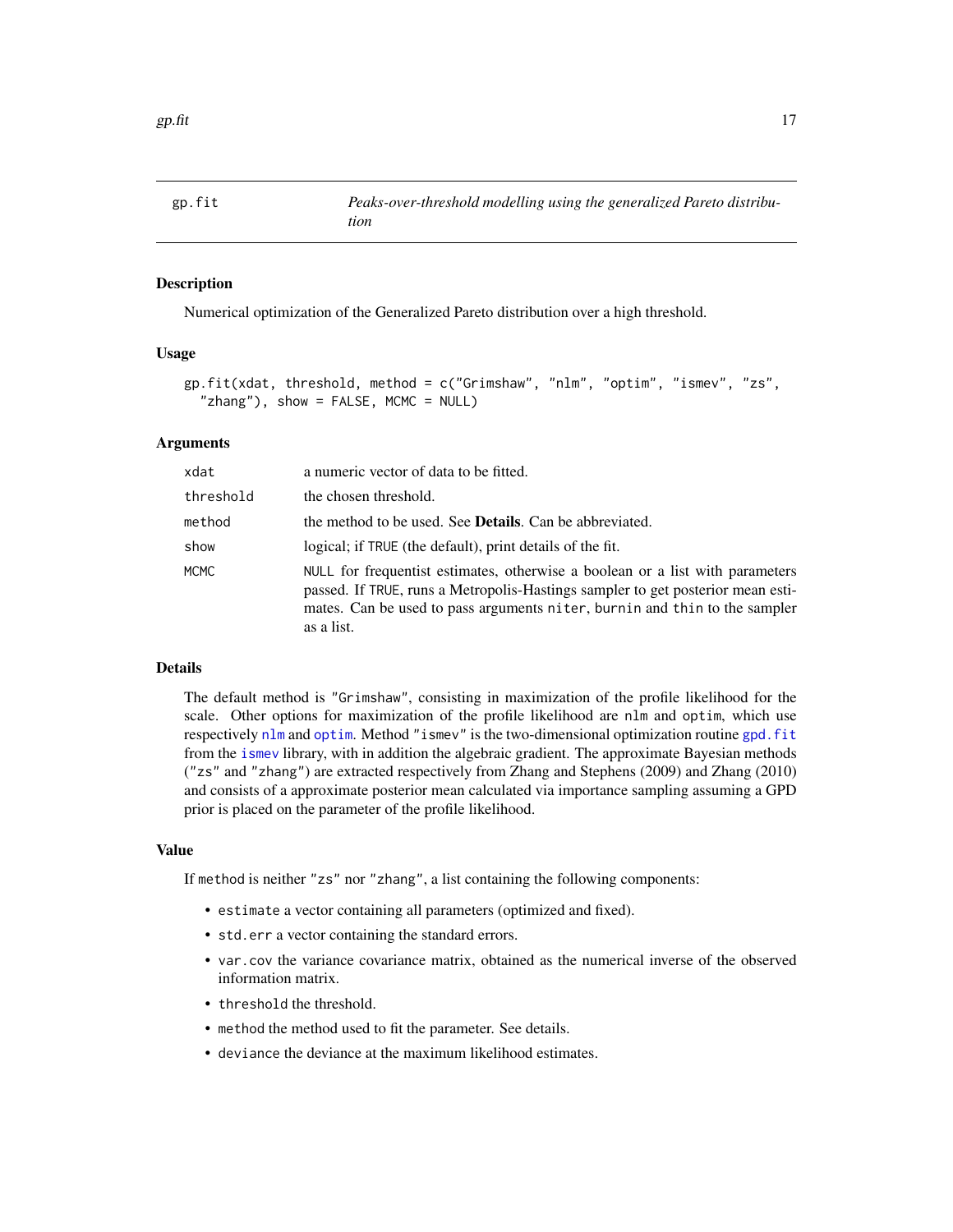- <span id="page-17-0"></span>• nat number of points lying above the threshold.
- pat proportion of points lying above the threshold.
- convergence components taken from the list returned by [optim](#page-0-0). Values other than  $\theta$  indicate that the algorithm likely did not converge (in particular 1 and 50).
- counts components taken from the list returned by [optim](#page-0-0).

Otherwise, a list containing

- threshold the threshold.
- method the method used to fit the parameter. See Details.
- nat number of points lying above the threshold.
- pat proportion of points lying above the threshold.
- approx.mean a vector containing containing the approximate posterior mean estimates.

and in addition if MCMC is neither FALSE, nor NULL

- post.mean a vector containing the posterior mean estimates.
- post.se a vector containing the posterior standard error estimates.
- accept.rate proportion of points lying above the threshold.
- niter length of resulting Markov Chain
- burnin amount of discarded iterations at start, capped at 10000.
- thin thinning integer parameter describing

#### Note

Some of the internal functions (which are hidden from the user) allow for modelling of the parameters using covariates. This is not currently implemented within gp.fit, but users can call internal functions should they wish to use these features.

# Author(s)

Scott D. Grimshaw for the Grimshaw option. Paul J. Northrop and Claire L. Coleman for the other frequentist functions. Zhang and Stephens (2009) and Zhang (2010) for the zs and zhang approximate methods and L. Belzile for the wrapper and MCMC samplers.

#### References

Davison, A.C. (1984). Modelling excesses over high thresholds, with an application, in *Statistical extremes and applications*, J. Tiago de Oliveira (editor), D. Reidel Publishing Co., 461–482.

Grimshaw, S.D. (1993). Computing Maximum Likelihood Estimates for the Generalized Pareto Distribution, *Technometrics*, 35(2), 185–191.

Northrop, P.J. and C. L. Coleman (2014). Improved threshold diagnostic plots for extreme value analyses, *Extremes*, 17(2), 289–303.

Zhang, J. (2010). Improving on estimation for the generalized Pareto distribution, *Technometrics* 52(3), 335–339.

Zhang, J. and M.A. Stephens (2009). A new and efficient estimation method for the generalized Pareto distribution. *Technometrics* 51(3), 316–325.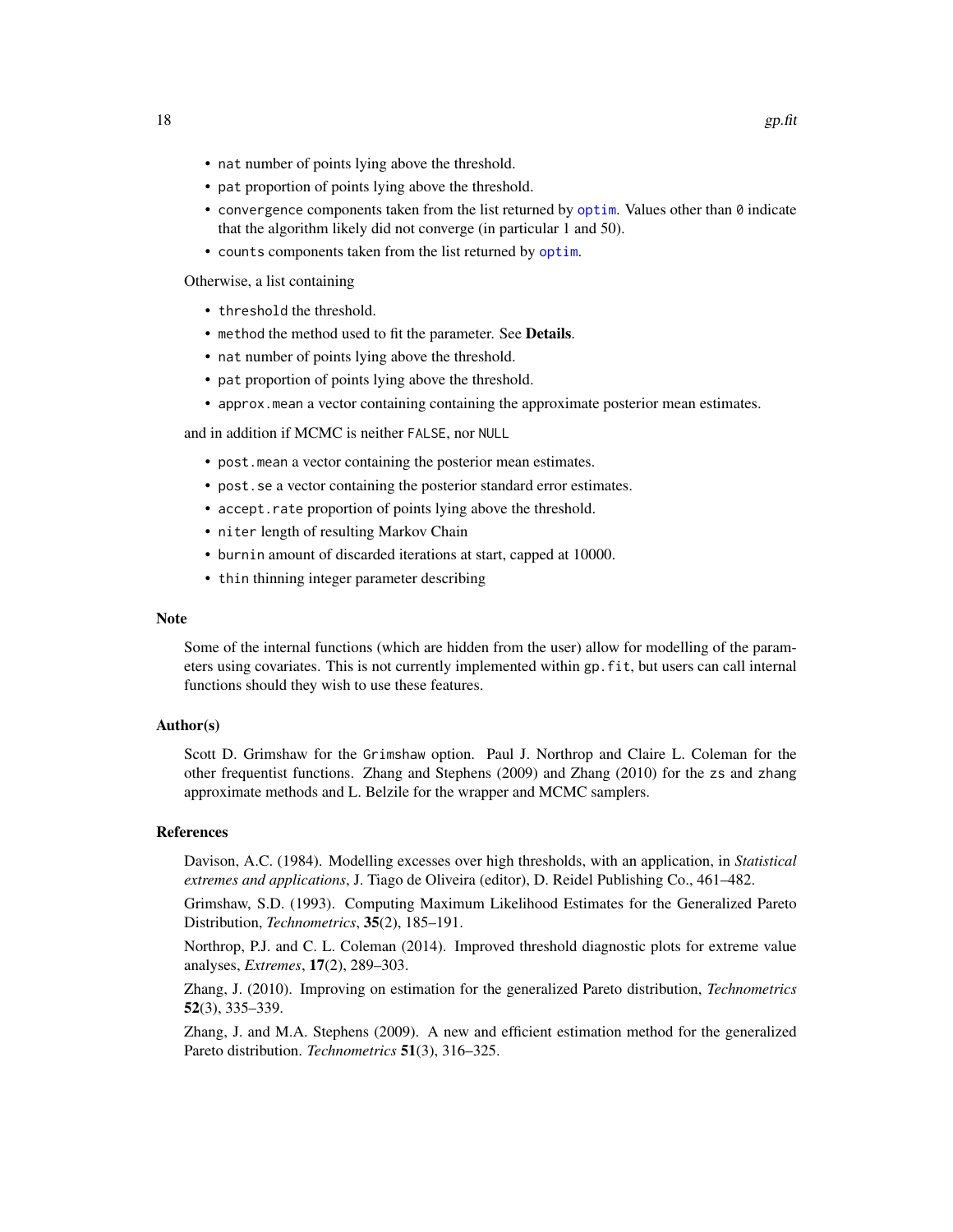<span id="page-18-0"></span> $gpd$  and the set of the set of the set of the set of the set of the set of the set of the set of the set of the set of the set of the set of the set of the set of the set of the set of the set of the set of the set of the

# See Also

[fpot](#page-0-0) and [gpd.fit](#page-0-0)

# Examples

```
library(ismev)
data(rain)
threshold <- quantile(rain,0.9)
gp.fit(rain, threshold, method="Grimshaw")
gp.fit(rain, threshold, method="zs")
```
# gpd *Generalized Pareto distribution*

# Description

Likelihood, score function and information matrix, bias, approximate ancillary statistics and sample space derivative for the generalized Pareto distribution

# Arguments

| par    | vector of scale and shape                                                                                          |
|--------|--------------------------------------------------------------------------------------------------------------------|
| dat    | sample vector                                                                                                      |
| tol    | numerical tolerance for the exponential model                                                                      |
| method | string indicating whether to use the expected ("exp") or the observed ("obs" -<br>the default) information matrix. |
| V      | vector calculated by gpd. Vfun                                                                                     |
| n      | sample size                                                                                                        |

# Usage

```
gpd.ll(par, dat, tol=1e-5)
gpd.ll.optim(par, dat, tol=1e-5)
gpd.score(par, dat)
gpd.infomat(par,dat,method = c("obs","exp"))
gpd.bias(par, n)
gpd.Fscore(par, dat, method=c("obs","exp"))
gpd.Vfun(par, dat)
gpd.phi(par, dat, V)
gpd.dphi(par, dat, V)
```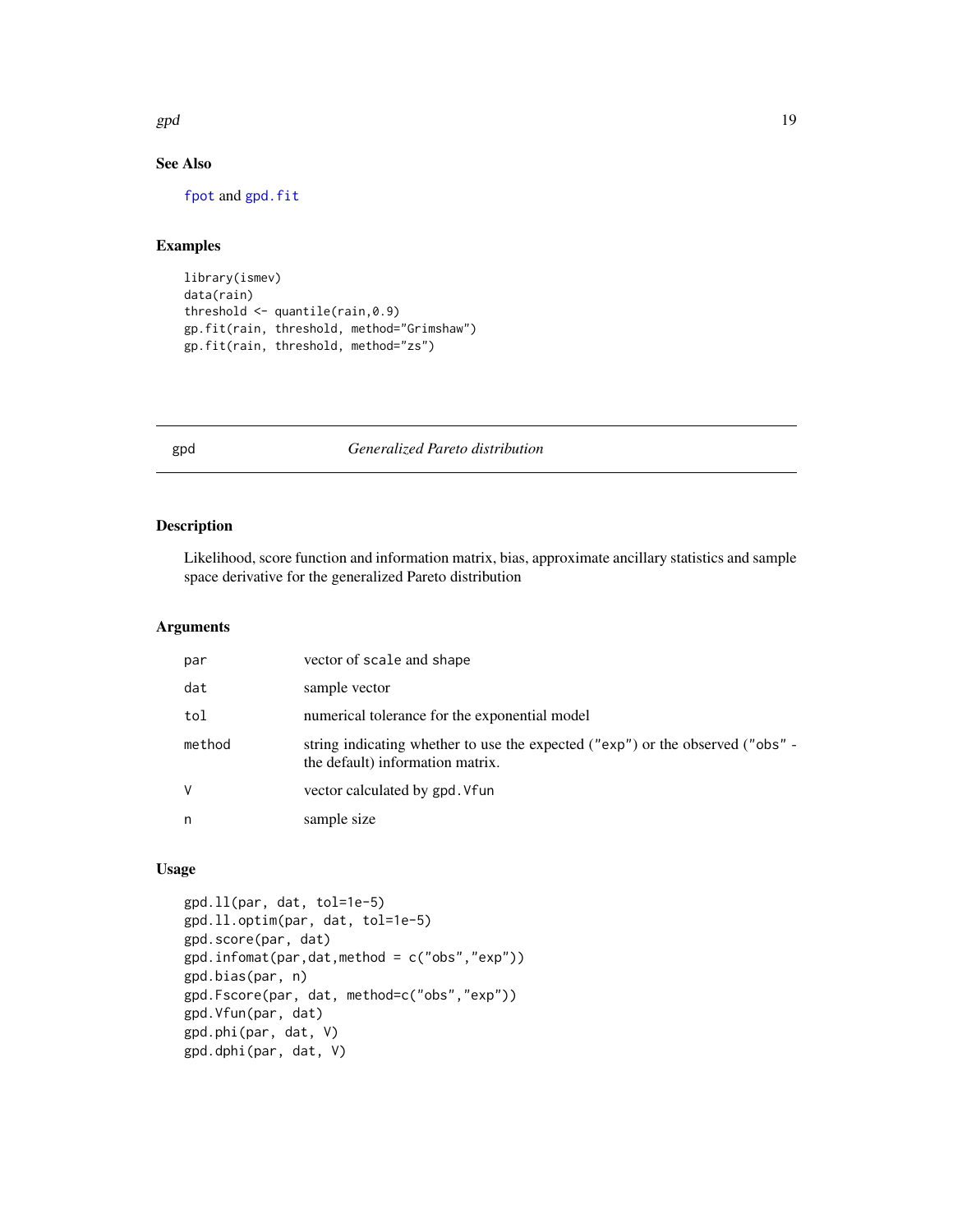# <span id="page-19-0"></span>Functions

- gpd. 11: log-likelihood
- gpd. 11. optim: negative log-likelihood parametrized in terms of log(scale) and shape in order to perform unconstrained optimization
- gpd.score: score vector
- gpd.infomat: observed or expected information matrix
- gpd.bias: Cox-Snell first order bias
- gpd.Fscore: Firth's modified score equation
- gpd.Vfun: vector implementing conditioning on approximate ancillary statistics for the TEM
- gpd.phi: canonical parameter in the local exponential family approximation
- gpd.dphi: derivative matrix of the canonical parameter in the local exponential family approximation

#### Author(s)

Leo Belzile

# References

Firth, D. (1993). Bias reduction of maximum likelihood estimates, *Biometrika*, 80(1), 27–38.

Coles, S. (2001). *An Introduction to Statistical Modeling of Extreme Values*, Springer, 209 p.

Cox, D. R. and E. J. Snell (1968). A general definition of residuals, *Journal of the Royal Statistical Society: Series B (Methodological)*, 30, 248–275.

Cordeiro, G. M. and R. Klein (1994). Bias correction in ARMA models, *Statistics and Probability Letters*, 19(3), 169–176.

Giles, D. E., Feng, H. and R. T. Godwin (2016). Bias-corrected maximum likelihood estimation of the parameters of the generalized Pareto distribution, *Communications in Statistics - Theory and Methods*, 45(8), 2465–2483.

gpd.bcor *Bias correction using Firth's modified score function or bias substraction*

#### **Description**

The routine uses the MLE (bias-corrected) as starting values and proceeds to find the solution using a root finding algorithm. Since the bias-correction is not valid for  $xi < -1/3$ , any solution that is unbounded will return a vector of NA - additionally, passing a par argument with shape less than -1/3 will return an error if method="subtract" is selected, as the bias correction does not exist then. For small samples, expected and observed information can return very different estimates.

#### Usage

```
gpd.bcor(par, dat, corr = c("subtract", "firth"), method = c("obs", "exp"))
```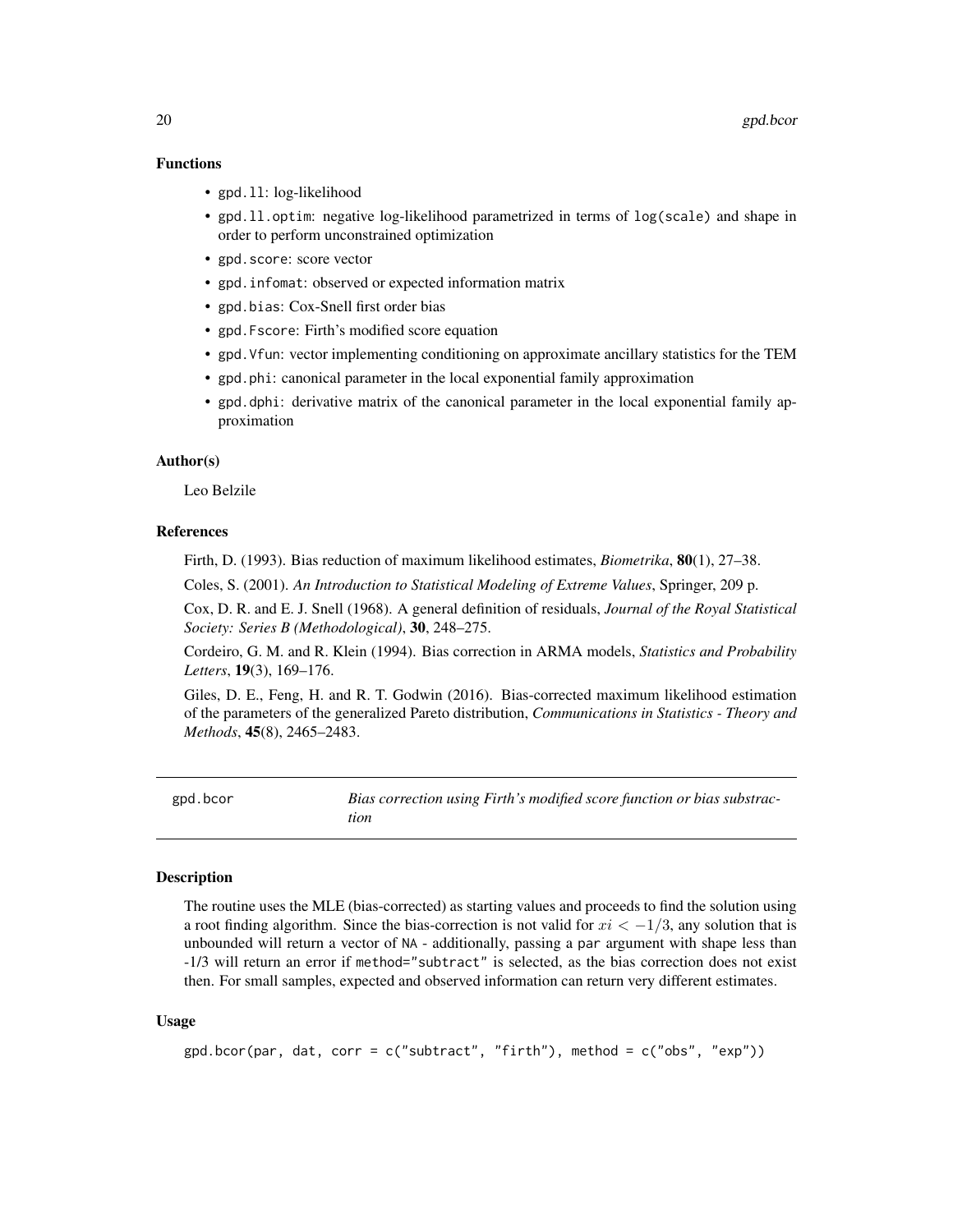#### <span id="page-20-0"></span>gpd.tem 21

# Arguments

| par    | parameter vector (scale, shape)                                                                                                              |
|--------|----------------------------------------------------------------------------------------------------------------------------------------------|
| dat    | sample of observations                                                                                                                       |
| corr   | string indicating which correction to employ either subtract or firth                                                                        |
| method | string indicating whether to use the expected ("exp") or the observed ("obs" —<br>the default) information matrix. Used only if corr="firth" |

# Value

vector of bias-corrected parameters

#### Examples

```
set.seed(1)
dat <- evd::rgpd(n=40, scale=1, shape=-0.2)
par <- mev::gp.fit(dat, threshold=0, show=FALSE)$estimate
gpd.bcor(par,dat, "subtract")
gpd.bcor(par,dat, "firth") #observed information
gpd.bcor(par,dat, "firth","exp")
```
<span id="page-20-1"></span>gpd.tem *Tangent exponential model approximation for the GP distribution*

# Description

The function gpd.tem provides a tangent exponential model (TEM) approximation for higher order likelihood inference for a scalar parameter for the generalized Pareto distribution. Options include scale and shape parameters as well as value-at-risk (also referred to as quantiles, or return levels) and expected shortfall. The function attempts to find good values for psi that will cover the range of options, but the fail may fit and return an error.

#### Usage

```
gpd.tem(param = c("scale", "shape", "VaR", "ES"), psi = NULL, m = NULL,
  dat, n.psi = 50, plot = FALSE)
```
#### Arguments

| param | parameter over which to profile                                                                                                       |
|-------|---------------------------------------------------------------------------------------------------------------------------------------|
| psi   | scalar or ordered vector of values for the interest parameter. If NULL (default), a<br>grid of values centered at the MLE is selected |
| m     | number of observations (year) of interest. Required only for param="VaR" or<br>param="ES".                                            |
| dat   | sample vector for the GP distribution                                                                                                 |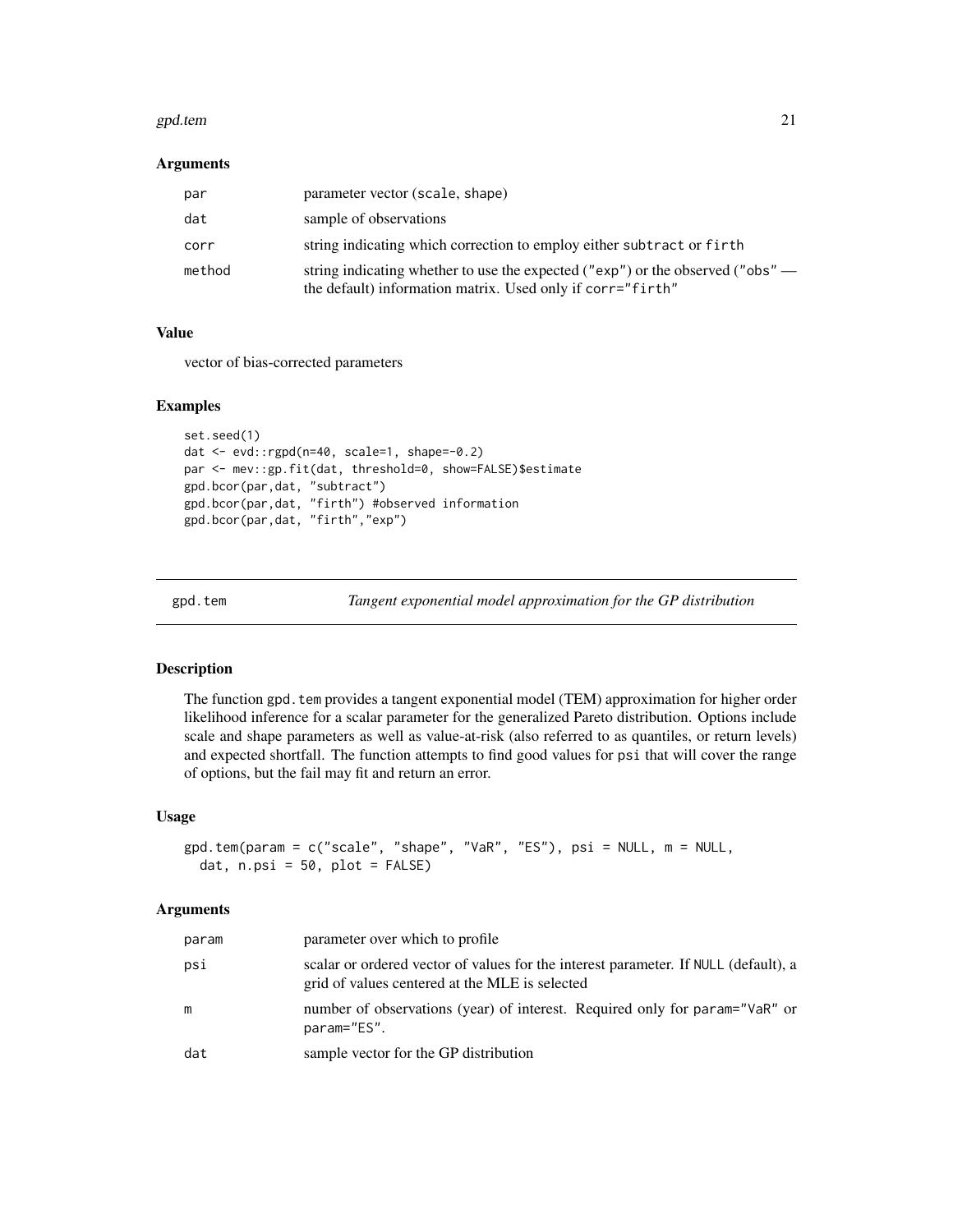<span id="page-21-0"></span>

| n.psi | number of values of psi at which the likelihood is computed, if psi is not sup-                 |
|-------|-------------------------------------------------------------------------------------------------|
|       | plied (NULL). Odd values are more prone to give rise to numerical instabilities<br>near the MLE |
| plot  | logical indiating whether plot, fr should be called upon exit                                   |

# Value

an object of class fr (see [tem](#page-0-0)) with elements

- normal: maximum likelihood estimate and standard error of the interest parameter  $psi$
- par.hat: maximum likelihood estimates
- par.hat.se: standard errors of maximum likelihood estimates
- th.rest: estimated maximum profile likelihood at  $(psi,\hat{\lambda})$
- r: values of likelihood root corresponding to  $\psi$
- psi: vector of interest parameter
- q: vector of likelihood modifications
- rstar: modified likelihood root vector
- param: parameter

# Author(s)

Leo Belzile, from code by A. Davison from the hoa package

# Examples

```
set.seed(123)
dat <- evd::rgpd(n=40, scale=1, shape=-0.1)
#with plots
m1 = gpd.tem(param="shape", n.psi=50, dat=dat,plot=TRUE)
m2 = gpd.tem(param="scale", n.psi=50, dat=dat)
m3 = gpd.tem(param="VaR", n.psi=50, dat=dat, m=100)
#Providing psi
m4 = gpd.tem(param="ES", dat=dat, m=100, psi = c(seq(2,5,length=15),seq(5, 35, length=45)))
plot(m4, c(2,4)) #displays numerical instability for values of r around zero
plot(fr4 <- spline.corr(m4), which=c(2,4))
confint(m1)
confint(m4, parm=2, warn=FALSE)
```
gpde *Generalized Pareto distribution (expected shortfall parametrization)*

#### Description

Likelihood, score function and information matrix, bias, approximate ancillary statistics and sample space derivative for the generalized Pareto distribution parametrized in terms of expected shortfall.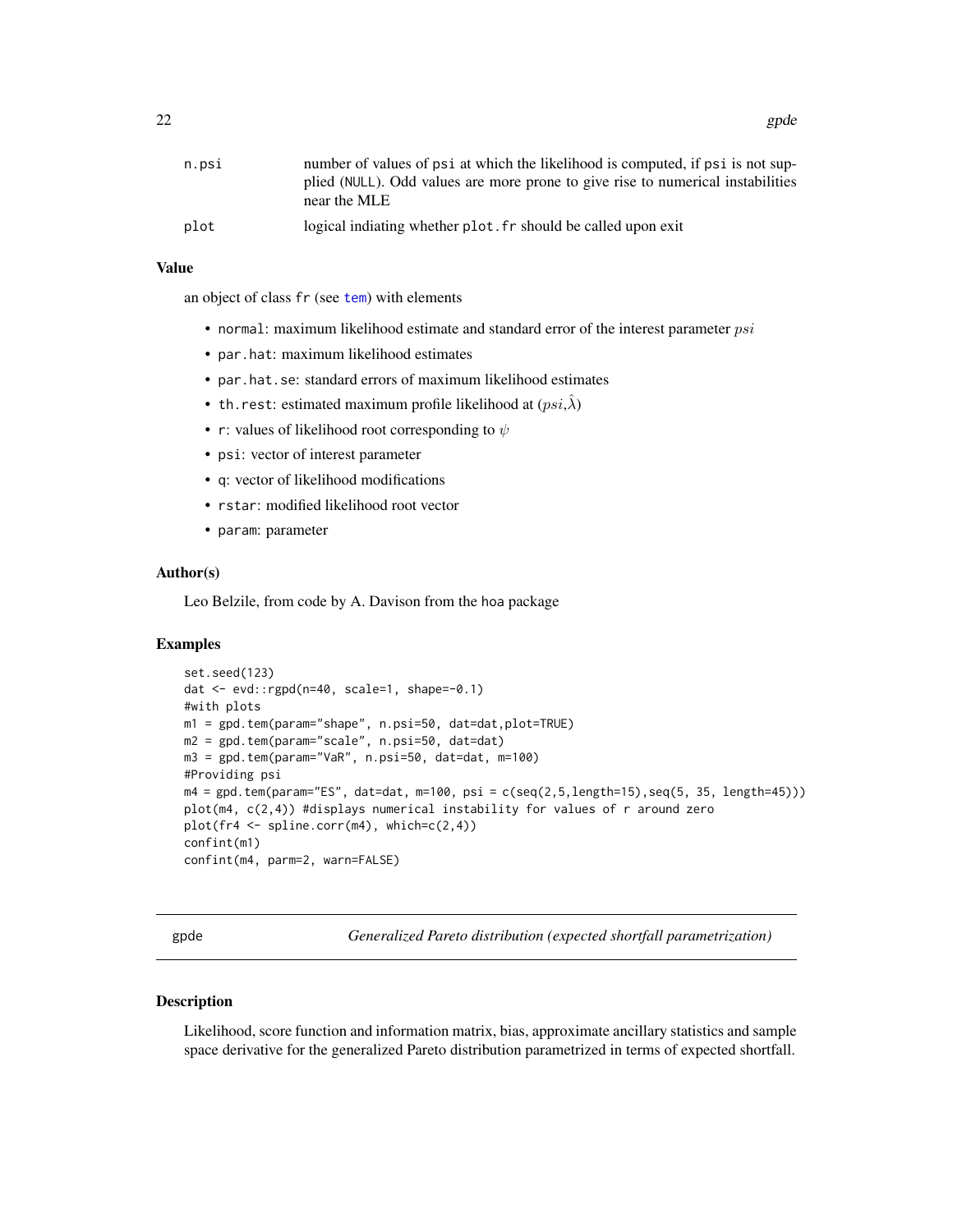#### gpde  $23$

# Arguments

| par | vector of length 2 containing $y_m$ and $\xi$ , respectively the <i>m</i> -year return level and<br>the shape parameter. |
|-----|--------------------------------------------------------------------------------------------------------------------------|
| dat | sample vector                                                                                                            |
| m   | number of observations of interest for return levels. See <b>Details</b>                                                 |
| tol | numerical tolerance for the exponential model                                                                            |
| V   | vector calculated by gpde. Vfun                                                                                          |

# Details

The observed information matrix was calculated using the second Bartlett identity as the negative of the second derivative of the log-likelihood function, using symbolic calculus in Sage.

The interpretation for m is as follows: if there are on average  $m_y$  observations per year above the threshold, then  $m = Tm_y$  corresponds to T-year return level.

# Usage

```
gpde.ll(par, dat, m, tol=1e-5)
gpde.ll.optim(par, dat, m, tol=1e-5)
gpde.score(par, dat, m)
gpde.infomat(par, dat, m
gpde.Vfun(par, dat, m)
gpde.phi(par, dat, V, m)
gpde.dphi(par, dat, V, m)
```
# Functions

- gpde.ll: log-likelihood
- gpde.ll.optim: negative log-likelihood parametrized in terms of log expected shortfall and shape in order to perform unconstrained optimization
- gpde.score: score vector
- gpde.infomat: observed information matrix for GPD parametrized in terms of rate of expected shortfall and shape
- gpde.Vfun: vector implementing conditioning on approximate ancillary statistics for the TEM
- gpde.phi: canonical parameter in the local exponential family approximation
- gpde.dphi: derivative matrix of the canonical parameter in the local exponential family approximation

# Author(s)

Leo Belzile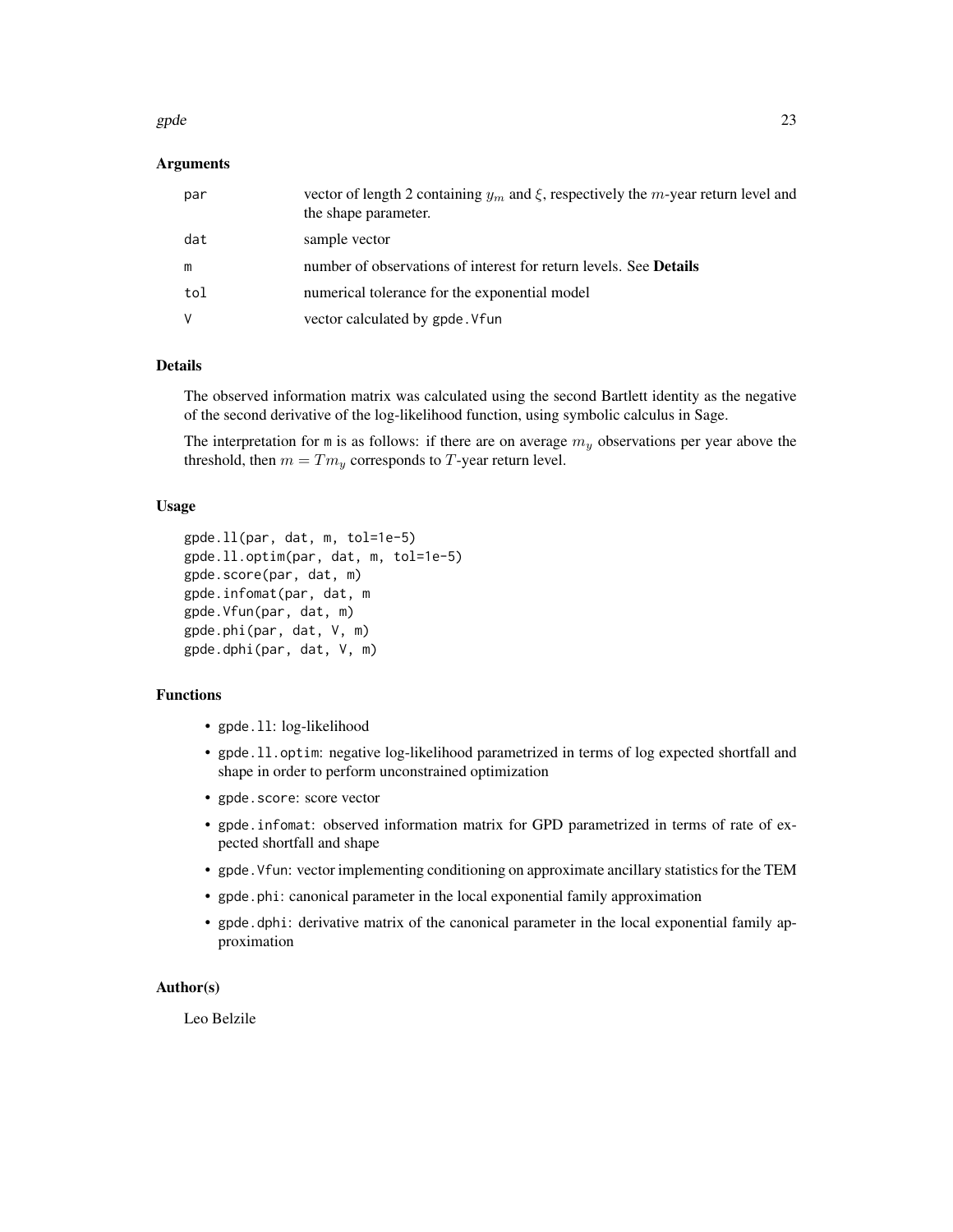# <span id="page-23-0"></span>Description

Likelihood, score function and information matrix, bias, approximate ancillary statistics and sample space derivative for the generalized Pareto distribution parametrized in terms of return levels.

#### Arguments

| par | vector of length 2 containing $y_m$ and $\xi$ , respectively the m-year return level and<br>the shape parameter. |
|-----|------------------------------------------------------------------------------------------------------------------|
| dat | sample vector                                                                                                    |
| m   | number of observations of interest for return levels. See <b>Details</b>                                         |
| tol | numerical tolerance for the exponential model                                                                    |
| V   | vector calculated by gpdr. Vfun                                                                                  |

# Details

The observed information matrix was calculated using the second Bartlett identity as the negative of the second derivative of the log-likelihood function, using symbolic calculus in Sage.

The interpretation for m is as follows: if there are on average  $m<sub>y</sub>$  observations per year above the threshold, then  $m = Tm_y$  corresponds to T-year return level.

# Usage

```
gpdr.ll(par, dat, m, tol=1e-5)
gpdr.ll.optim(par, dat, m, tol=1e-5)
gpdr.score(par, dat, m)
gpdr.infomat(par, dat, m
gpdr.Vfun(par, dat, m)
gpdr.phi(par, V, dat, m)
gpdr.dphi(par, V, dat, m)
```
# Functions

- gpdr.11: log-likelihood
- gpdr.ll.optim: negative log-likelihood parametrized in terms of log(scale) and shape in order to perform unconstrained optimization
- gpdr.score: score vector
- gpdr. infomat: observed information matrix for GPD parametrized in terms of rate of  $m$ -year return level and shape
- gpdr.Vfun: vector implementing conditioning on approximate ancillary statistics for the TEM
- gpdr.phi: canonical parameter in the local exponential family approximation
- gpdr.dphi: derivative matrix of the canonical parameter in the local exponential family approximation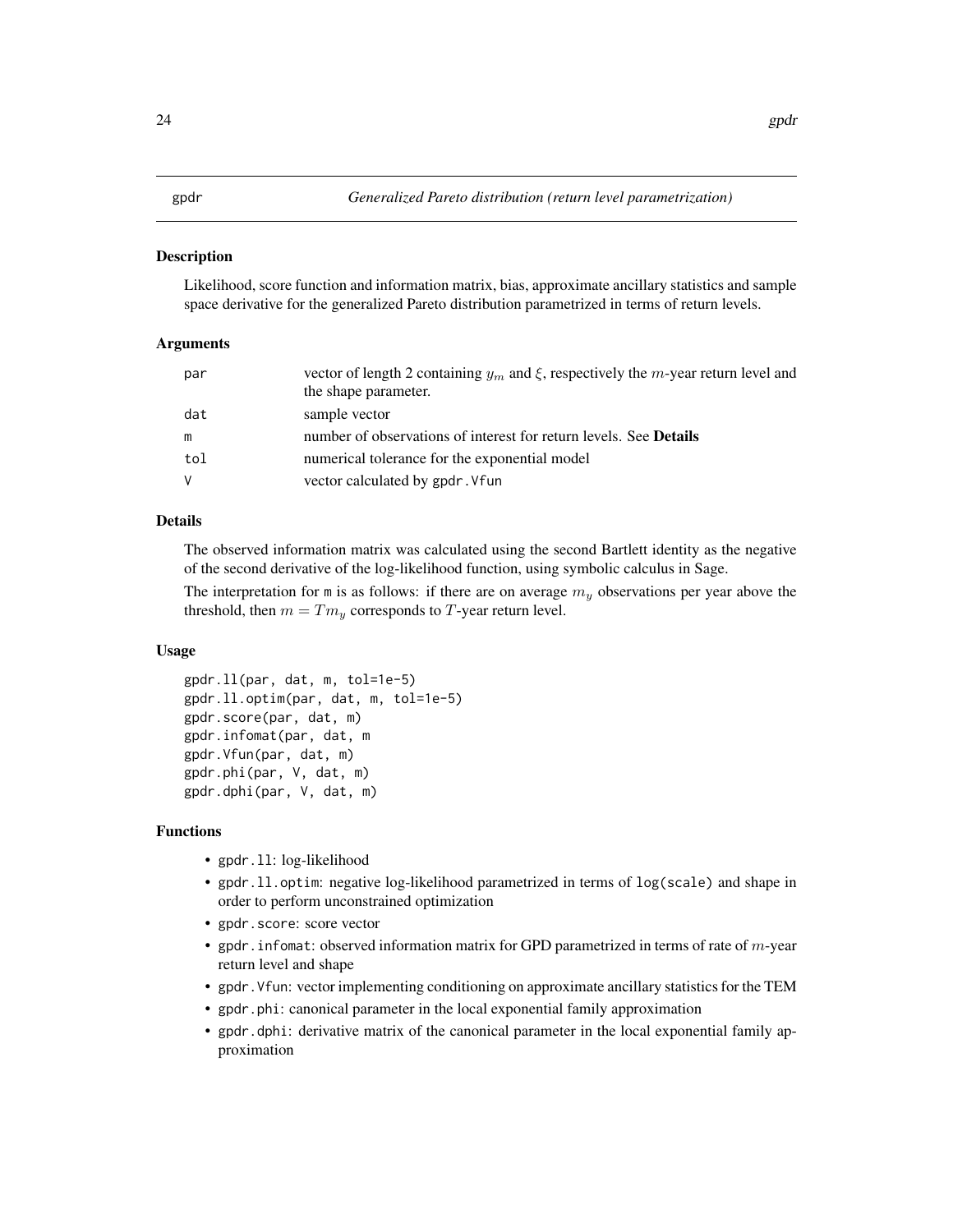#### <span id="page-24-0"></span>ibvpot 25

# Author(s)

Leo Belzile

ibvpot *Interpret bivariate threshold exceedance models*

#### Description

This is an adaptation of the evir package [interpret.gpdbiv](#page-0-0) function. interpret.fbvpot was adapted to deal with the output of a call to [fbvpot](#page-0-0) from the evd and to handle families other than the logistic distribution. The likelihood derivation comes from expression 2.10 in Smith et al. (1997).

# Usage

ibvpot(fitted, q, silent = FALSE)

# Arguments

| fitted | the output of floop to a list. See Details.                                                   |
|--------|-----------------------------------------------------------------------------------------------|
| a      | a vector of quantiles to consider, on the data scale. Must be greater than the<br>thresholds. |
| silent | boolean; whether to print the interpretation of the result. Default to FALSE.                 |

# Details

The list fitted must contain

- model a string; see [bvevd](#page-0-0) for options
- param a named vector containing the parameters of the model, as well as parameters scale1, shape1,scale2 and shape2, corresponding to marginal GPD parameters.
- threshold a vector of length 2 containing the two thresholds.
- pat the proportion of observations above the corresponding threshold

# Value

an invisible numeric vector containing marginal, joint and conditional exceedance probabilities.

# Author(s)

Leo Belzile, adapting original S code by Alexander McNeil

#### References

Smith, Tawn and Coles (1997), Markov chain models for threshold exceedances. *Biometrika*, 84(2), 249–268.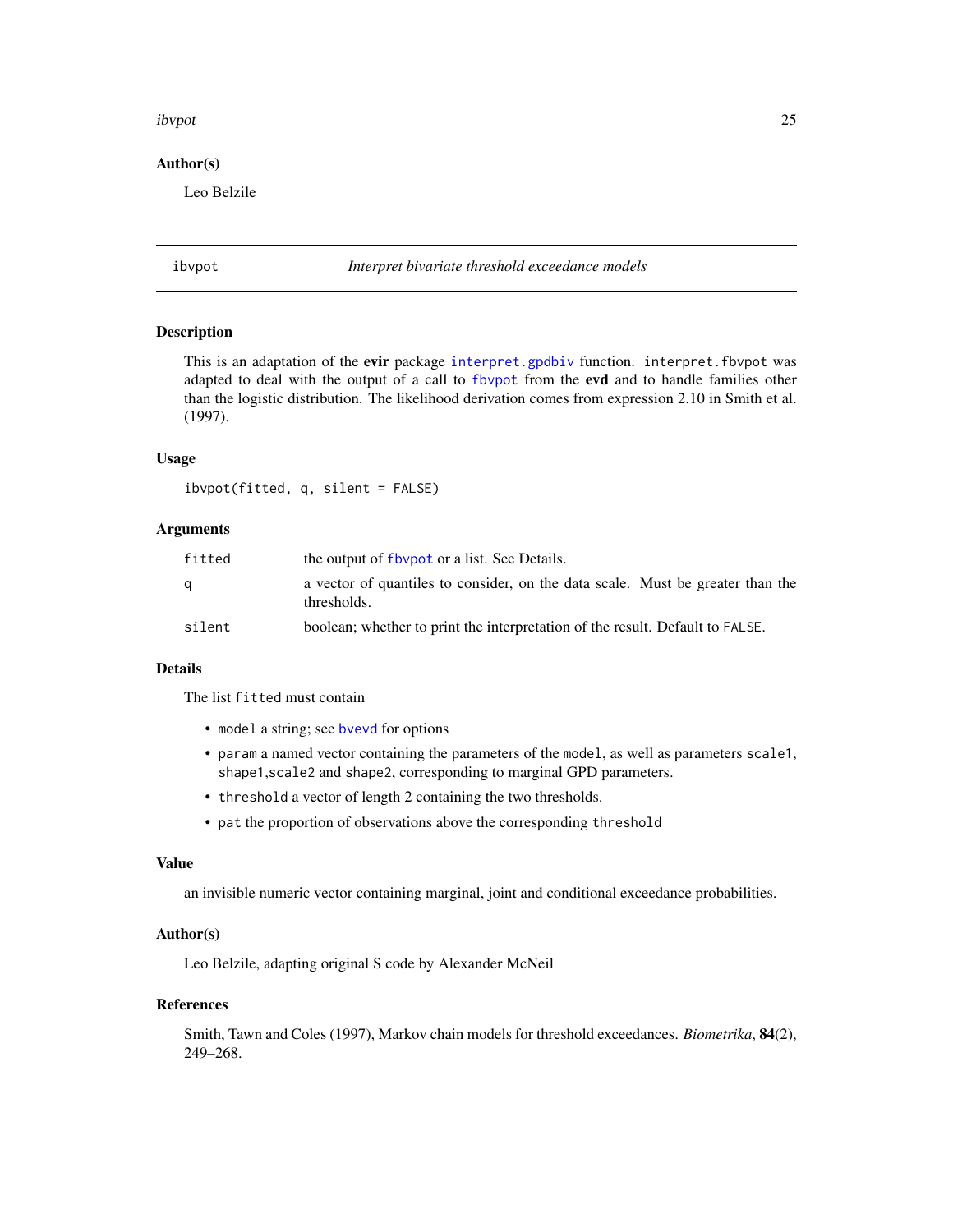#### See Also

[interpret.gpdbiv](#page-0-0)

# Examples

```
y <- evd::rgpd(1000,1,1,1)
x \le -y*rmevspec(n=1000,d=2,sigma=cbind(c(0,0.5),c(0.5,0)),model="hr")
mod \leq evd::fbvpot(x,threshold = c(1,1), model = "hr", likelihood ="censored")
ibvpot(mod, c(20,20))
```
infomat.test *Information matrix test statistic and MLE for the extremal index*

# Description

The Information Matrix Test (IMT), proposed by Suveges and Davison (2010) based on White (1982), is based on the difference between the expected quadratic score and the second derivative of the log-likelihood. The asymptotic distribution for each threshold u and gap K is asymptotically  $\chi^2$  with one degree of freedom. The approximation is good for  $N > 80$  and conservative for smaller sample sizes. The test assumes independence between gaps.

#### Usage

 $information$   $test(x, q, K, plot = TRUE)$ 

# Arguments

| X    | data vector                                          |
|------|------------------------------------------------------|
| q    | vector of thresholds                                 |
| К    | int specifying the largest K-gap                     |
| plot | boolean: should the graphical diagnostic be plotted? |

# **Details**

The procedure proposed in Suveges & Davison (2010) was corrected for erratas. The maximum likelihood is based on the limiting mixture distribution of the intervals between exceedances (an exponential with a point mass at zero). The condition  $D^{(K)}(u_n)$  should be checked by the user.

Fukutome et al. (2015) propose an ad hoc automated procedure

- 1. Calculate the interexceedance times for each K-gap and each threshold, along with the number of clusters
- 2. Select the (u, K) pairs for which IMT <0.05 (corresponding to a P-value of 0.82)
- 3. Among those, select the pair (u, K) for which the number of clusters is the largest

<span id="page-25-0"></span>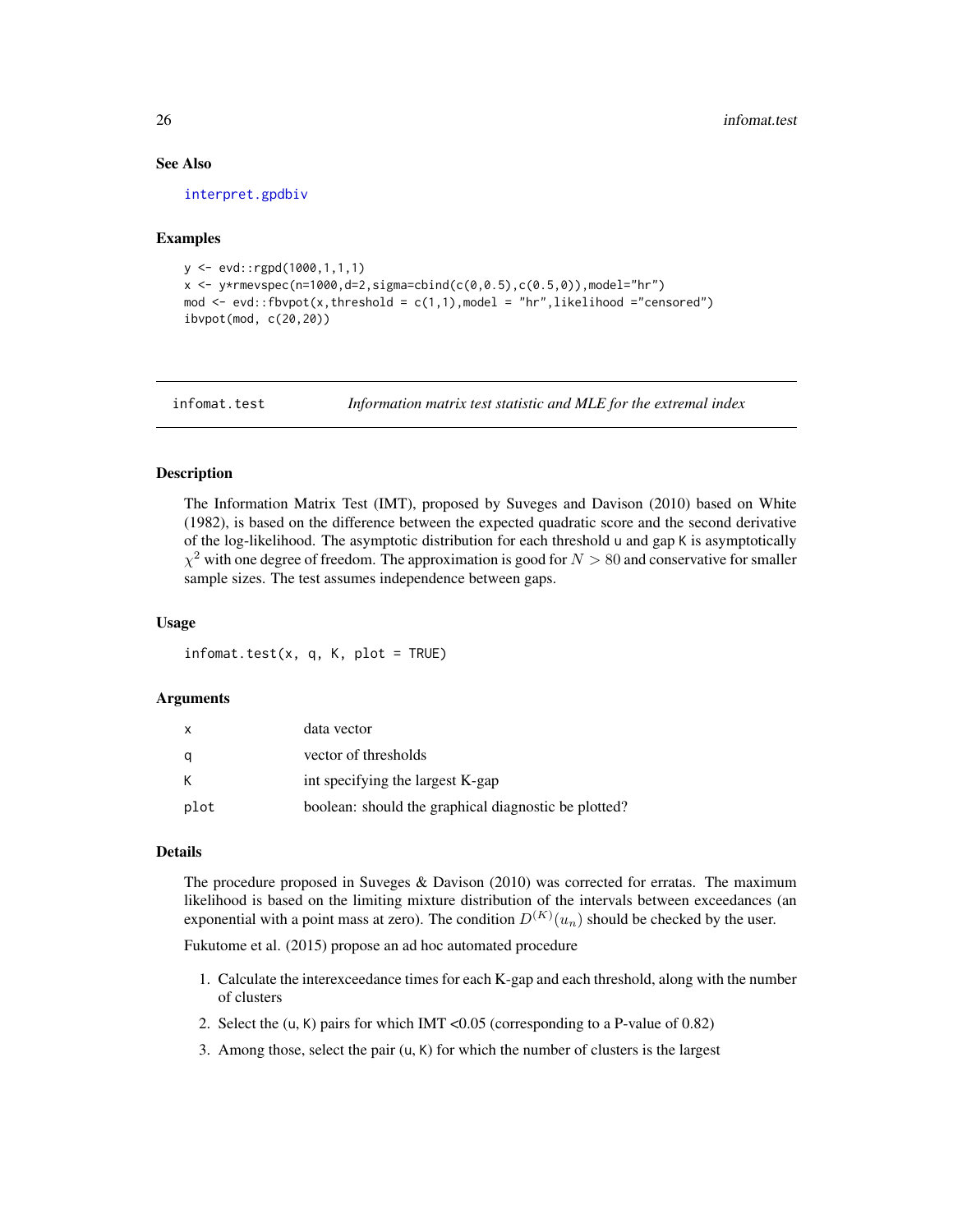#### <span id="page-26-0"></span>mvrnorm 27

#### Value

an invisible list of matrices containing

- IMT a matrix of test statistics
- pvals a matrix of approximate p-values (corresponding to probabilities under a  $\chi_1^2$  distribution)
- mle a matrix of maximum likelihood estimates for each given pair (u, K)
- loglik a matrix of log-likelihood values at MLE for each given pair (u, K)
- threshold a vector of thresholds based on empirical quantiles at supplied levels.
- q the vector q supplied by the user

# Author(s)

Leo Belzile

# References

Fukutome, Liniger and Suveges (2015), Automatic threshold and run parameter selection: a climatology for extreme hourly precipitation in Switzerland. *Theoretical and Applied Climatology*, 120(3), 403-416.

Suveges and Davison (2010), Model misspecification in peaks over threshold analysis. *Annals of Applied Statistics*, 4(1), 203-221.

White (1982), Maximum Likelihood Estimation of Misspecified Models. *Econometrica*, 50(1), 1-25.

# Examples

```
library(evd)
informationat.test(x < - rgpd(n=1000), q = seq(0.9, 0.995, length=10), K<- 3)
```
mvrnorm *Multivariate Normal distribution sampler*

#### Description

Sampler derived using the eigendecomposition of the covariance matrix Sigma. The function uses the Armadillo random normal generator

### Usage

mvrnorm(n, mu, Sigma)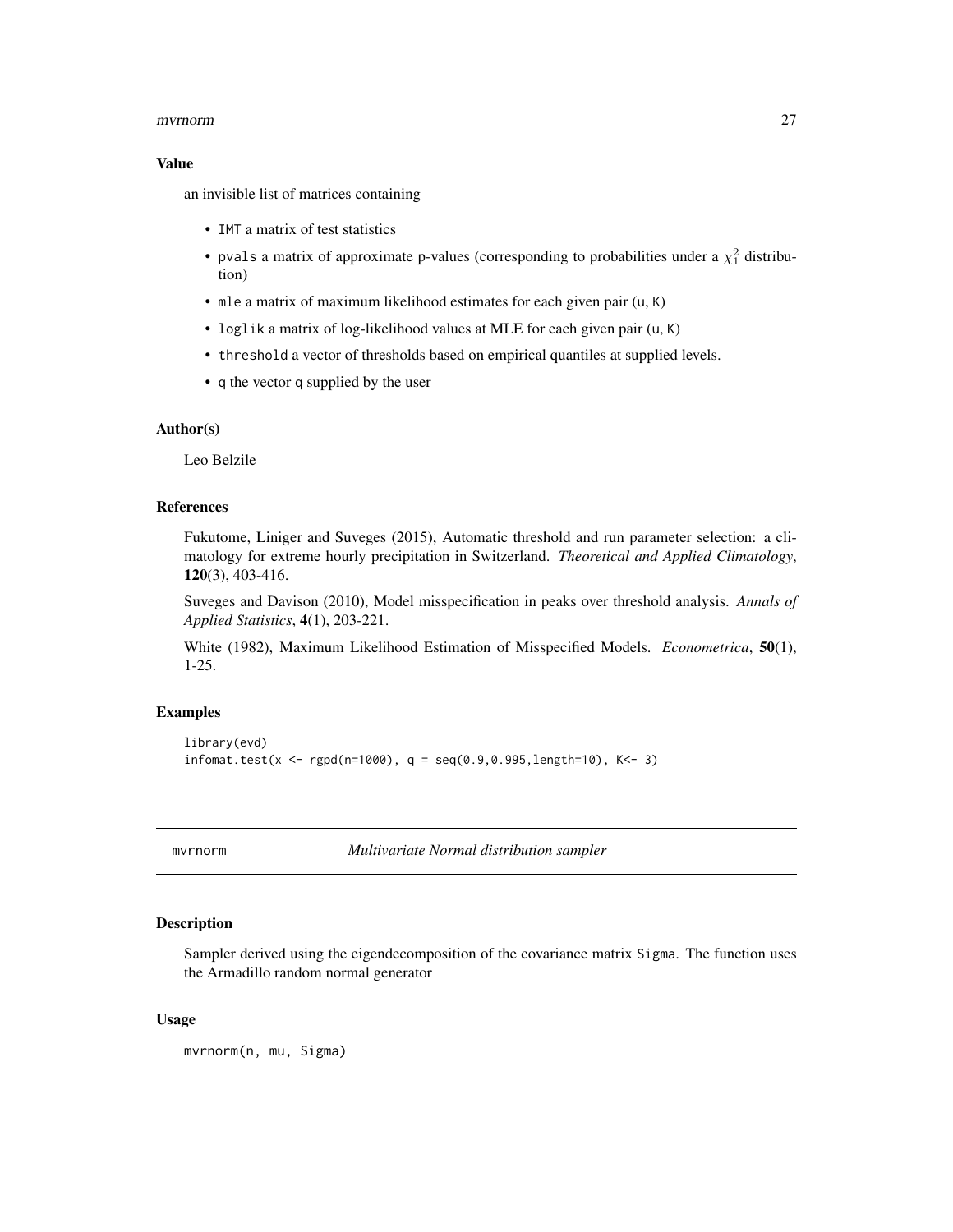# <span id="page-27-0"></span>Arguments

| n     | sample size                                                                                                                                      |
|-------|--------------------------------------------------------------------------------------------------------------------------------------------------|
| mu    | mean vector. Will set the dimension                                                                                                              |
| Sigma | a square covariance matrix, of same dimension as mu. No sanity check is per-<br>formed to validate that the matrix is p.s.d., so use at own risk |

# Value

an n sample from a multivariate Normal distribution

# Examples

mvrnorm(n=10, mu=c(0,2), Sigma=diag(2))

| NC.diag | Score and likelihood ratio tests fit of equality of shape over multiple |
|---------|-------------------------------------------------------------------------|
|         | <i>thresholds</i>                                                       |

# Description

The function returns a P-value path for the score testand/or likelihood ratio test for equality of the shape parameters over multiple thresholds under the generalized Pareto model.

# Usage

```
NC.diag(x, u, GP.fit = c("Grimshaw", "nlm", "optim", "ismev"),
  do.LRT = FALSE, size = NULL, my.xlab = NULL, xi.tol = 0.001)
```
# Arguments

| $\mathsf{x}$ | raw data                                                                                                                                                                                                   |
|--------------|------------------------------------------------------------------------------------------------------------------------------------------------------------------------------------------------------------|
| u            | m-vector of thresholds (sorted from smallest to largest)                                                                                                                                                   |
| GP.fit       | function used to optimize the generalized Pareto model.                                                                                                                                                    |
| do.LRT       | boolean indicating whether to perform the likelihood ratio test (in addition to<br>the score test)                                                                                                         |
| size         | level at which a horizontal line is drawn on multiple threshold plot                                                                                                                                       |
| my.xlab      | (optional) x-axis label                                                                                                                                                                                    |
| xi.tol       | numerical tolerance for threshold distance; if the absolute value of xi1.hat<br>is less than xi. tol use linear interpolation to evaluate score vectors, expected<br>Fisher information matrices, Hessians |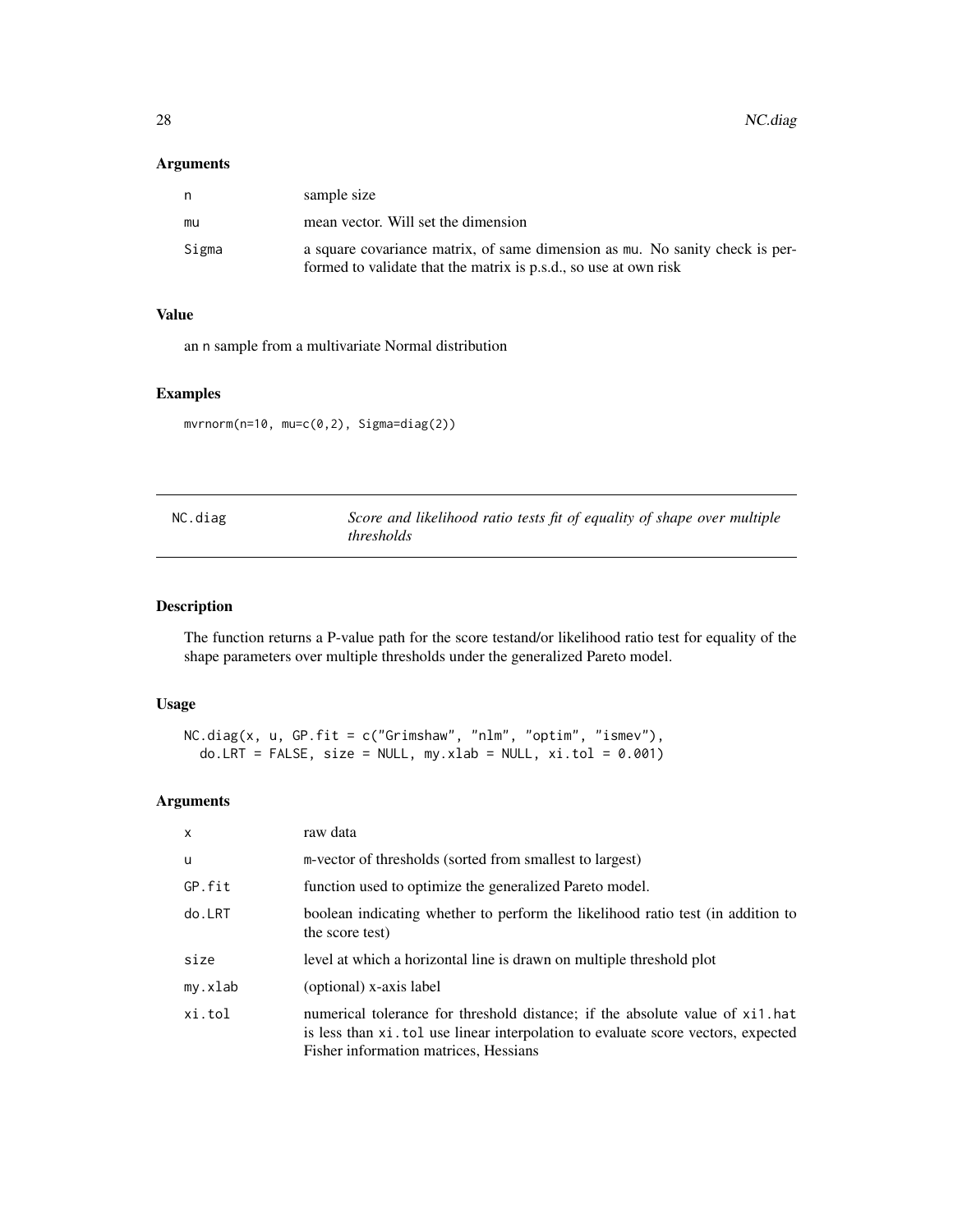#### <span id="page-28-0"></span>plot.fr 29

### Details

The default method is "Grimshaw" using the reduction of the parameters to a one-dimensional maximization. Other options are one-dimensional maximization of the profile the nlm function or optim. Two-dimensional optimisation using 2D-optimization [ismev](#page-0-0) using the routine from gpd.fit from the ismev library, with the addition of the algebraic gradient. The choice of GP.fit should make no difference but the options were kept. Warning: the function is not robust and will not recover from failure of the maximization routine, returning various error messages.

# Value

a plot of P-values for the test at the different thresholds u

#### Author(s)

Paul J. Northrop and Claire L. Coleman

# References

Grimshaw (1993). Computing Maximum Likelihood Estimates for the Generalized Pareto Distribution, *Technometrics*, 35(2), 185–191.

Northrop & Coleman (2014). Improved threshold diagnostic plots for extreme value analyses, *Extremes*, 17(2), 289–303.

Wadsworth & Tawn (2012). Likelihood-based procedures for threshold diagnostics and uncertainty in extreme value modelling, *J. R. Statist. Soc. B*, 74(3), 543–567.

# Examples

```
## Not run:
library(ismev)
data(rain)
u <- quantile(rain, seq(0.85,0.99,by=0.01))
NC.diag(rain, u, size=0.05)
```
## End(Not run)

```
plot.fr Plot of tangent exponential model profile likelihood
```
# **Description**

This function is adapted from plot. fr. It differs mostly in the placement of legends.

# Usage

```
## S3 method for class 'fr'
plot(x, \ldots)
```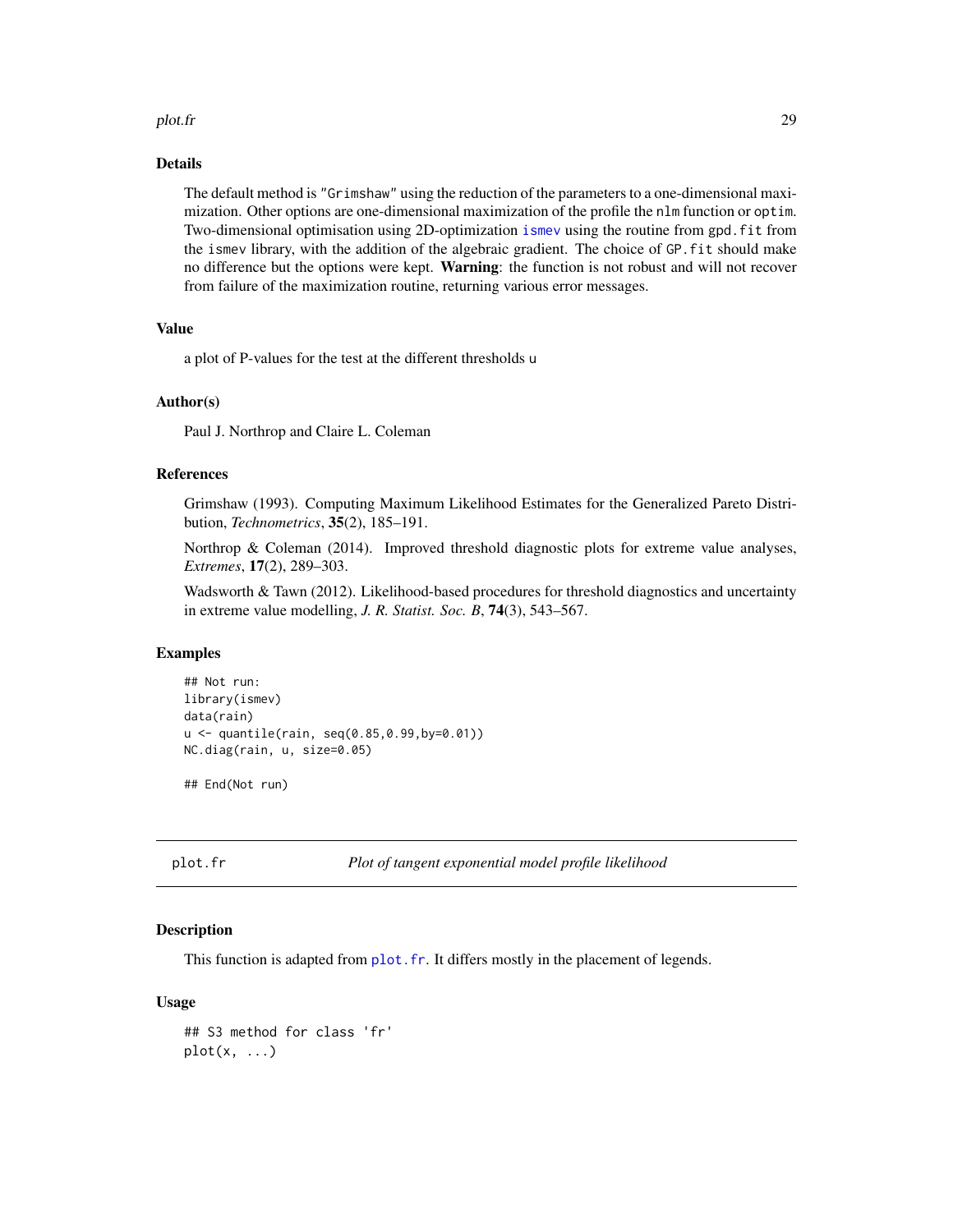# <span id="page-29-0"></span>Arguments

|                         | an object of class fr returned by gpd, tem or gev, tem.                       |
|-------------------------|-------------------------------------------------------------------------------|
| $\cdot$ $\cdot$ $\cdot$ | further arguments to plot currently ignored. Providing a numeric vector which |
|                         | allows for custom selection of the plots. A logical all. See <b>Details</b> . |

# Details

Plots produced depend on the integers provided in which. 1 displays the Wald pivot, the likelihood root r, the modified likelihood root rstar and the likelihood modification q as functions of the parameter psi. 2 gives the renormalized profile log likelihood and adjusted form, with the maximum likelihood having ordinate value of zero. 3 provides the significance function, a transformation of 1. Lastly, 4 plots the correction factor as a function of the likelihood root; it is a diagnostic plot aimed for detecting failure of the asymptotic approximation, often due to poor numerics in a neighborhood of r=0; the function should be smooth. The function [spline.corr](#page-37-1) is designed to handle this by removing the incorrect corrections and providing smoothed estimates, replacing outliers and missing values with the fitted values from the fit.

#### Value

graphs depending on argument which

# References

Brazzale, A. R., Davison, A. C. and Reid, N. (2007). *Applied Asymptotics: Case Studies in Small-Sample Statistics*. Cambridge University Press, Cambridge.

rdir *Random variate generation for Dirichlet distribution on* S*\_*d

# Description

A function to sample Dirichlet random variables, based on the representation as ratios of Gamma. Note that the RNG will generate on the full simplex and the sum to one constraint is respected here

#### Usage

```
rdir(n, alpha, normalize = TRUE)
```
# Arguments

|           | sample size                                                                  |
|-----------|------------------------------------------------------------------------------|
| alpha     | vector of parameter                                                          |
| normalize | boolean. If FALSE, the function returns Gamma variates with parameter alpha. |

# Value

sample of dimension d (size of alpha) from the Dirichlet distribution.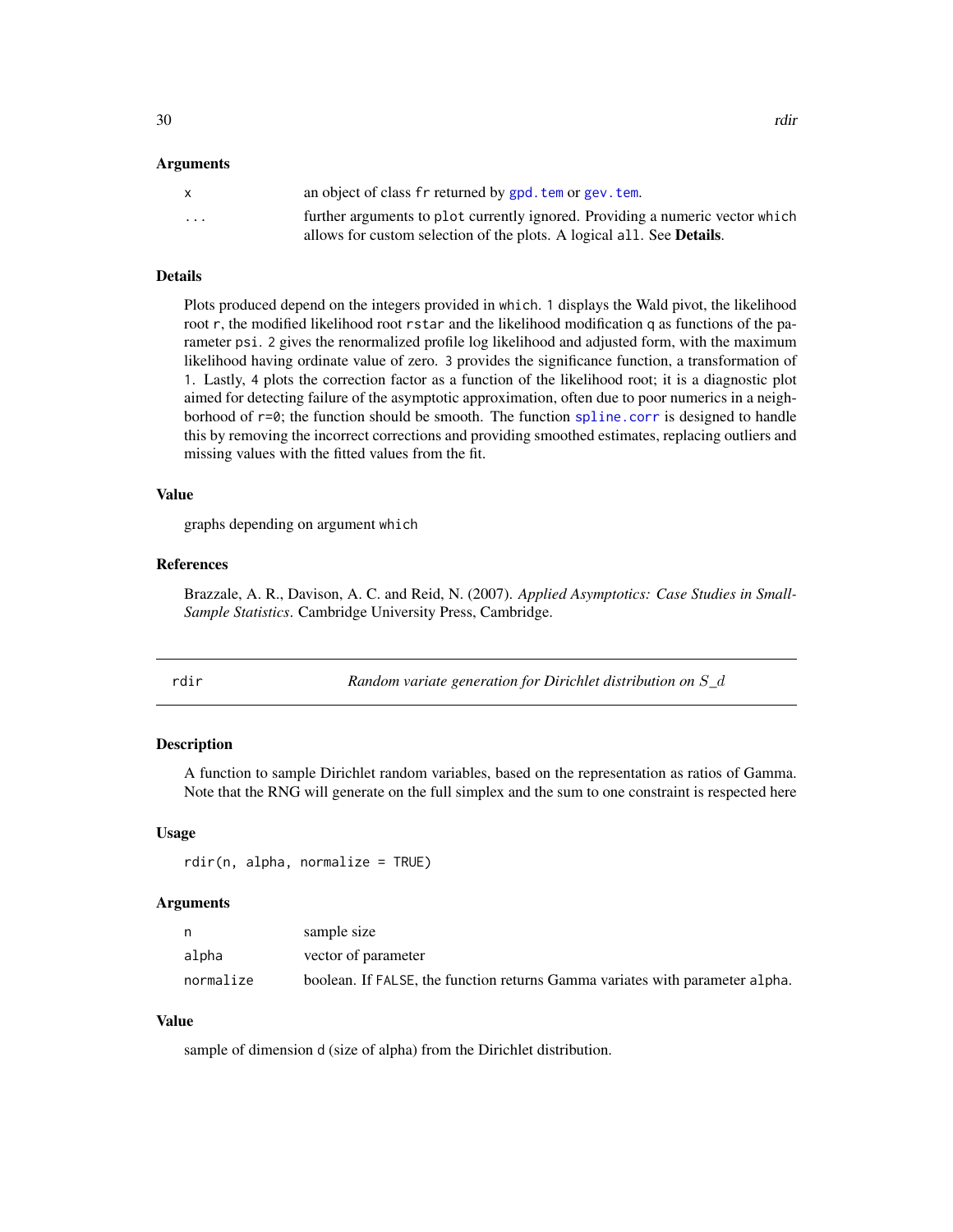#### <span id="page-30-0"></span>rmev 31

# Examples

```
rdir(n=100, alpha=c(0.5,0.5,2),TRUE)
rdir(n=100, alpha=c(3,1,2),FALSE)
```
rmev *Exact simulations of multivariate extreme value distributions*

# Description

Implementation of the random number generators for multivariate extreme-value distributions and max-stable processes based on the two algorithms described in Dombry, Engelke and Oesting (2016).

# Usage

```
rmev(n, d, param, asy, sigma, model = c("log", "alog", "neglog", "aneglog",
  "bilog", "negbilog", "hr", "br", "xstud", "smith", "schlather", "ct",
  "dirmix"), alg = c("ef", "sm"), weights, vario, loc, grid = FALSE, ...)
```
# Arguments

| n        | number of observations                                                                                                                                                                                                                                                                                                                                                            |
|----------|-----------------------------------------------------------------------------------------------------------------------------------------------------------------------------------------------------------------------------------------------------------------------------------------------------------------------------------------------------------------------------------|
| d        | dimension of sample                                                                                                                                                                                                                                                                                                                                                               |
| param    | parameter vector for the logistic, bilogistic, negative bilogistic and extremal<br>Dirichlet (Coles and Tawn) model. Parameter matrix for the Dirichlet mixture.<br>Degree of freedoms for extremal student model. See Details.                                                                                                                                                   |
| asy      | list of asymmetry parameters, as in rmvevd, of $2^d - 1$ vectors of size correspond-<br>ing to the power set of d, with sum to one constraints.                                                                                                                                                                                                                                   |
| sigma    | covariance matrix for Brown-Resnick and extremal Student-t distributions. Sym-<br>metric matrix of squared coefficients $\lambda^2$ for the Husler-Reiss model, with zero<br>diagonal elements.                                                                                                                                                                                   |
| model    | for multivariate extreme value distributions, users can choose between 1-parameter<br>logistic and negative logistic, asymmetric logistic and negative logistic, bilogis-<br>tic, Husler-Reiss, extremal Dirichlet model (Coles and Tawn) or the Dirichlet<br>mixture. Spatial models include the Brown-Resnick, Smith, Schlather and ex-<br>tremal Student max-stable processes. |
| alg      | algorithm, either simulation via extremal function ('ef') or via the spectral<br>measure ('sm'). Default to ef.                                                                                                                                                                                                                                                                   |
| weights  | vector of length m for the m mixture components. Must sum to one                                                                                                                                                                                                                                                                                                                  |
| vario    | function specifying the variogram. Used only if provided in conjonction with<br>loc and if sigma is missing                                                                                                                                                                                                                                                                       |
| loc      | d by k matrix of location, used as input in the variogram vario or as parameter<br>for the Smith model. If grid is TRUE, unique entries should be supplied.                                                                                                                                                                                                                       |
| grid     | Logical. TRUE if the coordinates are two-dimensional grid points (spatial mod-<br>els).                                                                                                                                                                                                                                                                                           |
| $\cdots$ | additional arguments for the vario function                                                                                                                                                                                                                                                                                                                                       |
|          |                                                                                                                                                                                                                                                                                                                                                                                   |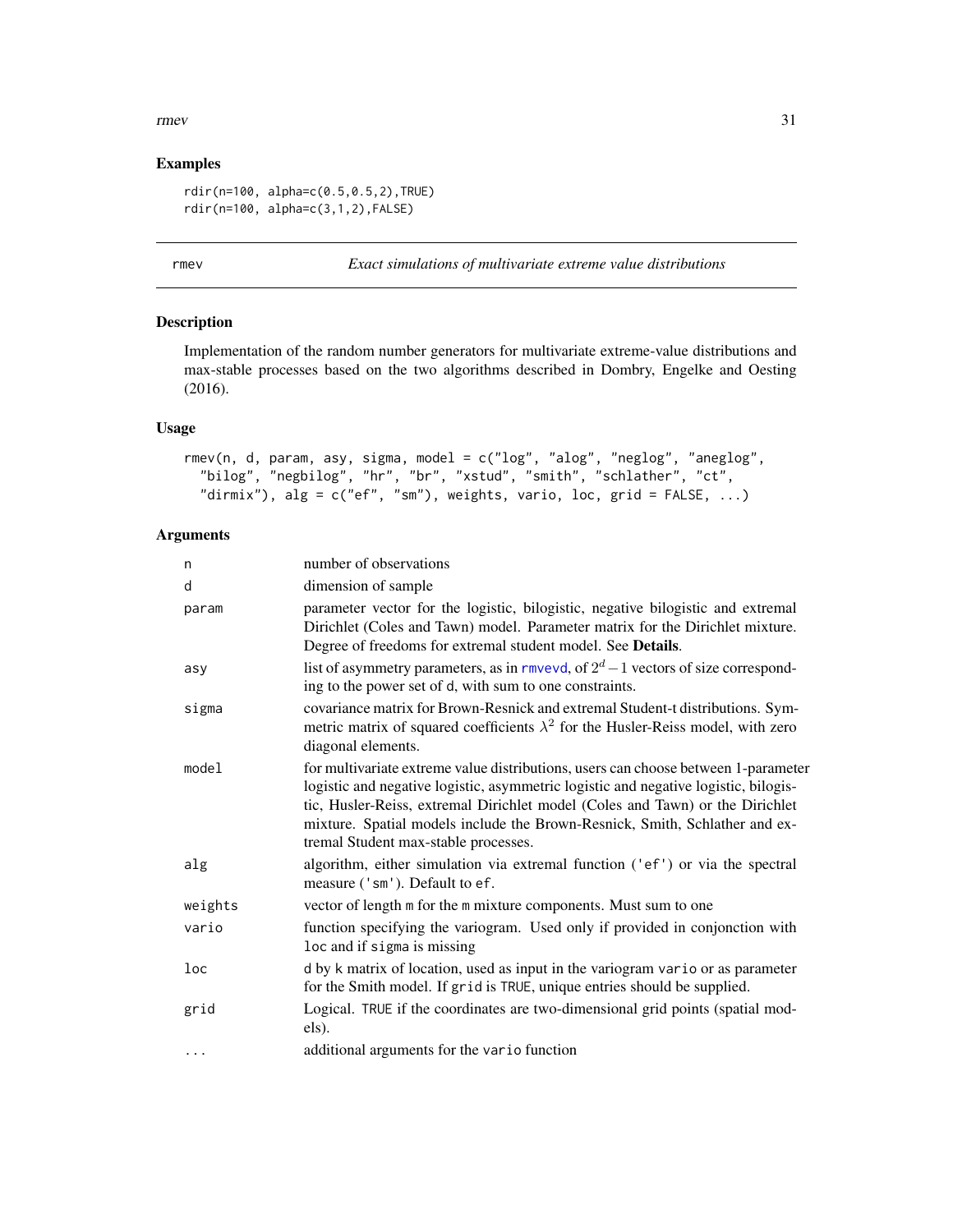# <span id="page-31-0"></span>Details

The vector param differs depending on the model

- log: one dimensional parameter greater than 1
- alog:  $2^d d 1$  dimensional parameter for dep. Values are recycled if needed.
- neglog: one dimensional positive parameter
- aneglog:  $2^d d 1$  dimensional parameter for dep. Values are recycled if needed.
- bilog: d-dimensional vector of parameters in  $[0, 1]$
- negbilog: d-dimensional vector of negative parameters
- ct: d-dimensional vector of positive (a)symmetry parameters. Alternatively, a  $d + 1$  vector consisting of the d Dirichlet parameters and the last entry is an index of regular variation in  $(0, 1]$  treated as scale
- xstud: one dimensional parameter corresponding to degrees of freedom alpha
- dirmix: d by m-dimensional matrix of positive (a)symmetry parameters

Stephenson points out that the multivariate asymmetric negative logistic model is not a valid distribution function. The implementation in mev uses the same construction as the asymmetric logistic distribution, and as such it does not match the bivariate implementation of [rbvevd.](#page-0-0)

The dependence parameter of the evd package for the Husler-Reiss distribution can be recovered taking for the Brown–Resnick model  $2/r = \sqrt{2\gamma(h)}$  where h is the lag vector between sites and  $r = 1/\lambda$  for the Husler–Reiss.

# Value

an n by d exact sample from the corresponding multivariate extreme value model

# Warning

As of version 1.8 (August 16, 2016), there is a distinction between models hr and br. The latter is meant to be used in conjonction with variograms. The parametrization differs between the two models.

# Author(s)

Leo Belzile

# References

Dombry, Engelke and Oesting (2016). Exact simulation of max-stable processes, *Biometrika*, 103(2), 303–317.

### See Also

[rmevspec,](#page-32-1) [rmvevd,](#page-0-0) [rbvevd](#page-0-0)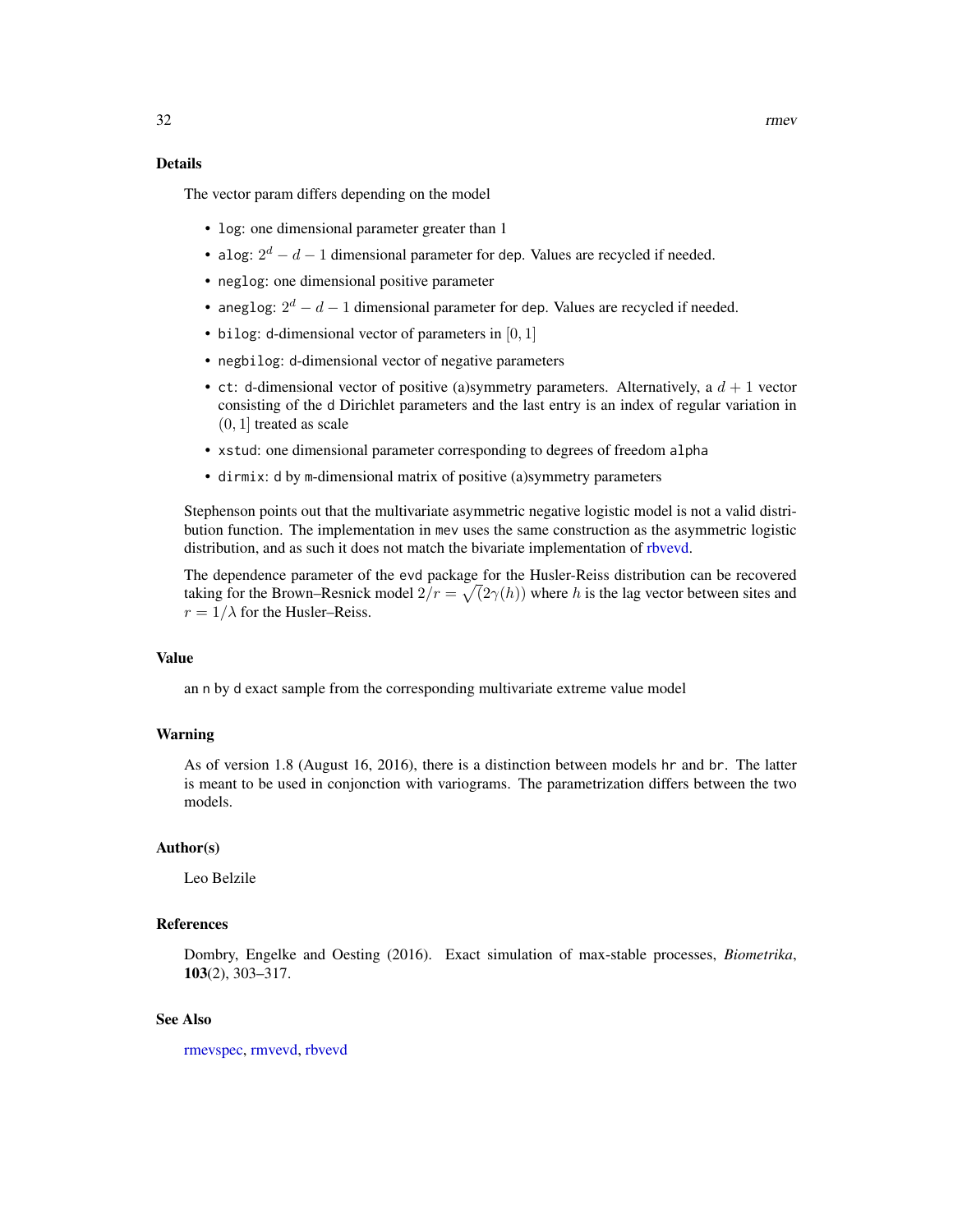#### <span id="page-32-0"></span>rmevspec 33

#### Examples

```
set.seed(1)
rmev(n=100, d=3, param=2.5, model="log", alg="ef")
rmev(n=100, d=4, param=c(0.2,0.1,0.9,0.5), model="bilog", alg="sm")
## Spatial example using variogram, from Clement Dombry
#Variogram gamma(h) = scale*||h||^alpha
scale <-0.5; alpha <-1vario <- function(x) scale*sqrt(sum(x^2))^alpha
#grid specification
grid.loc <- as.matrix(expand.grid(runif(4), runif(4)))
rmev(n=100, vario=vario,loc=grid.loc, model="br")
#Example with a grid (generating an array)
rmev(n=10, sigma=cbind(c(2,1),c(1,3)), loc=cbind(runif(4),runif(4)),model="smith", grid=TRUE)
## Example with Dirichlet mixture
alpha.\text{mat} \leftarrow \text{cbind}(c(2,1,1),c(1,2,1),c(1,1,2))rmev(n=100, param=alpha.mat, weights=rep(1/3,3), model="dirmix")
```
<span id="page-32-1"></span>rmevspec *Random samples from spectral distributions of multivariate extreme value models.*

# Description

Generate from  $Q_i$ , the spectral measure of a given multivariate extreme value model based on the L1 norm.

# Usage

```
rmevspec(n, d, param, sigma, model = c("log", "neglog", "bilog", "negbilog",
  "hr", "br", "xstud", "ct", "dirmix"), weights, vario, loc, ...)
```
# **Arguments**

| n       | number of observations                                                                                                                                                                                                                                                                                                                                                            |
|---------|-----------------------------------------------------------------------------------------------------------------------------------------------------------------------------------------------------------------------------------------------------------------------------------------------------------------------------------------------------------------------------------|
| d       | dimension of sample                                                                                                                                                                                                                                                                                                                                                               |
| param   | parameter vector for the logistic, bilogistic, negative bilogistic and extremal<br>Dirichlet (Coles and Tawn) model. Parameter matrix for the Dirichlet mixture.<br>Degree of freedoms for extremal student model. See <b>Details</b> .                                                                                                                                           |
| sigma   | covariance matrix for Brown-Resnick and extremal Student-t distributions. Sym-<br>metric matrix of squared coefficients $\lambda^2$ for the Husler-Reiss model, with zero<br>diagonal elements.                                                                                                                                                                                   |
| model   | for multivariate extreme value distributions, users can choose between 1-parameter<br>logistic and negative logistic, asymmetric logistic and negative logistic, bilogis-<br>tic, Husler-Reiss, extremal Dirichlet model (Coles and Tawn) or the Dirichlet<br>mixture. Spatial models include the Brown-Resnick, Smith, Schlather and ex-<br>tremal Student max-stable processes. |
| weights | vector of length m for the m mixture components. Must sum to one                                                                                                                                                                                                                                                                                                                  |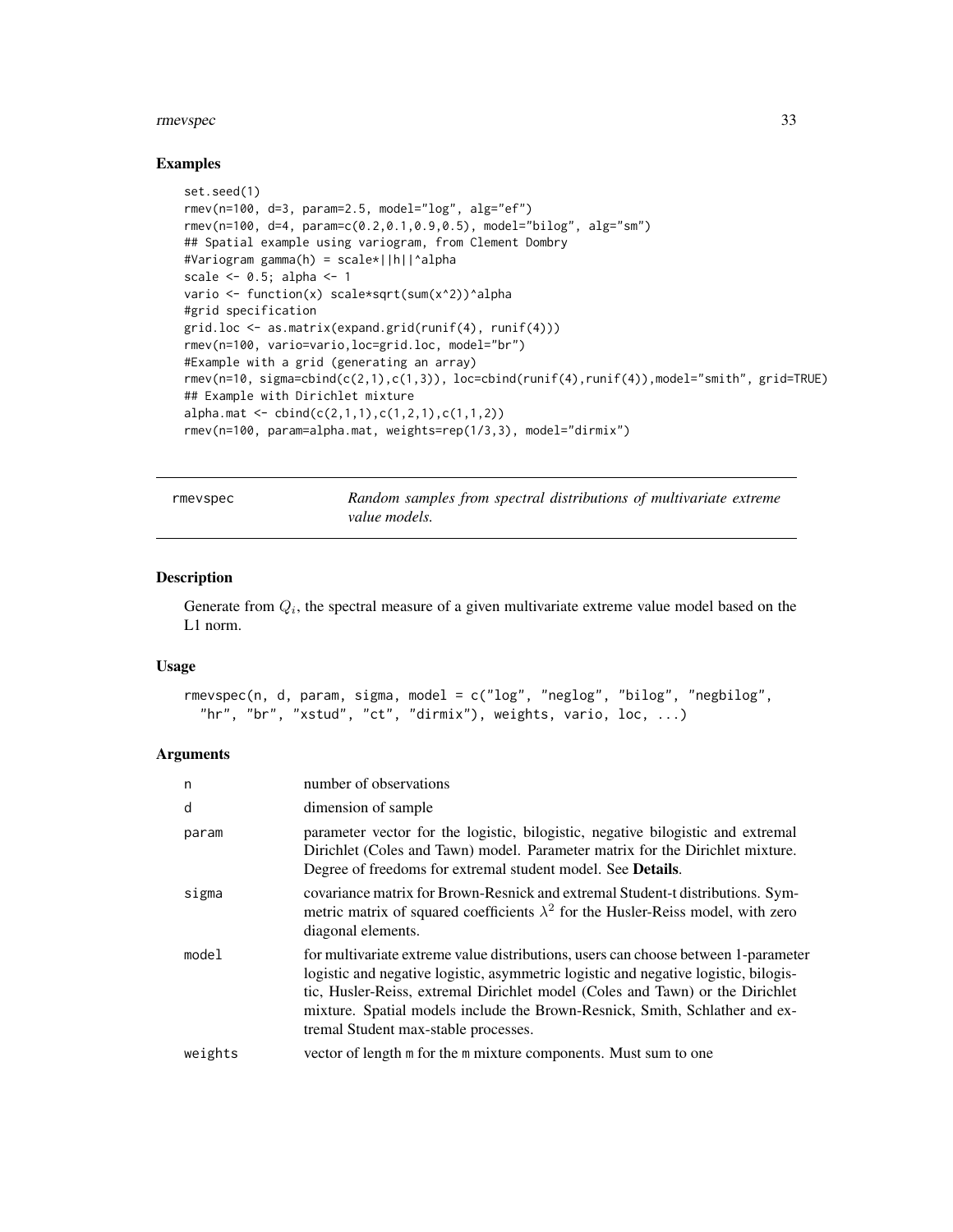| vario | function specifying the variogram. Used only if provided in conjonction with<br>loc and if sigma is missing                                                 |
|-------|-------------------------------------------------------------------------------------------------------------------------------------------------------------|
| loc   | d by k matrix of location, used as input in the variogram vario or as parameter<br>for the Smith model. If grid is TRUE, unique entries should be supplied. |
| .     | additional arguments for the vario function                                                                                                                 |

# Details

The vector param differs depending on the model

- log: one dimensional parameter greater than 1
- neglog: one dimensional positive parameter
- bilog: d-dimensional vector of parameters in  $[0, 1]$
- negbilog: d-dimensional vector of negative parameters
- ct: d-dimensional vector of positive (a)symmetry parameters. Alternatively, a  $d + 1$  vector consisting of the d Dirichlet parameters and the last entry is an index of regular variation in  $(0, 1]$  treated as scale
- xstud: one dimensional parameter corresponding to degrees of freedom alpha
- dirmix: d by m-dimensional matrix of positive (a)symmetry parameters

#### Value

an n by d exact sample from the corresponding multivariate extreme value model

# Note

This functionality can be useful to generate for example Pareto processes (by multiplying by a standard Pareto variable the output). Other functionals are not currently implemented.

# Author(s)

Leo Belzile

#### References

Dombry, Engelke and Oesting (2016). Exact simulation of max-stable processes, *Biometrika*, 103(2), 303–317.

Boldi (2009). A note on the representation of parametric models for multivariate extremes. *Extremes* 12, 211–218.

#### Examples

```
set.seed(1)
rmevspec(n=100, d=3, param=2.5, model="log")
rmevspec(n=100, d=3, param=2.5, model="neglog")
rmevspec(n=100, d=4, param=c(0.2,0.1,0.9,0.5), model="bilog")
rmevspec(n=100, d=2, param=c(0.8,1.2), model="ct") #Dirichlet model
rmevspec(n=100, d=2, param=c(0.8,1.2,0.5), model="ct") #with additional scale parameter
```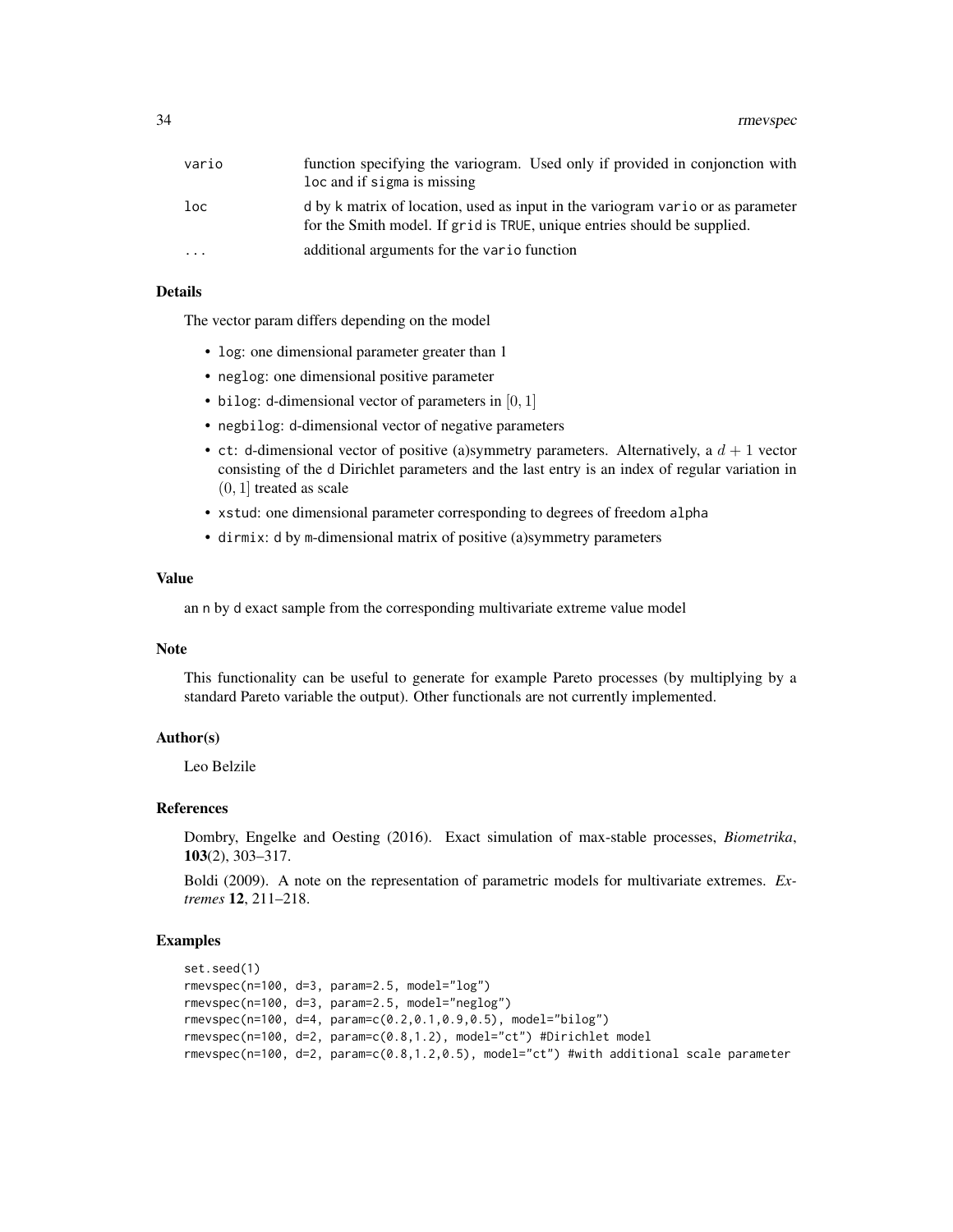# <span id="page-34-0"></span>smith.penult 35

```
#Variogram gamma(h) = scale*||h||^alpha
scale <-0.5; alpha <-1vario <- function(x) scale*sqrt(sum(x^2))^alpha
#grid specification
grid.loc <- as.matrix(expand.grid(runif(4), runif(4)))
rmevspec(n=100, vario=vario,loc=grid.loc, model="br")
## Example with Dirichlet mixture
alpha.mat <- cbind(c(2,1,1),c(1,2,1),c(1,1,2))
rmevspec(n=100, param=alpha.mat, weights=rep(1/3,3), model="dirmix")
```
<span id="page-34-1"></span>smith.penult *Smith (1987) penultimate approximations*

#### Description

The function takes as arguments the distribution and density functions. There are two options: method="bm" yields block maxima and the user should provide in such case the block sizes via the argument m. If instead method="pot" is provided, a vector of threshold values must be provided. The other argument (u or m depending on the method) is ignored.

### Usage

 $s$ mith.penult(densF, distF, ddensF = NULL, model =  $c("bm", "pot"), u, m, ...)$ 

#### Arguments

| densF    | density function; for standard statistical family family, given by dfamily      |
|----------|---------------------------------------------------------------------------------|
| distF    | distribution function, for standard statistical family family, given by pfamily |
| ddensF   | derivative of the density function (optional)                                   |
| model    | either block maxima ("bm") or peaks-over-threshold ("pot") are supported        |
| u        | vector of thresholds for method "pot"                                           |
| m        | vector of block sizes for method "bm"                                           |
| $\cdots$ | additional arguments passed to dense and dister-                                |

# Value

a matrix containing the penultimate location (if method="bm"), scale and shape parameters

# Author(s)

Leo Belzile

# References

Smith, R.L. (1987). Approximations in extreme value theory. *Technical report 205*, Center for Stochastic Process, University of North Carolina, 1–34.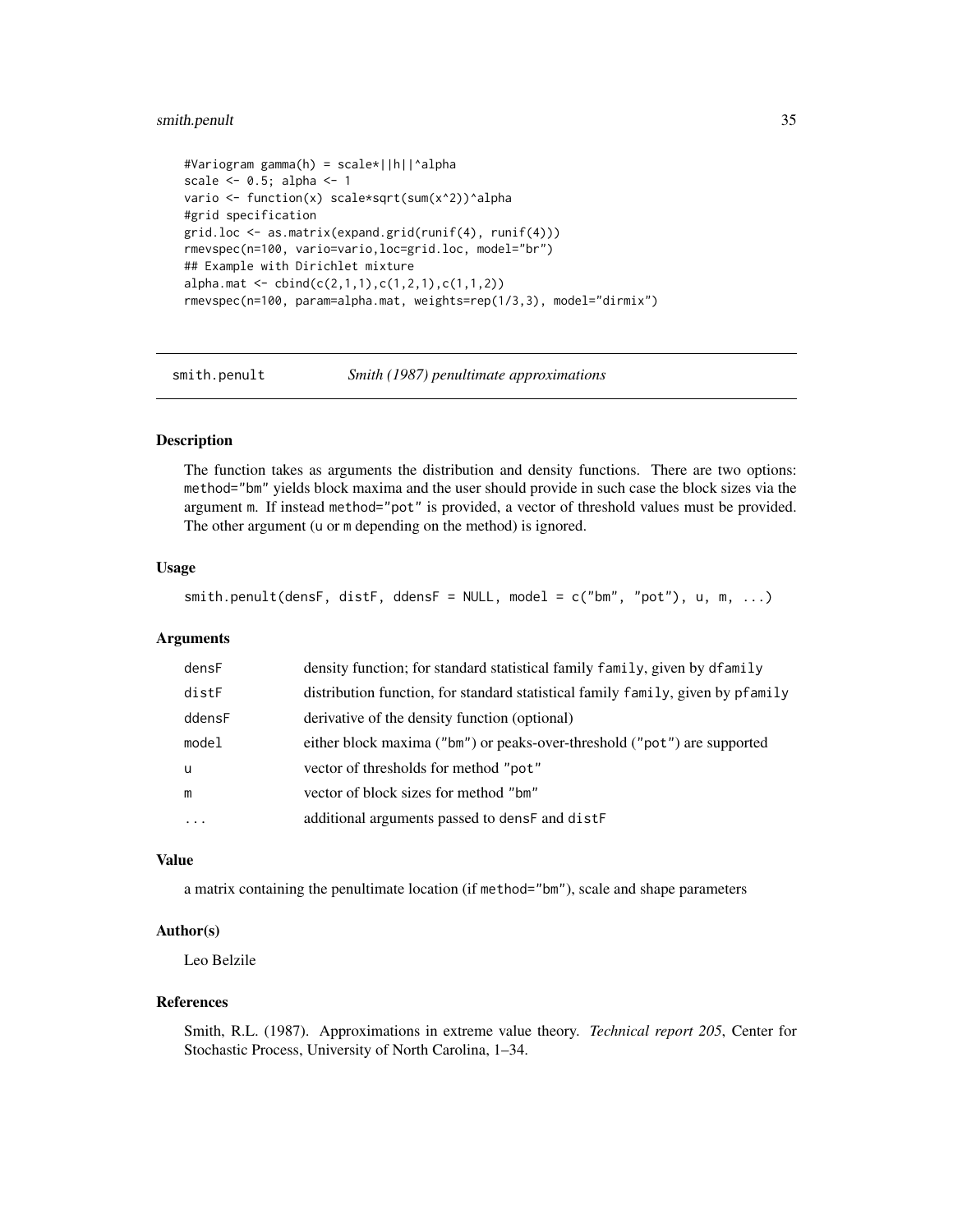# Examples

```
#Threshold exceedance for Normal variables
qu <- seq(1,5,by=0.02)
penult <- smith.penult(densF=dnorm, distF=pnorm,
   ddensF=function(x){-x*dnorm(x)}, model="pot", u=qu)
plot(qu, penult[,2], type="l",xlab="Quantile",
  ylab="Penultimate shape",ylim=c(-0.5,0))
#Block maxima for Gamma variables -
#Use must provide arguments for shape (or rate)
m <- seq(30,3650,by=30)
penult <- smith.penult(densF=dgamma, distF=pgamma,
model="bm", m=m, shape=0.1)
#First column is location
#second is scale (both scaling constants) and
#third is penultimate shape
plot(m, penult[,3], type="l",
 xlab="Quantile", ylab="Penultimate shape")
```
smith.penult.fn *Smith (1987) third penultimate approximation*

# Description

This function returns the density and distribution functions of the 3rd penultimate approximation for extremes of Smith (1987). It requires knowledge of the exact constants  $\epsilon$  and  $\rho$ .

#### Usage

```
smith.penult.fn(loc, scale, shape, eps, rho = NULL, model = c("bm", "pot"),
 mdaGumbel = FALSE)
```
#### Arguments

| loc       | location parameter returned by smith.penult or threshold vector                               |
|-----------|-----------------------------------------------------------------------------------------------|
| scale     | scale parameter returned by smith.penult                                                      |
| shape     | shape parameter returned by smith.penult                                                      |
| eps       | parameter vector, see <b>Details</b> .                                                        |
| rho       | second-order parameter, model dependent                                                       |
| model     | one of pot for the generalized Pareto or bm for the generalized extreme value<br>distribution |
| mdaGumbel | logical indicating whether the function $H_0$ should be replaced by $x^3/6$ ; see<br>Details. |

<span id="page-35-0"></span>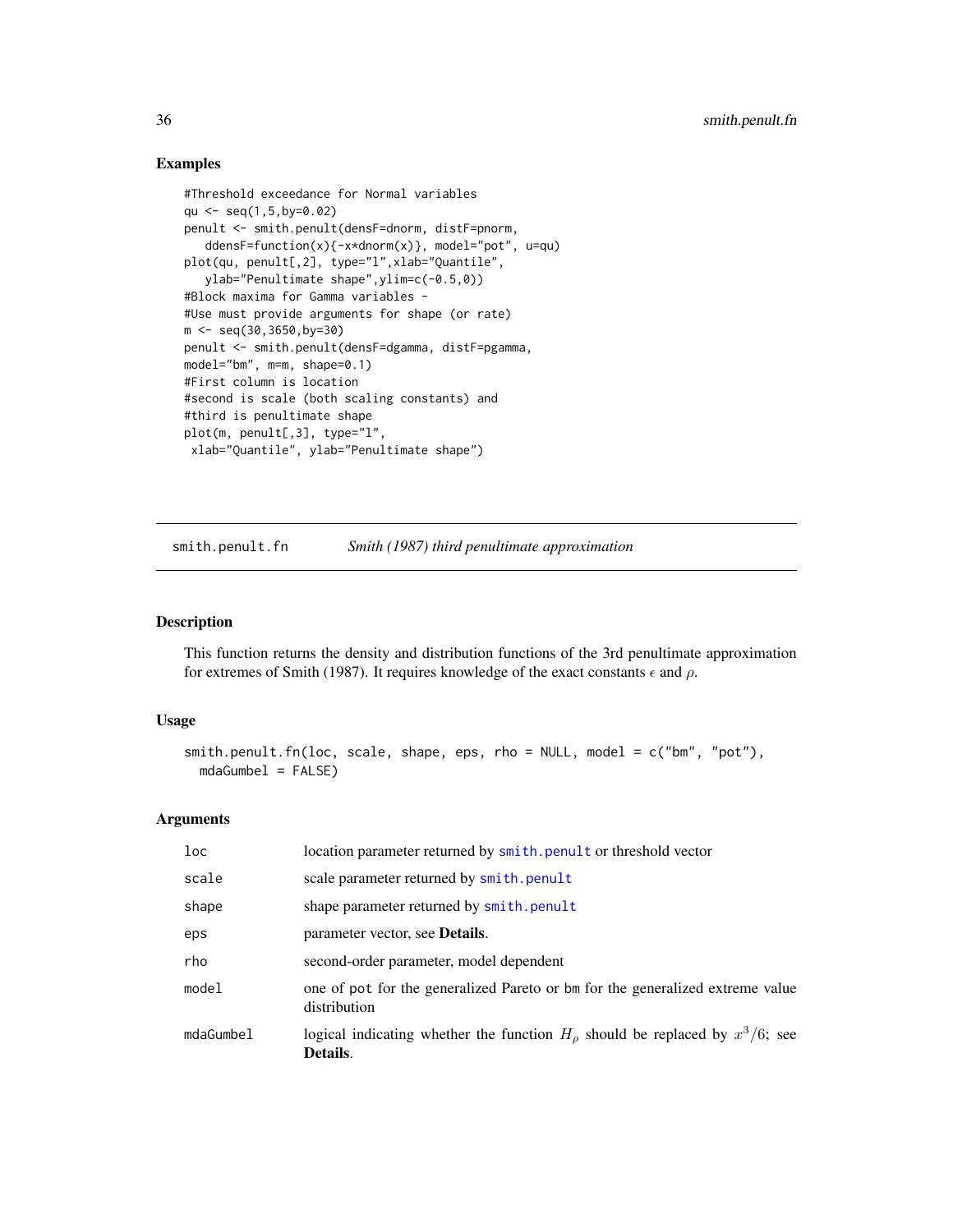<span id="page-36-0"></span>smith.penult.fn 37

#### Details

Let F, f denote respectively the distribution and density functions and define the function  $\phi(x)$  as

$$
\phi(x) = -\frac{F(x)\log F(x)}{f(x)}
$$

for block maxima. The sequence loc corresponds to  $b_n$  otherwise, defined as the solution of  $F(b_n) = \exp(-1/n).$ 

The scale is given by  $a_n = \phi(b_n)$ , the shape as  $\gamma_n = \phi'(b_n)$ . These are returned by a call to [smith.penult.](#page-34-1)

For threshold exceedances,  $b_n$  is replaced by the sequence of thresholds u and we take instead  $\phi(x)$ to be the reciprocal hazard function  $\phi(x) = (1 - F(x))/f(x)$ .

In cases where the distribution function is in the maximum domain of attraction of the Gumbel distribution,  $\rho$  is possibly undetermined and  $\epsilon$  can taken to be  $\phi(b_n)\phi''(b_n)$ .

For distributions in the maximum domain of attraction of the Gumbel distribution, it is also possible to abstract from the  $\rho$  parameter by substituting the function  $H_{\rho}$  by  $x^3/6$  without affecting the rate of convergence. This can be done by setting mdaGumbel=TRUE in the function call.

#### Warning

The third penultimate approximation does not yield a valid distribution function over the whole range of the original distribution, but is rather valid in a neighborhood of the true support of the distribution of maxima/threshold exceedance. The function handles the most standard failure (decreasing distribution function and negative densities), but any oscillatory behaviour will not be captured. This is inherent to the method and can be resolved by 'not' evaluating the functions  $F$ and  $f$  at the faulty points.

#### References

Smith, R.L. (1987). Approximations in extreme value theory. *Technical report 205*, Center for Stochastic Process, University of North Carolina, 1–34.

#### Examples

```
#Normal maxima example from Smith (1987)
m <- 100 #block of size 100
p <- c(smith.penult(densF=dnorm, distF=pnorm,
  ddensF=function(x){-x*dnorm(x)},model="bm",m=m))
approx <- smith.penult.fn(loc=p[1], scale=p[2], shape=p[3],
   eps=p[3]^2+p[3]+p[2]^2, mdaGumbel=TRUE, model="bm")
x <- seq(0.5,6,by=0.001)
#First penultimate approximation
plot(x, exp(m*pnorm(x, log.p=TRUE)),type="l", ylab="CDF",
main="Distribution of the maxima of\n 100 standard normal variates")
lines(x, evd::pgev(x,loc=p[1], scale=p[2], shape=0),col=2)
lines(x, evd::pgev(x,loc=p[1], scale=p[2], shape=p[3]),col=3)
lines(x, approx$F(x),col=4)
legend(x="bottomright",lty=c(1,1,1,1),col=c(1,2,3,4),
   legend=c("Exact","1st approx.","2nd approx.","3rd approx"),bty="n")
```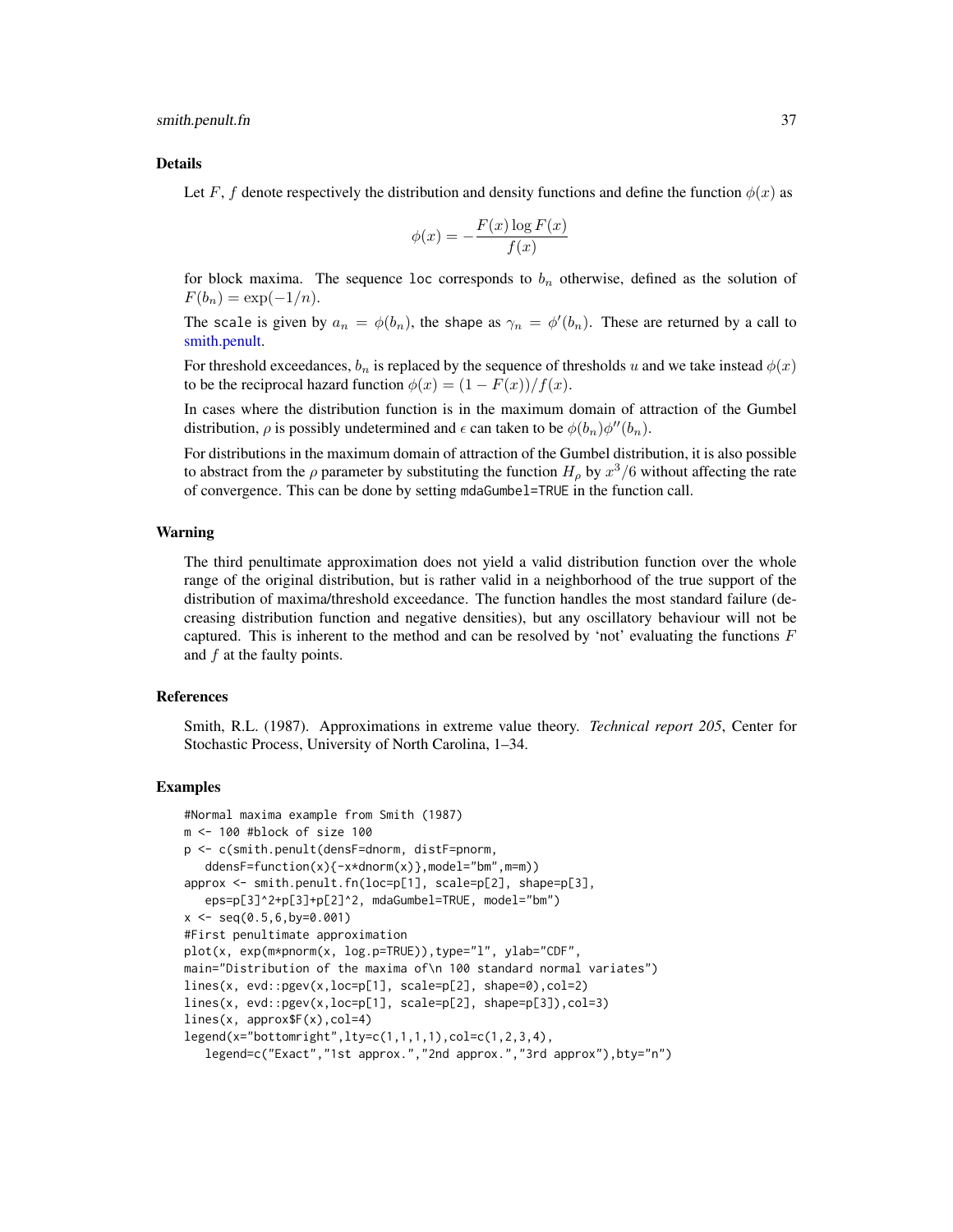```
plot(x, m*dnorm(x)*exp((m-1)*pnorm(x,log.p=TRUE)),type="l", ylab="Density",
main="Distribution of the maxima of\n 100 standard normal variates")
lines(x, evd::dgev(x,loc=p[1], scale=p[2], shape=0),col=2)
lines(x, evd::dgev(x,loc=p[1], scale=p[2], shape=p[3]),col=3)
lines(x, approx$f(x),col=4)
legend(x="topright",lty=c(1,1,1,1),col=c(1,2,3,4),
legend=c("Exact","1st approx.","2nd approx.","3rd approx"),bty="n")
#Threshold exceedances
p <- c(4,smith.penult(densF=dnorm, distF=pnorm,
ddensF=function(x){-x*dnorm(x)},model="pot",u=4))
approx <- smith.penult.fn(loc=p[1], scale=p[2], shape=p[3],
eps=p[3]^2+p[3]+p[2]^2, mdaGumbel=TRUE, model="pot")
x \leq -\text{seq}(4.01, 7, \text{by=0.01})#Distribution function
plot(x, 1-(1-pnorm(x))/(1-pnorm(p[1])),type="l", ylab="Conditional CDF",
main="Exceedances of 4\n for standard normal variates")
lines(x, evd::pgpd(x, loc=p[1], scale=p[2], shape=0),col=2)
lines(x, evd::pgpd(x, loc=p[1], scale=p[2], shape=p[3]),col=3)
lines(x, approx$F(x),col=4)
#Density
plot(x, dnorm(x)/(1-pnorm(p[1])),type="l", ylab="Conditional density",
main="Exceedances of 4\n for standard normal variates")
lines(x, evd::dgpd(x, loc=p[1], scale=p[2], shape=0),col=2)
lines(x, evd::dgpd(x, loc=p[1], scale=p[2], shape=p[3]),col=3)
lines(x, approx$f(x),col=4)
```
spline.corr *Spline correction for Fraser-Reid approximations*

# Description

The tangent exponential model can be numerically unstable for values close to  $r = 0$ . This function corrects these incorrect values, which are interpolated using splines. The function takes as input an object of class fr and returns the same object with different  $r^*$  values.

#### Usage

```
spline.corr(fr)
```
#### Arguments

fr an object of class fr, normally the output of [gpd.tem](#page-20-1) or [gev.tem.](#page-13-1)

#### Details

If available, the function uses cobs from the eponym package. The latter handles constraints and smoothness penalties, and is more robust than the equivalent [smooth.spline](#page-0-0).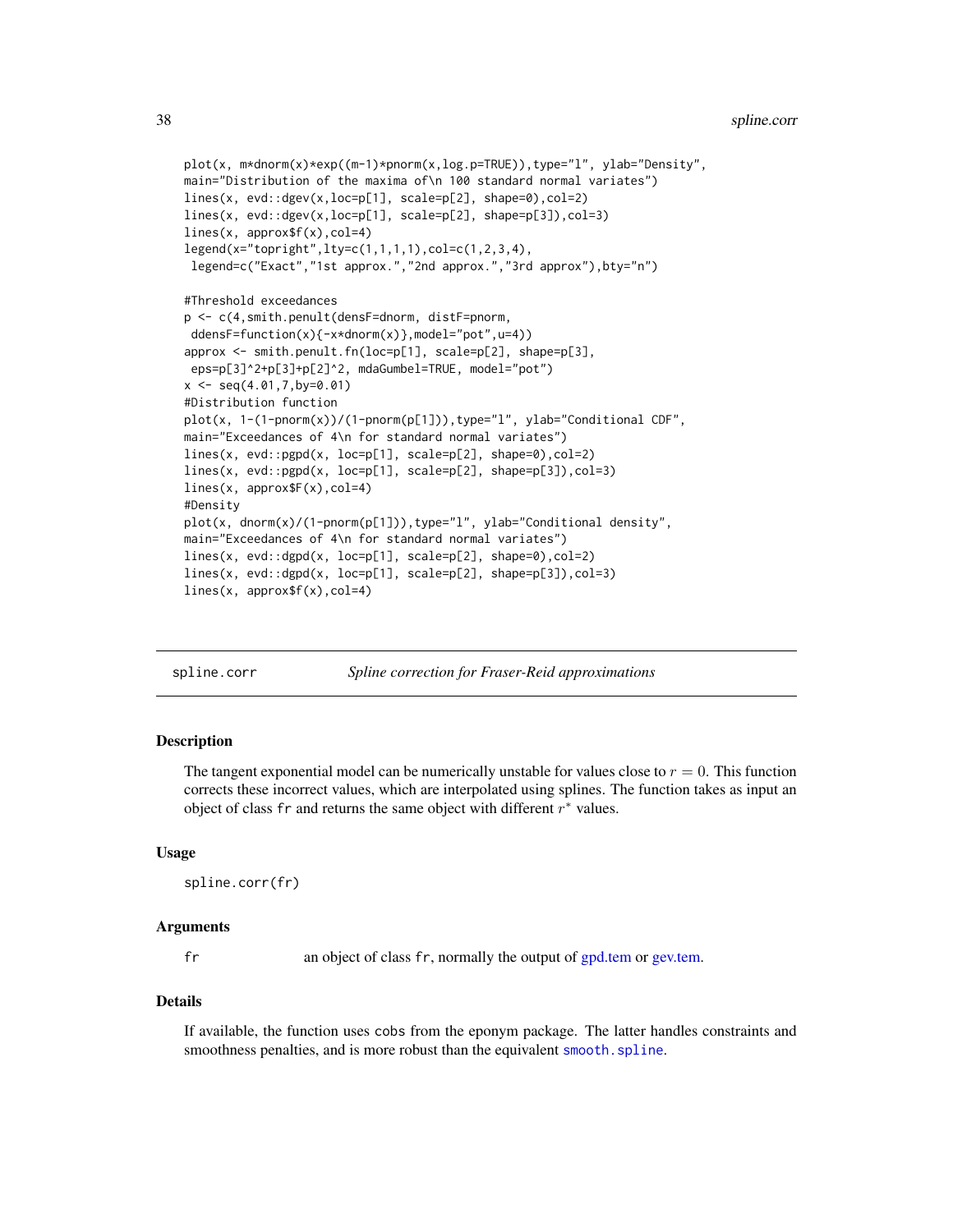#### <span id="page-38-0"></span>W.diag 39

# Value

an object of class fr, containing as additional arguments spline and a modified rstar argument.

#### Warning

While penalized (robust) splines often do a good job at capturing and correcting for numerical outliers and NA, it may also be driven by unusual curves or fail at detecting outliers (or falsely identifying 'correct' values as outliers). The user should always validate by comparing the plots of both the uncorrected (raw) output of the gpd. tem or gev. tem with that of spline.corr.

| W.diag | Wadsworth's univariate and bivariate exponential threshold diagnos- |
|--------|---------------------------------------------------------------------|
|        | tics                                                                |

# Description

Function to produce diagnostic plots and test statistics for the threshold diagnostics exploiting structure of maximum likelihood estimators based on the non-homogeneous Poisson process likelihood

# Usage

```
W.diag(xdat, model = c("nhpp", "exp", "invexp"), u = NULL, k, q1 = 0,
  q2 = 1, par = NULL, M = NULL, nbs = 1000, alpha = 0.05,
  plots = c("LRT", "WN", "PS"), UseQuantiles = TRUE, pmar = <math>c(5.5, 7, 3,</math>3), tikz = FALSE, ...)
```
#### **Arguments**

| xdat  | a numeric vector of data to be fitted.                                                                                                                                                                                               |
|-------|--------------------------------------------------------------------------------------------------------------------------------------------------------------------------------------------------------------------------------------|
| model | string specifying whether the univariate or bivariate diagnostic should be used.<br>Either nhpp for the univariate model, exp (invexp) for the bivariate exponential<br>model with rate (inverse rate) parametrization. See details. |
| u     | optional; vector of candidate thresholds.                                                                                                                                                                                            |
| k     | number of thresholds to consider (if u unspecified).                                                                                                                                                                                 |
| q1    | lowest quantile for the threshold sequence.                                                                                                                                                                                          |
| q2    | upper quantile limit for the threshold sequence (q2 itself is not used as a thresh-<br>old, but rather the uppermost threshold will be at the $(q_2 - 1/k)$ quantile).                                                               |
| par   | parameters of the NHPP likelihood. If missing, the fpot routine will be run to<br>obtain values                                                                                                                                      |
| M     | number of superpositions or "blocks" / "years" the process corresponds to (can<br>affect the optimization)                                                                                                                           |
| nbs   | number of simulations used to assess the null distribution of the LRT, and pro-<br>duce the p-value                                                                                                                                  |
| alpha | significance level of the LRT                                                                                                                                                                                                        |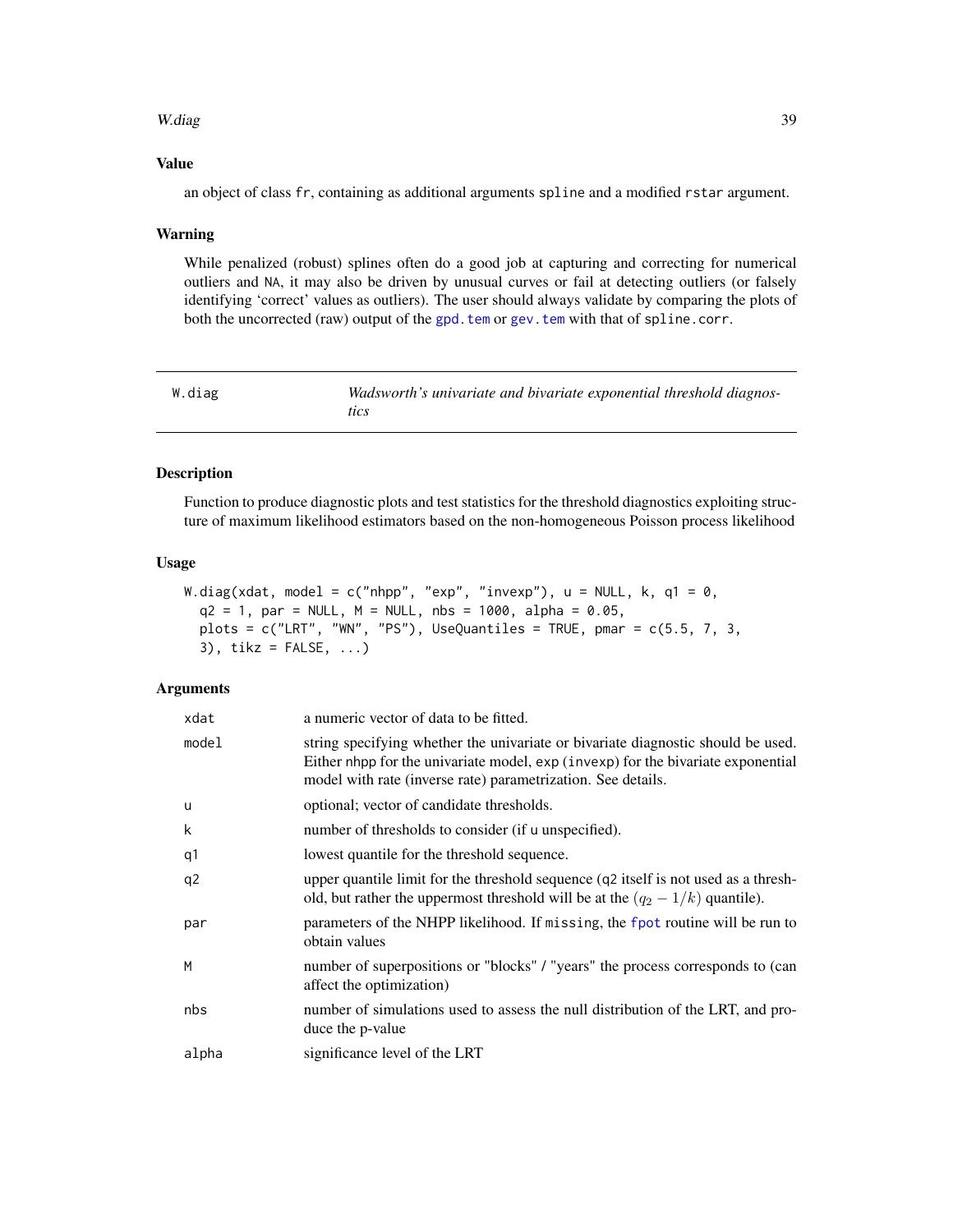| plots        | vector of strings indicating which plots to produce; LRT= likelihood ratio test,<br>$WN = white noise, PS = parameter stability$ |
|--------------|----------------------------------------------------------------------------------------------------------------------------------|
| UseQuantiles | logical; use quantiles as the thresholds in the plot?                                                                            |
| pmar         | vector of length 4 giving the arguments for the plot margins in par (mar= $c(*,*,*,*)$ ).                                        |
| tikz         | logical; if TRUE, axis labels are replaced with LaTeX code                                                                       |
| .            | additional parameters passed to plot.                                                                                            |

# Details

The function is a wrapper for the univariate (non-homogeneous Poisson process model) and bivariate exponential dependence model. For the latter, the user can select either the rate or inverse rate parameter (the inverse rate parametrization works better for uniformity of the p-value distribution under the LR test.

There are two options for the bivariate diagnostic: either provide pairwise minimum of marginally exponentially distributed margins or provide a n times 2 matrix with the original data, which is transformed to exponential margins using the empirical distribution function.

#### Value

plots of the requested diagnostics and a list with components

- MLE maximum likelihood estimates from all thresholds
- Cov joint asymptotic covariance matrix for  $\xi$ ,  $\eta$  or  $\eta^{-1}$ .
- WN values of the white noise process.
- LRT values of the likelihood ratio test statistic vs threshold.
- pval P-value of the likelihood ratio test.
- k final number of thresholds used.
- thresh threshold selected by the likelihood ratio procedure.
- mle.u maximum likelihood estimates from selected threshold.

# Author(s)

Jennifer L. Wadsworth

# **References**

Wadsworth, J.L. (2016). Exploiting Structure of Maximum Likelihood Estimators for Extreme Value Threshold Selection, *Technometrics*, 58(1), 116-126, http://dx.doi.org/10.1080/00401706.2014.998345.

#### Examples

```
## Not run:
set.seed(123)
W.diag(rexp(1000), model="nhpp", k=30, q1=0)
# Parameter Stability only
W.diag(abs(rnorm(5000)), model="nhpp", k=30, q1=0, plots=c("PS"))
library(mvtnorm)
```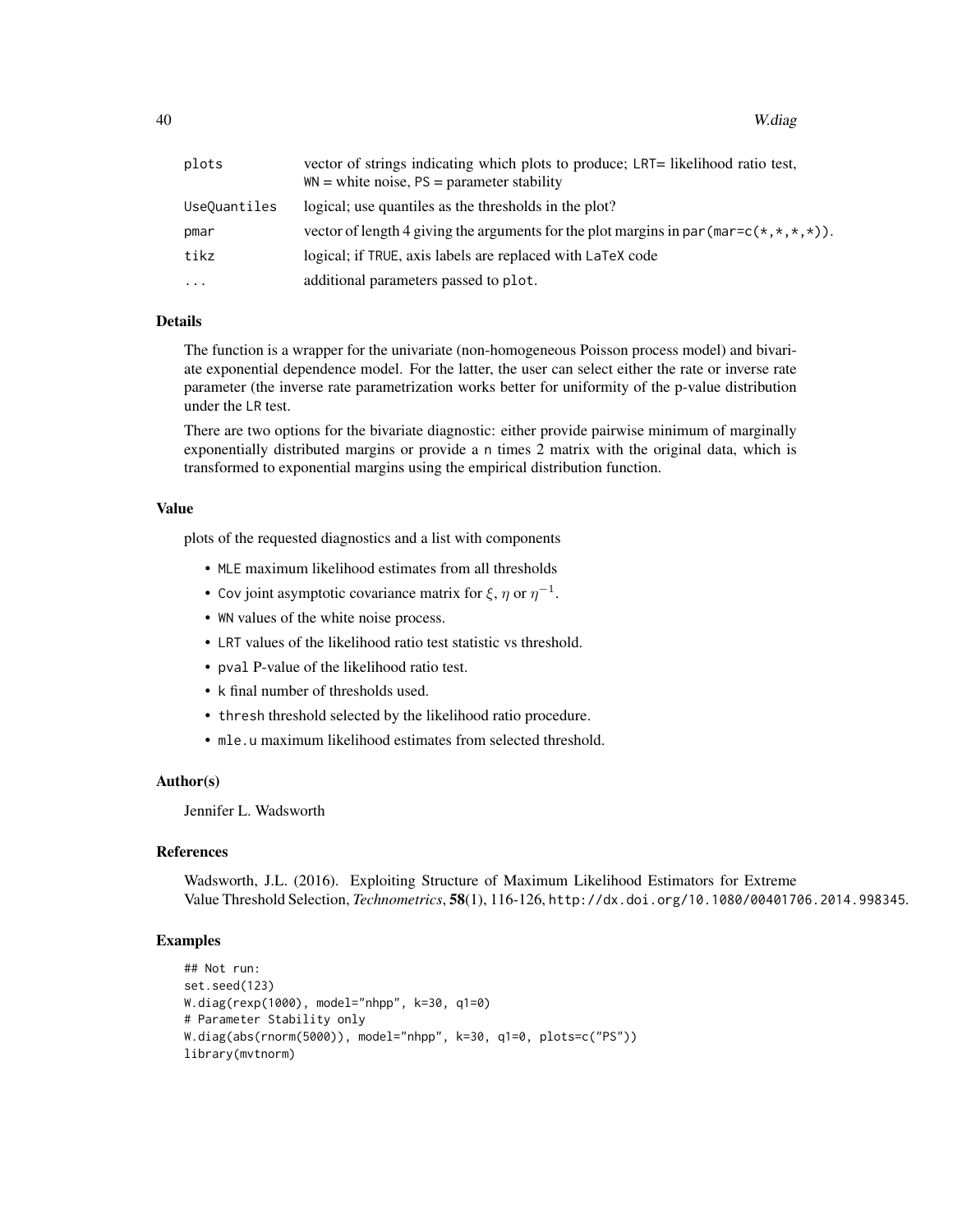# W.diag  $\frac{41}{41}$

```
xbvn<-rmvnorm(6000, sigma=matrix(c(1,0.7,0.7,1),2,2))
# Transform margins to exponential manually
xbvn.exp<- -log(1-pnorm(xbvn))
W.diag(apply(xbvn.exp,1,min), model="exp", k=30, q1=0) #rate parametrization
W.diag(xbvn, model="exp", k=30, q1=0)
W.diag(apply(xbvn.exp,1,min), model="invexp", k=30, q1=0) #inverse rate parametrization
## End(Not run)
## Not run:
library(ismev)
data(rain)
u <- quantile(rain, seq(0.85,0.99,by=0.01))
W.diag(xdat=rain, u=u, plots="PS")
## End(Not run)
```